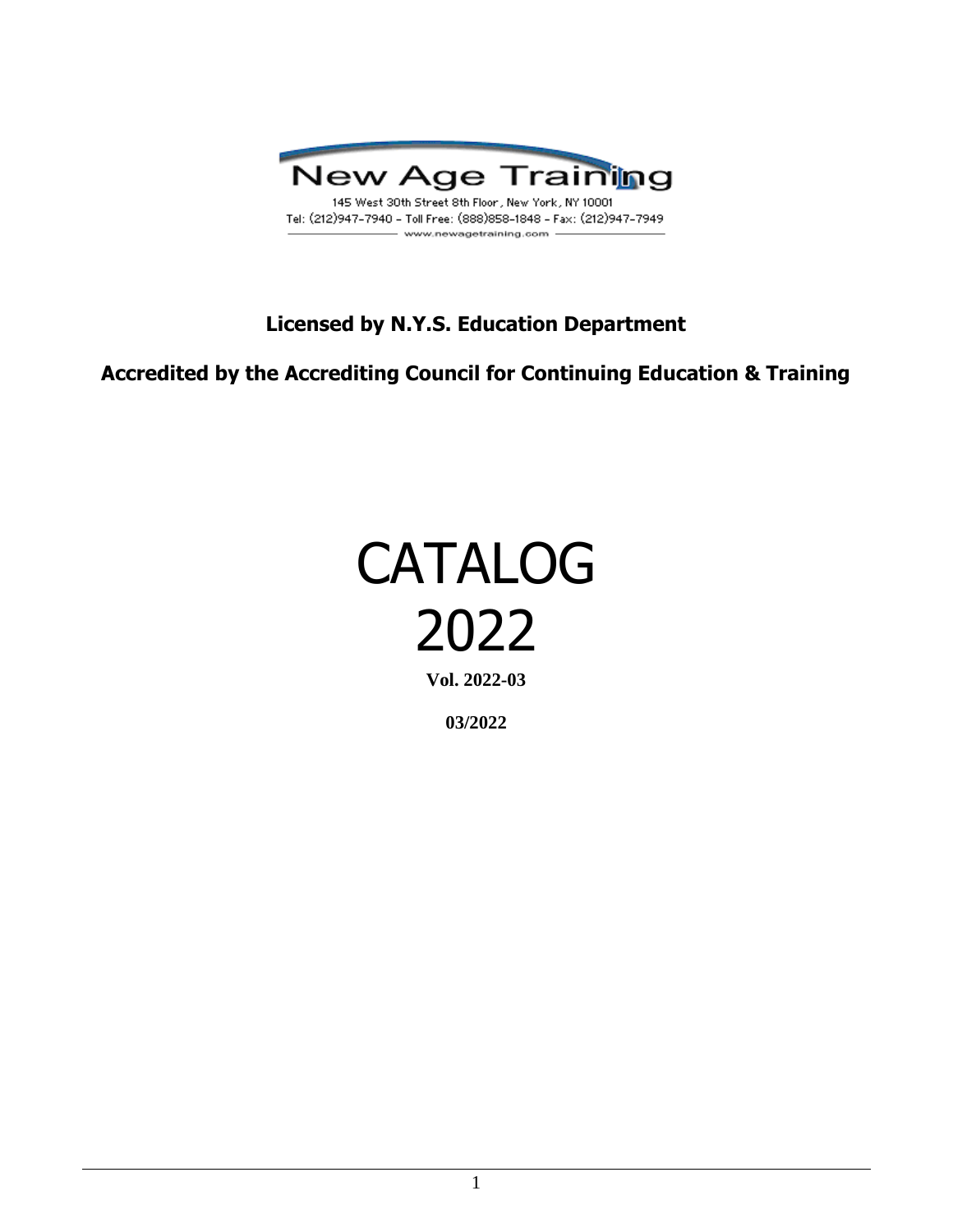# Student should read this catalog for further information before enrolling.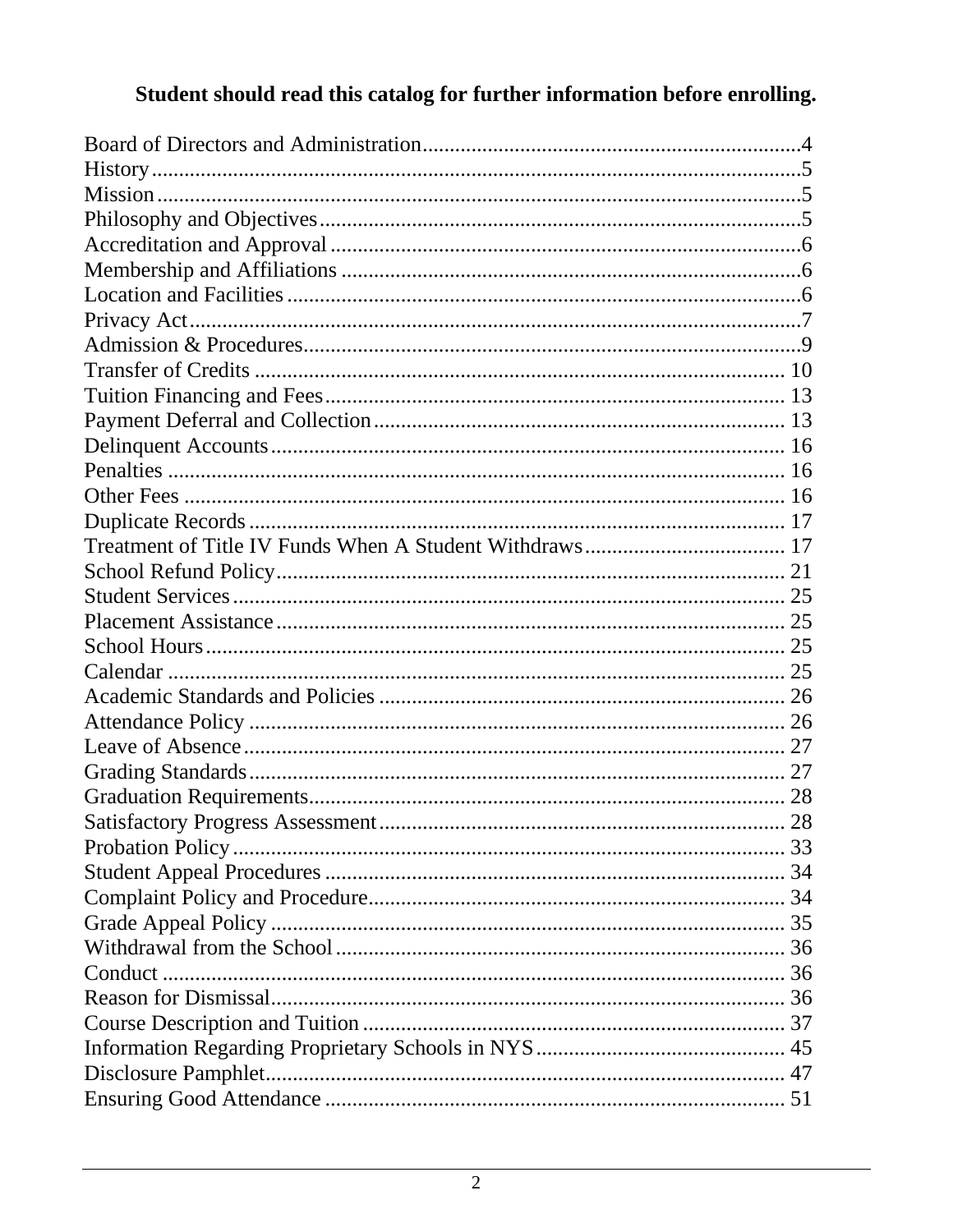# **Supplemental Exhibits:**

Advisory Board Faculty List Drug and Alcohol Prevention Policy Gainful Employment Disclosure Pamphlet Addendum for International Students Institutional Policy Confirming Compliance with 38 USC 3679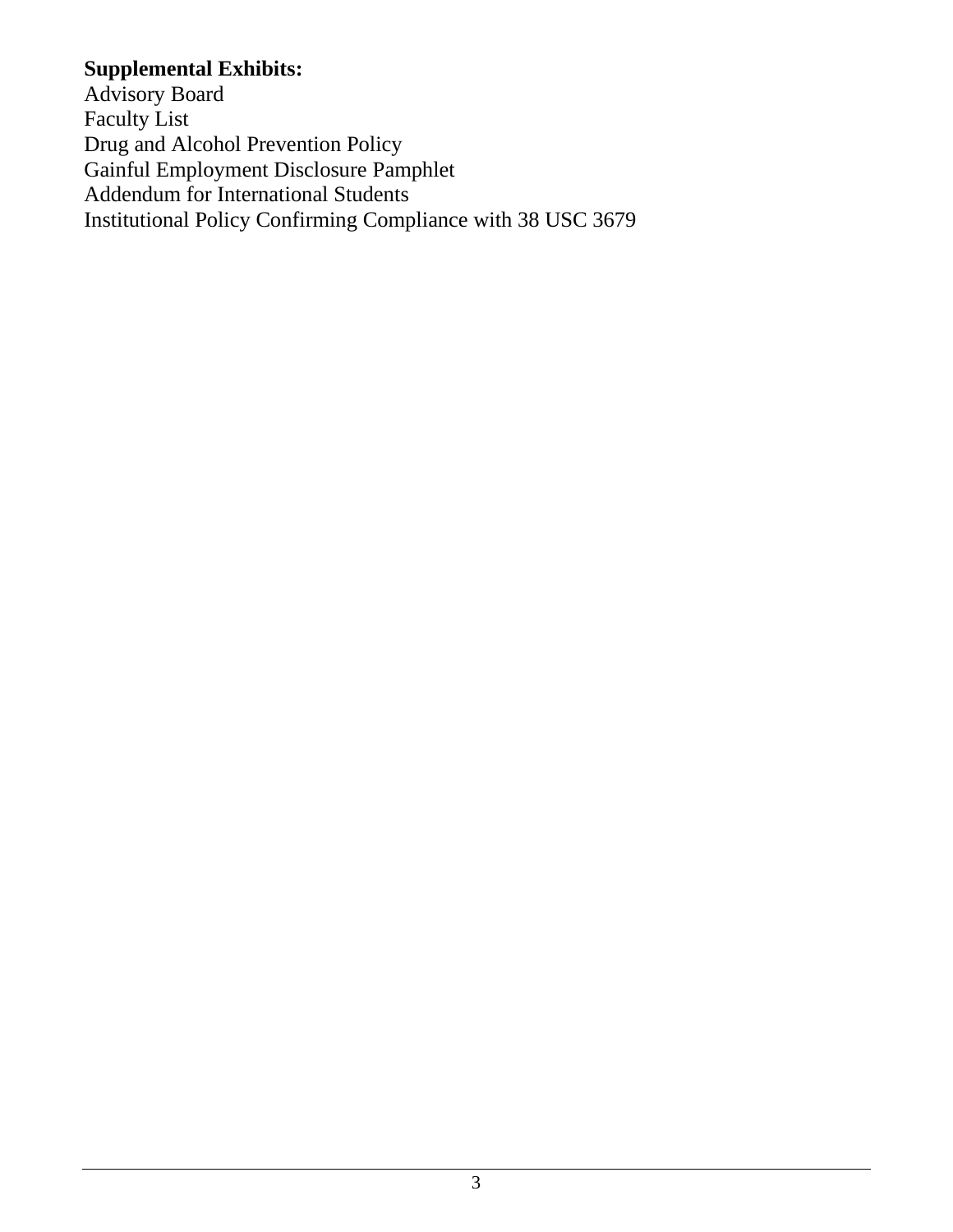# **BOARD OF DIRECTORS**

| Daniel Ioffe          | President, CEO<br>New Age Training |
|-----------------------|------------------------------------|
| Mila Mirnik           | Vice President<br>New Age Training |
| Mark Mazja            | Treasurer<br>New Age Training      |
| <b>ADMINISTRATION</b> |                                    |
| Daniel Ioffe          | Director, CEO                      |

| Dominic Sheppard      | Director                                       |
|-----------------------|------------------------------------------------|
| <b>Howard Callman</b> | <b>Program Coordinator</b>                     |
| <b>Johnny Soto</b>    | <b>Retention Coordinator</b>                   |
| Sabrina Lawson        | <b>Executive Manager</b>                       |
| Mila Mirnik           | <b>Education Advisor</b>                       |
| Neli Vilchitski       | Financial Aid Administrator/<br>Sr. Accountant |
| Eva Ogirri            | Manager of Financial Aid                       |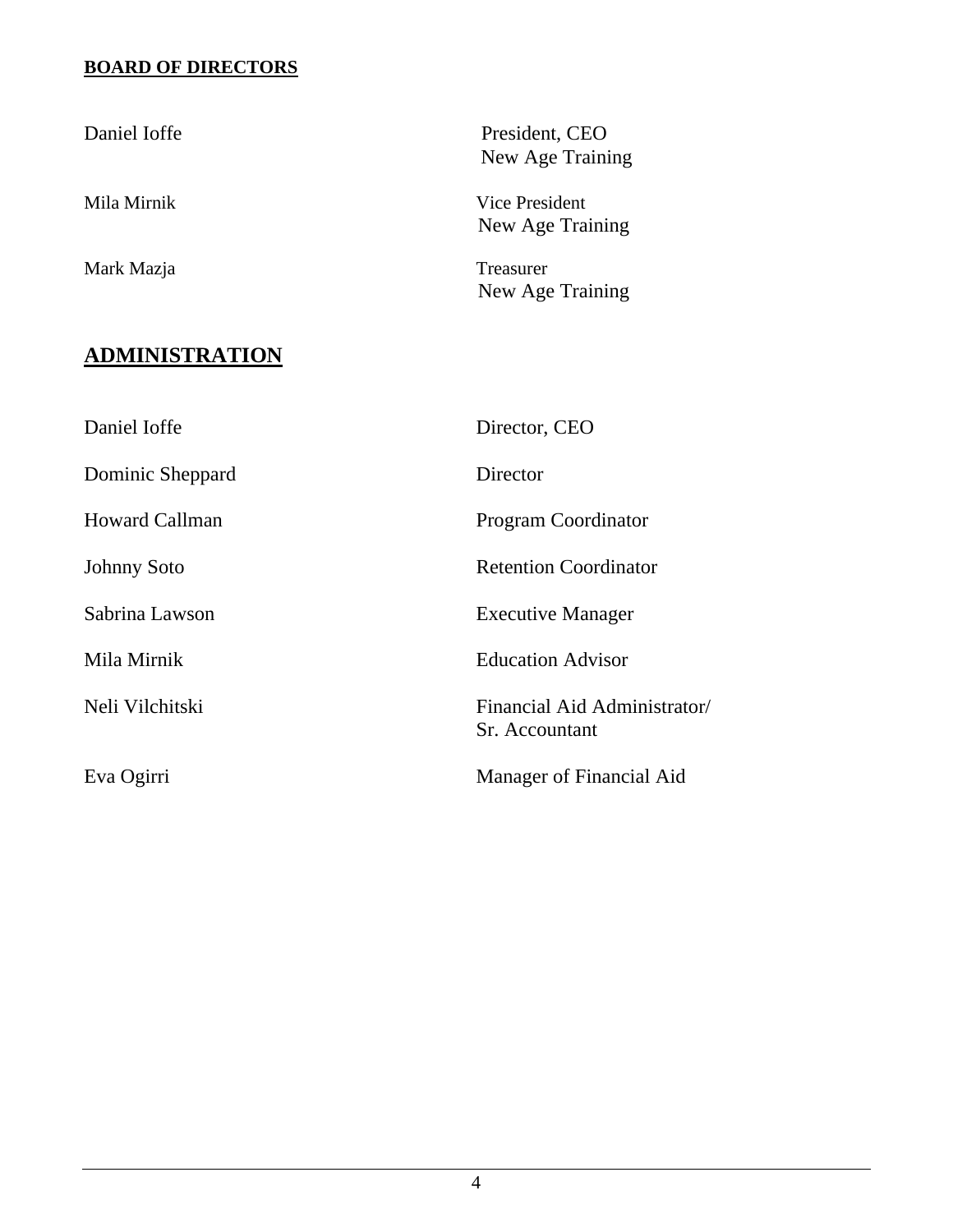# **HISTORY**

The school began in May 2001 with a small class of 8 students. During the years that followed, the population grew up to an annual enrollment of more than 250 students. The growth of the school was due primarily to referrals from satisfied students sharing with their friends and graduates who were able to transform their lives and work as professionals in the medical field.

On May  $17<sup>th</sup>$  2001, NEW AGE TRAINING received approval from the New York State Education Department and became a Private Licensed Business School registered in New York State under the terms of sections 5001 through 5010 of the Education Law of the State of New York. Please see web site <http://www.highered.nysed.gov/bpss/> for further details on the rules and regulations governing all New York schools operating in New York State.

On November 15<sup>th</sup> 2001, NEW AGE TRAINING became New York State Training Provider. On November 4<sup>th</sup>, 2003, NEW AGE TRAINING was approved for the training of Veterans and eligible persons under the provisions of Title 38, United States Code.

On November 14<sup>th</sup> 2003, NEW AGE TRAINING became a New Jersey State Training Provider. On April 15<sup>th</sup> 2005, NEW AGE TRAINING became accredited by ACCET.

Today, NEW AGE TRAINING is a certification center for multiple technology vendors, and the trainer of choice for forward thinking individuals and for- and not-for-profit corporations. (Shareholders: Daniel Ioffe – 61%, Mila Mirnik – 17%, Mark Mazya – 11%, Bella Donder – 11%).

# **MISSION**

The mission of New Age Training is to instruct interested individuals so that they may develop all of the necessary skills and tools to pursue careers in medical field. As an independent, coeducational institution of specialized higher learning, New Age Training is dedicated to providing quality educational and training opportunities to those individuals seeking the knowledge and skills necessary to obtain entrylevel employment in the allied health or related professions or become further credentialed to advance their career, and to equip graduates with skill specific expertise, a firm academic foundation and the professional standards required to gain a competitive edge in the workforce.

# **PHILOSOPHY AND OBJECTIVES**

The principle goal of NEW AGE TRAINING is to educate individuals interested to pursue careers in the medical field. To achieve these goals the faculty and staff are committed to:

- Educating students with the most relevant courses, and practical methods available in the educational field.
- Maintaining a highly professional and experienced staff devoted to the personal and professional growth of the students.
- Maintaining a close relationship with the professional community in order to continually evaluate and develop curriculum that best meets the needs of the student.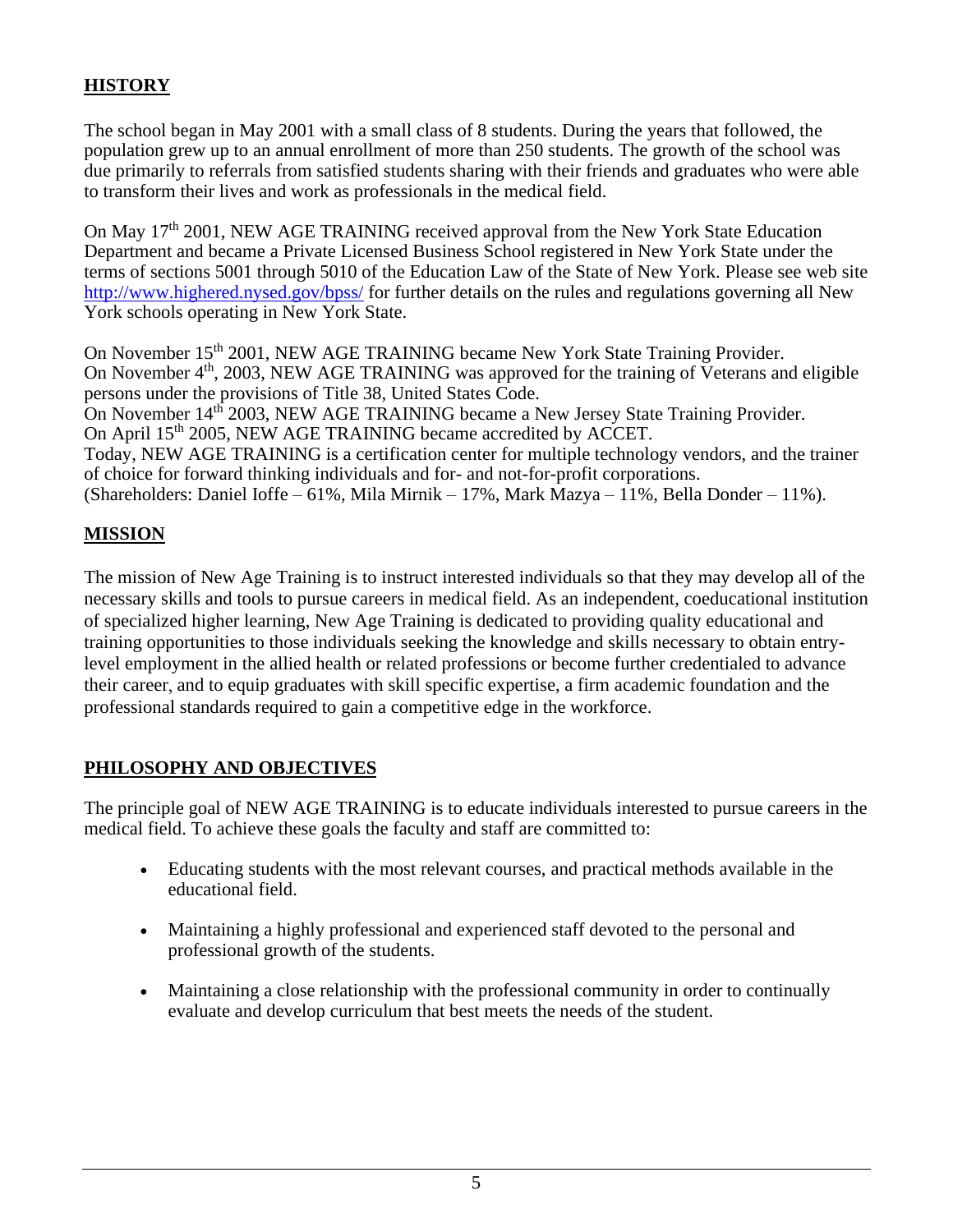# **ACCREDITATION AND APPROVAL**

NEW AGE TRAINING is registered as a Business School with the New York State Education Department, Bureau of Proprietary School Supervision (BPSS). NEW AGE TRAINING is accredited by the Accrediting Council for Continuing Education & Training (ACCET).

# **MEMBERSHIPS AND AFFILIATIONS**

NEW AGE TRAINING is an associate member of the Coalition of New York State Career Schools.

Also, NEW AGE TRAINING is proud to serve as an Authorized Testing Center for the following:

- Pearson VUE
- Microsoft Office
- Certiport
- NYS Regional Prometric
- NHA National Healthcareer Association
- NCCT National Center for Competency Testing

# **LOCATION AND FACILITIES**

NEW AGE TRAINING, located at 145 West 30<sup>th</sup> Street, between 6<sup>th</sup> and 7<sup>th</sup> Avenues on the 2<sup>nd</sup> Floor and 8<sup>th</sup> Floor (main office is on 8<sup>th</sup> Floor), New York, NY 1001, and can easily be reached by public transportation. Subway routes 1, 2, 3, A, B, C, D, E, F, M, N, R, Q, W. The school is located a few blocks away from Path train, LIRR, Port Authority Bus Terminal, and Penn Station.

Classes are conducted in spacious, air-conditioned, modem classrooms, appropriately equipped for teaching and learning. NEW AGE TRAINING'S facilities and services are accessible to all handicapped students.

The school has personal computers, printers, and other educational equipment available for student use. Students have access to Internet and are able to check, receive, and send their emails. Students are able to communicate with staff members via emails as well.

Students have Internet access to the servers, databases, and online library with various documents both, at the School and from home. There is no monthly charge for this service. Graduate students have the same access up to three months after graduation.

Students may relax and enjoy in the student's lounge.

Students with special needs (for example, medical, religious) or handicap students may receive authorization from the Director of the School for a special accommodation. These include but are not limited to: first row seats, a flexible schedule, additional tutoring help, monitors with bigger screen, and materials with special fonts. Students need to submit requests for special needs in writing in exceptional circumstances and provide all necessary supporting documents.

Students with Service Dogs will not be accepted due to the clinical practice required in our programs and because employment in medical facilities for such students will not be possible especially when handling patients.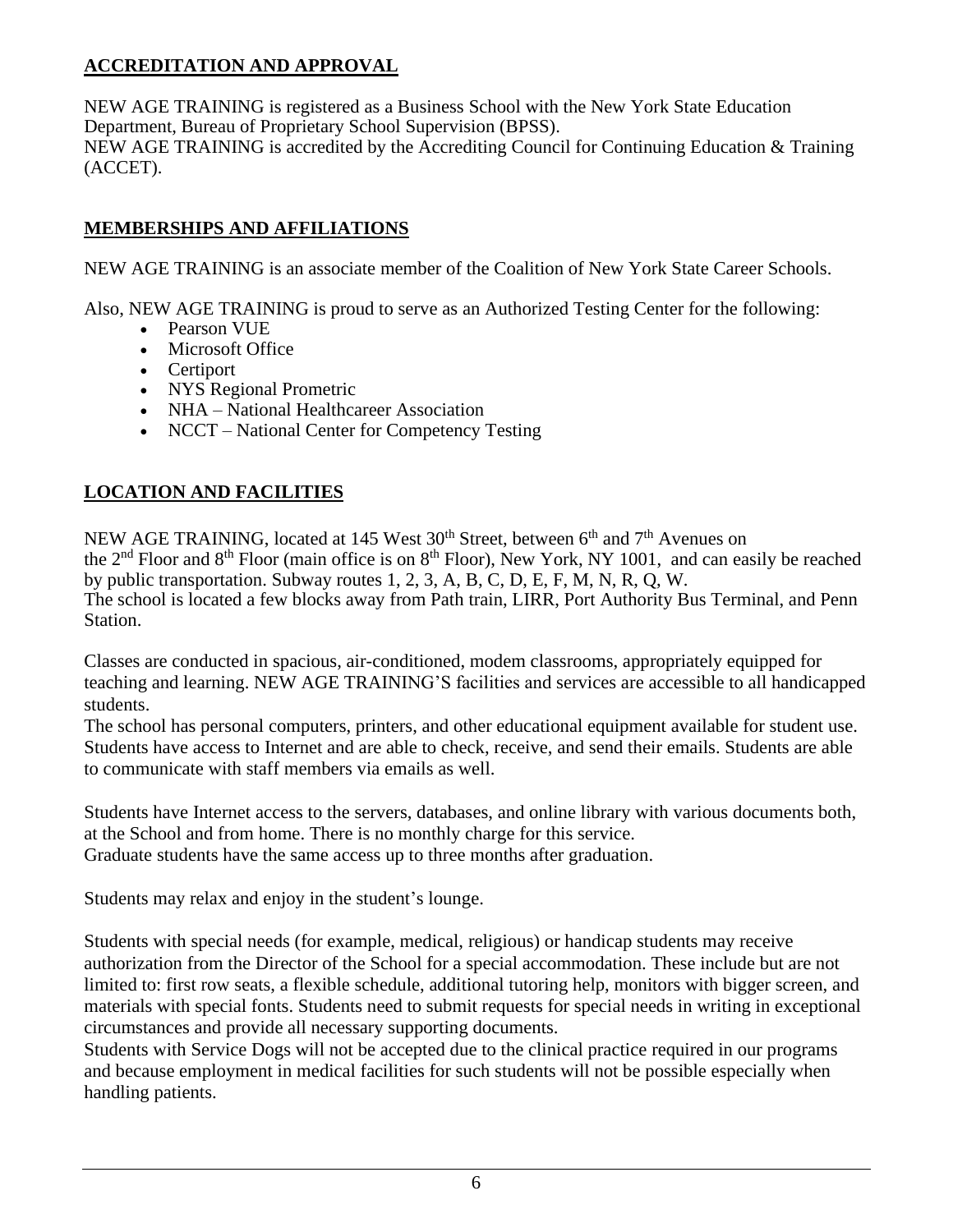# **PRIVACY ACT**

The Federal Family Educational Rights and Privacy Act of 1974 (Public Law 93-380, also known as FERPA) gives to each student at NEW AGE TRAINING the right to know the following: what types of student records are maintained; who has access to the records and for what purpose; what the procedures are to access and review one's own records; how to amend any record which is inaccurate or misleading; and the cost for reproducing copies of records from one's own file. A student also has the right to control the distribution of information to others with the following exceptions: faculty and administrative staff of the institution; local, state, and federal regulatory authorities; accrediting agencies; parents of a dependent student; and release of information pertaining to health emergencies. A student who has questions or concerns regarding institutional compliance with the Privacy Act is encouraged to make an appointment with the Director of the School.

# **Student and Parents Rights Related to Educational Records**

Students have a right to know about the purposes, content, and location of information kept as part of their educational records.

They have a right to gain access to and challenge the content of their educational records. FERPA was not intended to provide a process to be used to question substantive judgments that are correctly recorded. The rights of challenge are not intended to allow students to contest, for example, a grade in a course because they felt a higher grade should have been assigned.

Students also have a right to expect that information in their educational records will be kept confidential and disclosed only with their permission or under provisions of the law.

Parents have the right to expect confidentiality of certain information about them in student records and, under certain conditions, to gain access to information in student educational records. For purposes of FERPA, NEW AGE TRAINING considers all students independent, limiting the student educational record information that may be released to parents, without the student's specific written permission, to directory information.

# **Educational Records**

Student educational records are specifically defined as records, files, documents, and other materials that contain information directly related to a student and maintained by NEW AGE TRAINING or someone acting for NEW AGE TRAINING according to policy.

Excluded from student educational records are records of instructional, supervisory, and administrative personnel and ancillary educational personnel in the sole possession of the maker and that are not accessible or revealed to any other person, except for a substitute. Additionally, notes of a professor or staff member intended for his or her own use are not part of the educational record, nor are records of police services, application records of students not admitted to NEW AGE TRAINING, alumni records, or records of physicians, psychiatrists, psychologists, or other recognized professionals. NEW AGE TRAINING maintains student records for 7 years.

Records relating to an individual who is employed by NEW AGE TRAINING not as a result of his or her status as a student are also excluded. However, employment records relating to NEW AGE TRAINING students who are employed as a result of their status as students are considered educational records.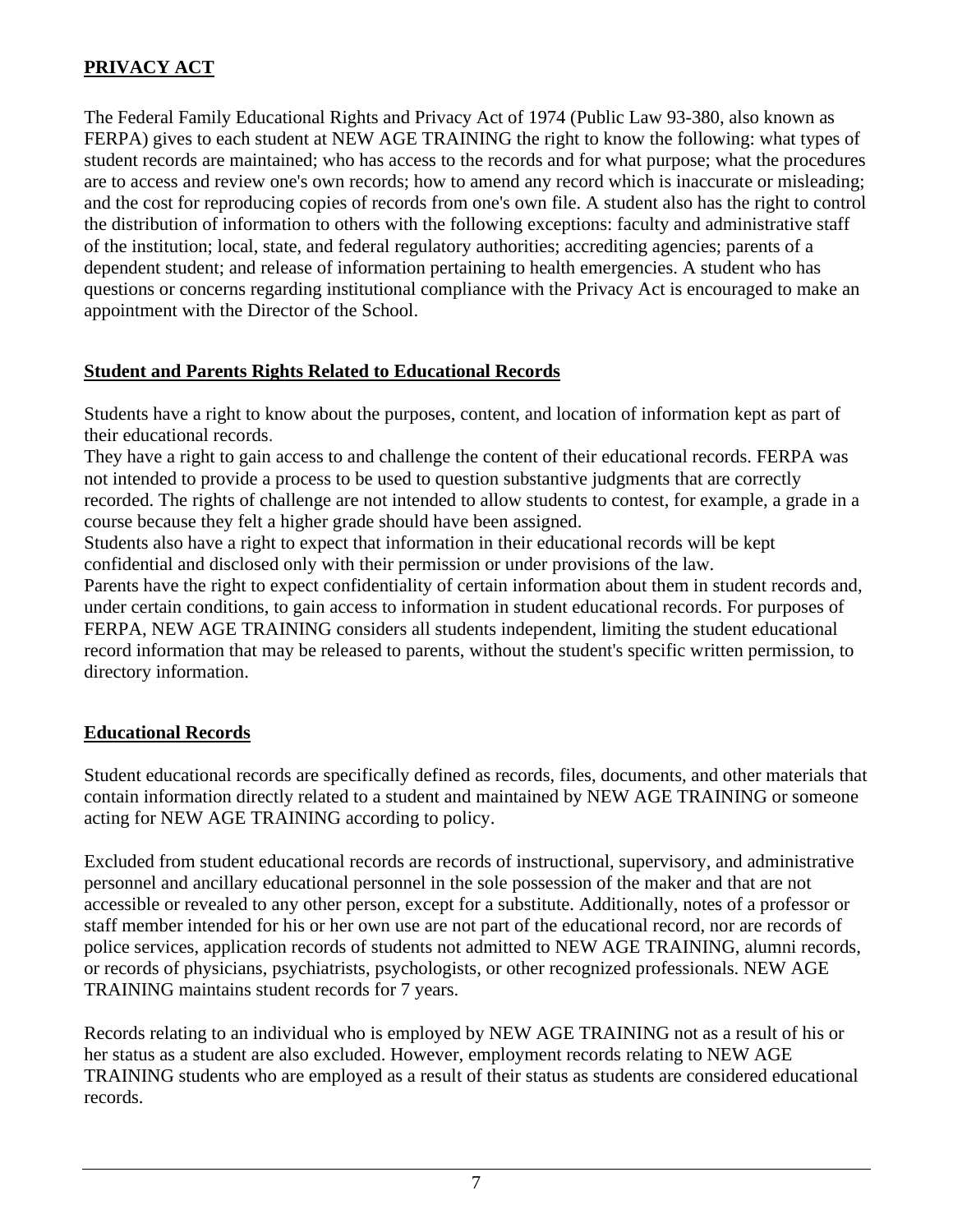Generally, NEW AGE TRAINING must have written permission from the parent or eligible student in order to release any information from a student's education record. However, FERPA allows schools to disclose those records, without consent, to the following parties or under the following conditions (34 CFR § 99.31):

- School officials with legitimate educational interest
- Other schools to which a student is transferring
- Specified officials for audit or evaluation purposes
- Appropriate parties in connection with financial aid to a student
- Organizations conducting certain studies for or on behalf of the school
- Accrediting organizations
- To comply with a judicial order or lawfully issued subpoena
- Appropriate officials in cases of health and safety emergencies
- State and local authorities, within a juvenile justice system, pursuant to specific State law.

# **Directory Information**

Some information about students is considered "directory information". Directory information may be publicly shared by the institution unless the student has taken formal action to restrict its release. Directory information includes:

- name
- address
- telephone number
- school or college
- major field of study
- degree sought
- expected date of completion of degree requirements and graduation
- degrees and awards received
- dates of attendance
- full or part time enrollment status
- class roster (*only to be released to students in the class*)

A student must formally request during registration to prevent disclosure of directory information, except to school officials with legitimate educational interests and certain others as specified in the regulations. Once filed, this request becomes a permanent part of the student's record until the student instructs NEW AGE TRAINING, in writing, to have the request removed.

If any or all of this directory information is not to be released by NEW AGE TRAINING without prior written consent of the student, he or she should so inform the Program Coordinator or Director of the School in writing before the start of class.

Former students of NEW AGE TRAINING have the opportunity to limit the release of directory information notifying the Program Coordinator or Director of the School in writing.

Students are eligible under the Act to file a complaint with the U.S. Department of Education Family Policy and Regulations Office, Federal Office Building, Number 6, 400 Maryland Avenue, S.W., Washington D.C. if they believe that the institution did not comply with the requirements of the Act. For additional information about FERPA, you may call (202) 260-3887.

Also, please see web site<http://www.ed.gov/policy/gen/guid/fpco/ferpa/index.html> for further details about FERPA.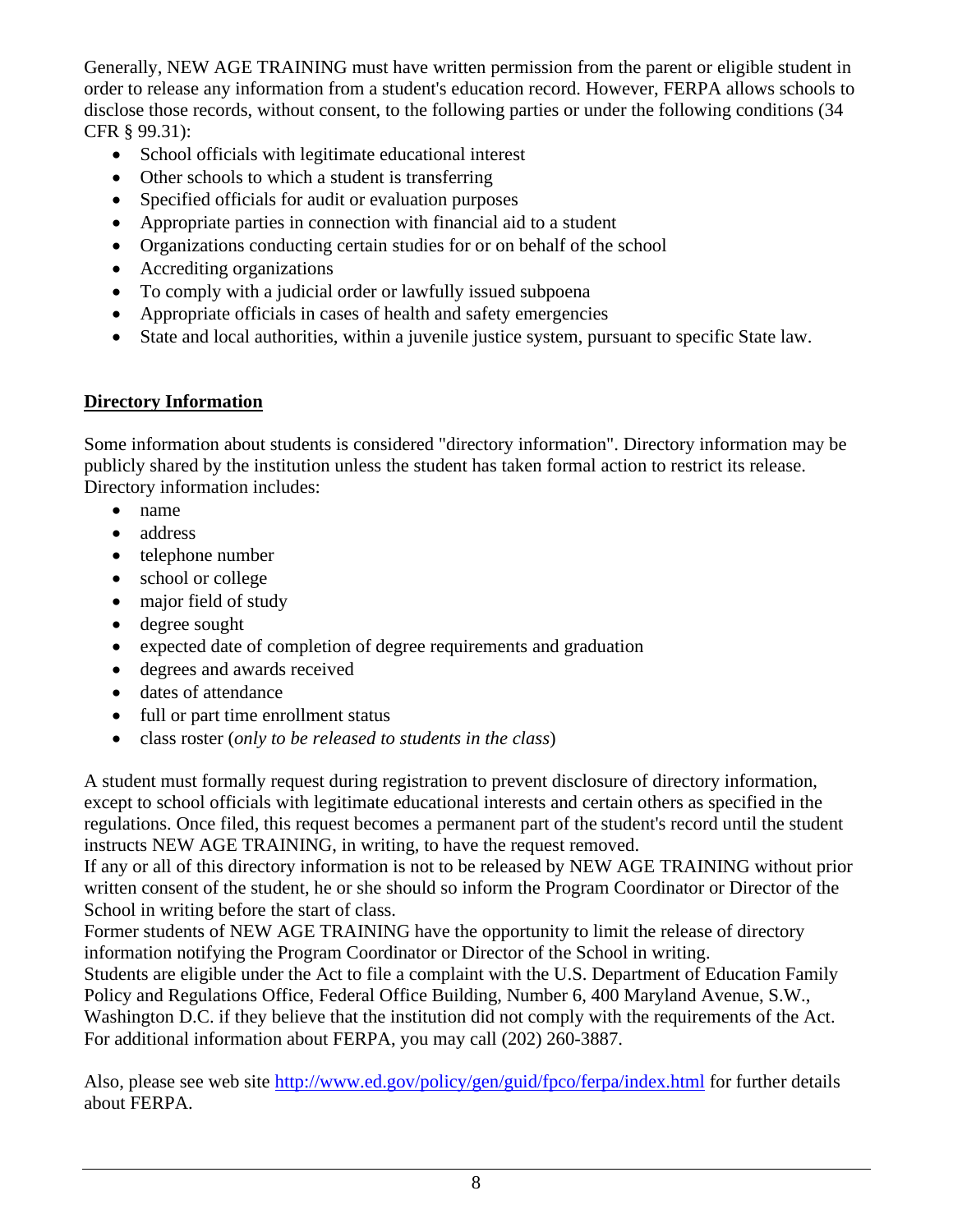# **ADMISSION**

NEW AGE TRAINING will admit students who are at least 18 years old.

Title IV students must complete at least high school and must produce a copy of official high school diploma or equivalency diploma or GED certification at the time of admissions. Applicants who have completed their high school education outside of the United States and who are not able to produce their original educational credentials at the time of the admissions interview are required to provide evidence of their efforts to obtain the original documents from the country of origin during an admissions interview.

High school diplomas/transcripts from other countries are acceptable toward the student eligibility general requirement, as long as the diploma/transcript is evaluated in the United States and is equivalent to a U.S. high school diploma.

Non Title IV students without official high school diploma or equivalency diploma or GED certification must pass the Ability to Benefit Test or Wonderlic Test with a passing score approved by New York State Education Department for each program if they apply to a program which does not require official high school diploma or GED certification.

Students from Nurse Aide Assistant program and Nurse Aide Advanced program will need to complete a physical examination to be scheduled for an externship in a nursing home and will need to submit to a criminal background check in order to work in a nursing home or hospital and a criminal record may prevent them from working as a nurse aide.

#### **Non-Discrimination Policy**

The NEW AGE TRAINING school admits students of any race, color, and national or ethnic origin. NEW AGE TRAINING is an equal opportunity educational institution and does not discriminate on the basis of race, color, religion, age, sex, physical handicap, marital status, sexual preference, national or ethnic origin, or handicap in administration of its admissions policies, administrative policies, or hiring policies.

Related inquiries should be addressed to the Program Coordinator or Director of the School.

#### **Admission Procedures**

Applications to NEW AGE TRAINING may be obtained either by mail, email or in person. A personal interview will then be scheduled with the member of the Admission Office to determine a student's ability to complete the program and placement adaptability.

During that interview, the Director of Admissions may request that applicants who are applying for medical certificate programs take a test to determine readiness for entry to the program. An applicant who does not show the required level of readiness will be advised to select an alternative program.

To be considered for admission, the following is required:

- An interview with a member of the Admission Office.
- A completed application for admission.
- A copy of at least official high school diploma or equivalency diploma or GED certification. Students not interested in Title IV funding who are without official high school diploma or equivalency diploma or GED certification must pass the Ability to Benefit Test with a passing score approved by NYS Education Department if they apply to a program with a program no longer than 600 hrs and which does not require official high school diploma or equivalency diploma or GED certification.
- For international students: copies of their passport, visa, I-94, high school diploma, bank statement or an affidavit of support from their sponsor and a copy of their I-20.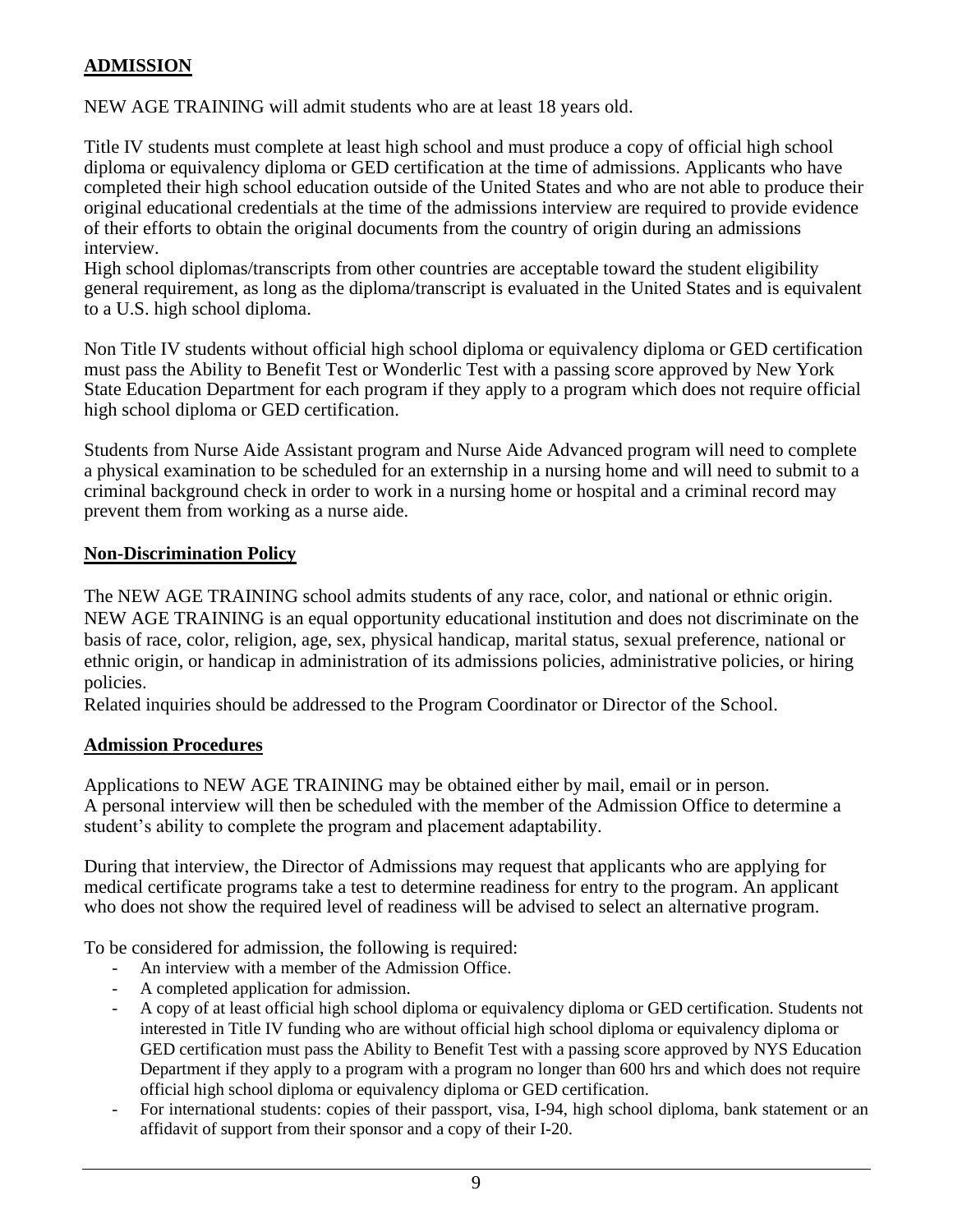# **Transfer of Credits**

NEW AGE TRAINING reserves the right to reject or accept transfer credits from any academic institution.

*Conditions for transfer of credits:*

- 1) Credits may be transferred if earned in another licensed business or trade school, secular college, university or institution of collegiate level.
- 2) NEW AGE TRAINING may accept credit earned at another institution only if that institution is accredited by an agency recognized by either US Department of Education or the Council for Higher Education Accreditation.
- 3) Only credits, which carry a grade of A or B, will be accepted for transfer credit.
- 4) NEW AGE TRAINING accepts credit for the EKG course if a student has a current NHA certification CET (Certified EKG Technician) for 1 year or more.
- 5) NEW AGE TRAINING accepts credit for the Phlebotomy course if a student has a current NHA certification CPT (Certified Phlebotomy Technician) for 1 year or more.
- 6) NEW AGE TRAINING accepts credit for the Nurse Aide Assistant course if a student has a current NYS CNA certification (Certified Nurse Aide) for 15 months or more.
- 7) No more than half of the program hours may be accepted as transfer credits.
- 8) The credit may be granted for the program/subject with at least the same amount of clockhours that the same program/subject has at NEW AGE TRAINING.
- 9) No credit will be given for courses taken at other institutions while the student is enrolled at NEW AGE TRAINING if those courses are offered at NEW AGE TRAINING.
- 10) Courses accepted for transfer must be of comparable content and quality as those offered by NEW AGE TRAINING.
- 11) NEW AGE TRAINING requires original student transcript to transfer credits, school catalog and syllabi or course outlines for subjects/programs a student would like to transfer credits.
- 12) Credit from a foreign institution will be evaluated on a case by case basis. It may be in the best interest of the student to have the transcript evaluated at the student's expense by an agency that specializes in foreign academic credentials at the student's expense.
- 13) NEW AGE TRAINING assists students and graduates when they are requesting transfer to other institutions, including but not limited to, providing counseling and providing an official transcript and course outlines. All students requesting a transfer to other institutions must satisfy all financial obligations to the school.
- 14) Student can request a transfer of credits from one program (curriculum) to another program (curriculum). NEW AGE TRAINING will transfer credits from one curriculum to another curriculum and both hours attempted, and hours completed (earned) as accepted toward completion. All students requesting a transfer to another curriculum must satisfy all financial obligations to the school.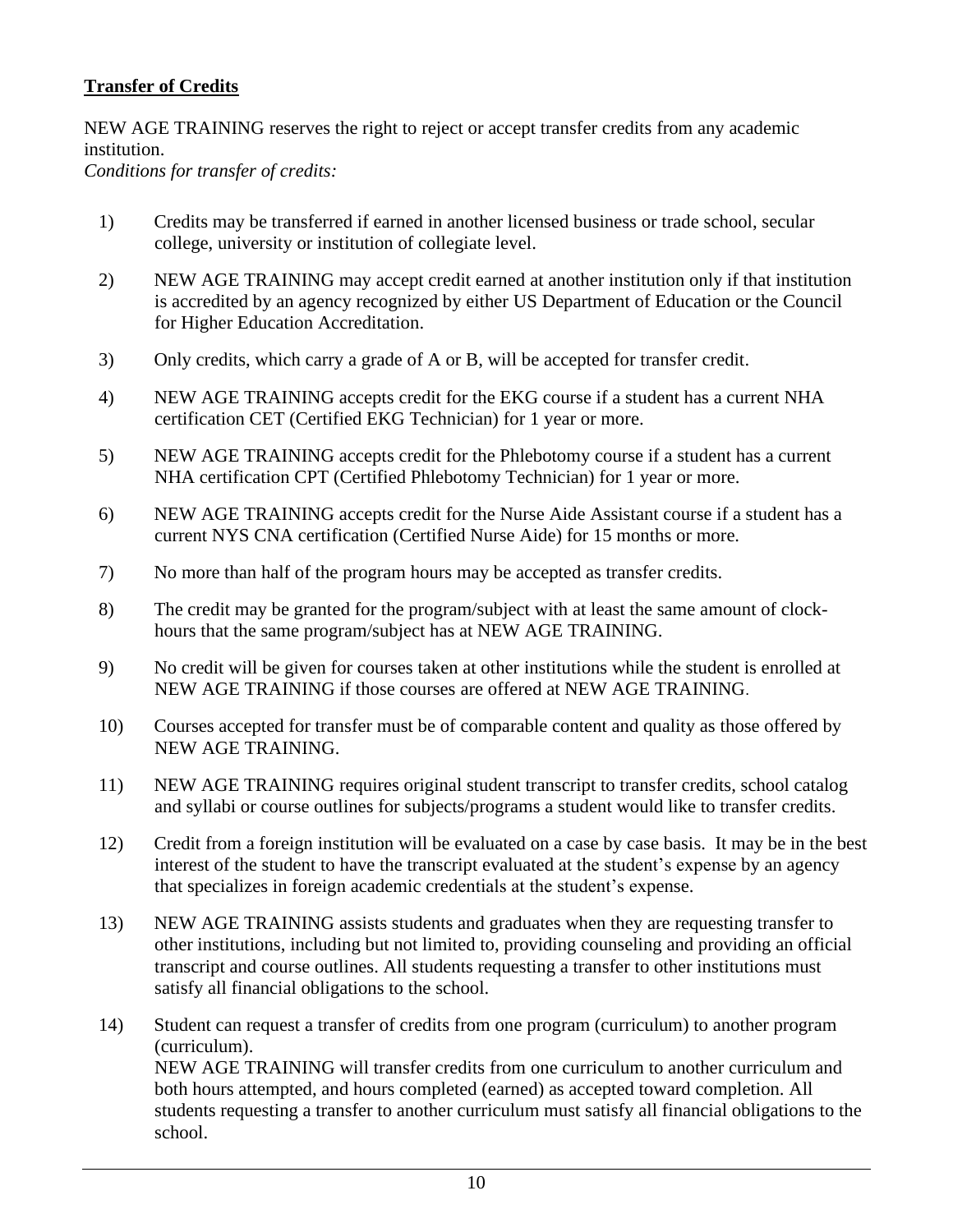- 15) NEW AGE TRAINING graduates may request a transfer of credits to another program offered at NEW AGE TRAINING with all conditions specified above. There is no fee for this type of transfer. All graduates requesting a transfer to another program must satisfy all financial obligations to the school.
- 16) A NEW AGE TRAINING former student who did not complete a program and who is reenrolling into the same program can receive a transfer of all credits if she/he is returning to the program within 6 months after the last day of attendance in student's previous enrollment. After six months, such student may receive not more than half of the program hours for nonclinical subjects that could be accepted as transferred credits and credits for any clinical subjects are not accepted.
- *Fees:* Transfer of credits from another institution Fee is \$100

Transfer of credits to another institution Fee is \$25

Change of Curriculum Fee is \$150

# *Procedure to Request a Transfer:*

- 1) **All transfer requests with all required documents and a payment must be submitted before student starts a class and submitted to Admissions Advisor.**
- 2) A student, who is requesting a transfer of credits from another institution, may submit a written request for transfer **addressed to the School Director**, and should attach all necessary documents as explained below.

Attachments to the request for the credit transfer from another institution:

- Original Transcript
- School Catalog
- Syllabi or outline for subject/programs student want to transfer credits
- Non-refundable fee of \$100 for evaluation and of credit transfer
- 3) A NEW AGE TRAINING graduate, who is requesting a transfer of credits to another program offered at NEW AGE TRAINING, may submit a written request for transfer addressed to the School Director (no fee is required).
- 4) A School Director will assess the request and determine whether the student may be granted a credit transfer. The student will receive the written decision within ten (10) days of NEW AGE TRAINING's receipt of the request for transfer.

If the credit transfer is granted:

- a. The written decision will explain how many credits are granted.
- b. NEW AGE TRAINING does not require a student to take any exam as an additional condition of transfer.
- c. Tuition will be decreased proportionally by the percentage of the number of credit hours from the total number of program hours.
- d. Student will receive a written decision of what is his/her adjusted tuition will be after the transfer of credits.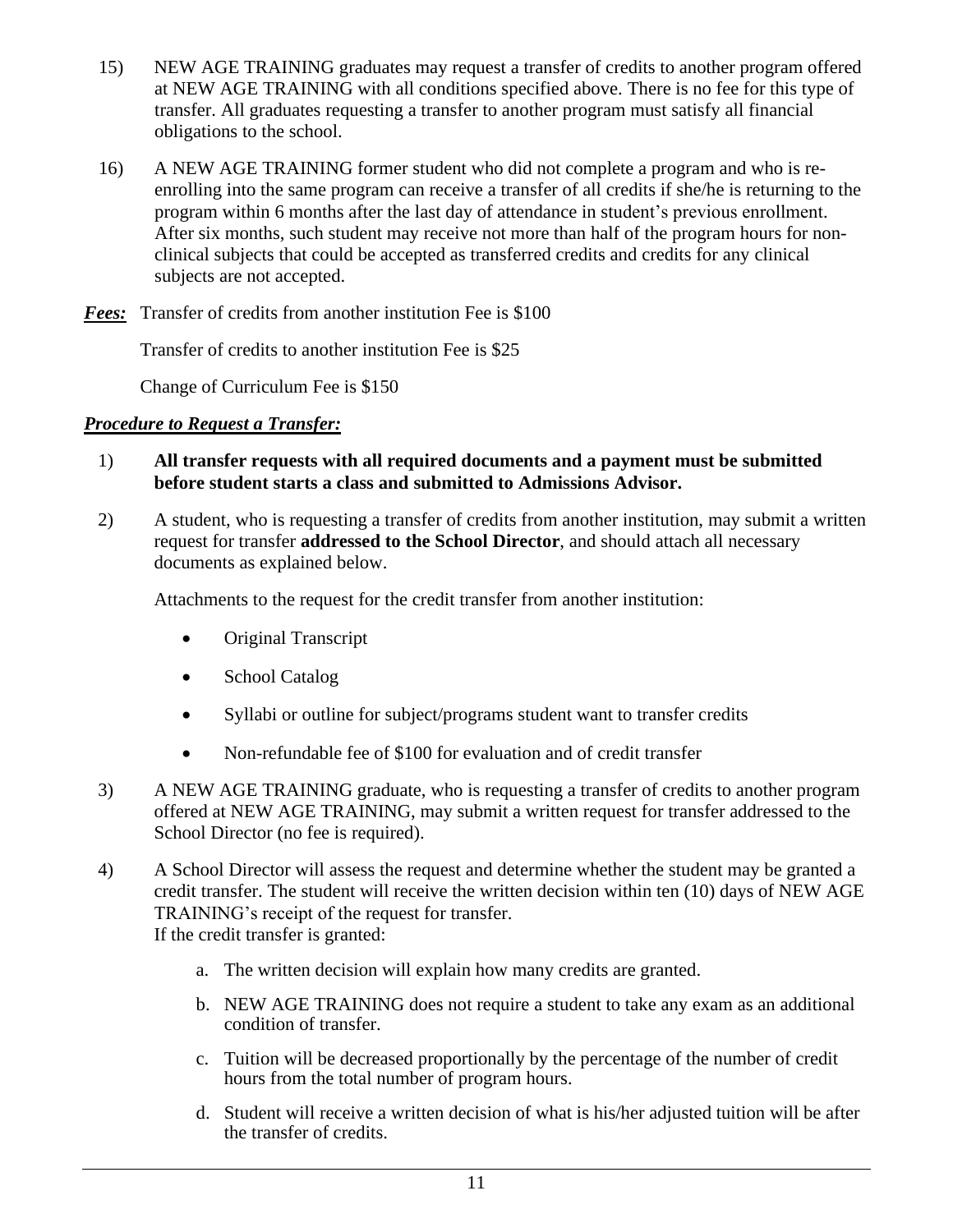- 5) A student, who is requesting a transfer of credits from NEW AGE TRAINING to another institution, may submit a written request for transfer addressed to the School Director together with non-refundable fee of \$25 for the evaluation of the credit transfer and preparation of necessary transfer documents.
- 6) A student, who is requesting a transfer of credits from one program (curriculum) to another program (curriculum), may submit a written request for transfer addressed to the School Director and will be required to pay non-refundable fee of \$150 if the transfer is approved.
- 7) If the credit transfer is approved, the student will meet with the Financial Aid Officer to discuss the situation with Financial Aid and to clarify potential ramifications for financial aid. NEW AGE TRAINING informs students that a transfer of credits may affect student's eligibility of Title IV assistance.

# *Procedure for Appealing Transfer of Credits***:**

If the transfer of credits is denied, the student may submit a written appeal addressed to the School Director within ten (10) days after receiving a denial to transfer credits. The School Director will review the appeal, and determine whether the student may be granted a credit transfer. The student will be sent the written decision within ten (10) days of the NEW AGE TRAINING's receipt of the appeal. The decision of the School Director is final.

# *College Credit – Disclaimer Statement:*

Licensed private career schools offer curricula measured in clock hours, not credit hours. Certificates of completion, i.e., school diplomas, are issued to students who meet clock hour requirements.

The granting of any college credit to students who participated in and/or completed a program at a licensed private career school is solely at the discretion of the institution of higher education that the student may opt to subsequently attend.

# **Rejected Applications**

The school reserves the right to reject an applicant who exhibits unsatisfactory conduct or attitude during enrollment. All monies will be refunded within 45 days.

# **Cancellation of Start Date**

The school reserves the right to cancel a scheduled program if the registration is insufficient to make up a complete class. All monies will be refunded within 45 days.

# **Change In Starting Date**

All program schedules are subject to changes on starting date. Students will be duly notified, and may be eligible for a refund of all monies paid.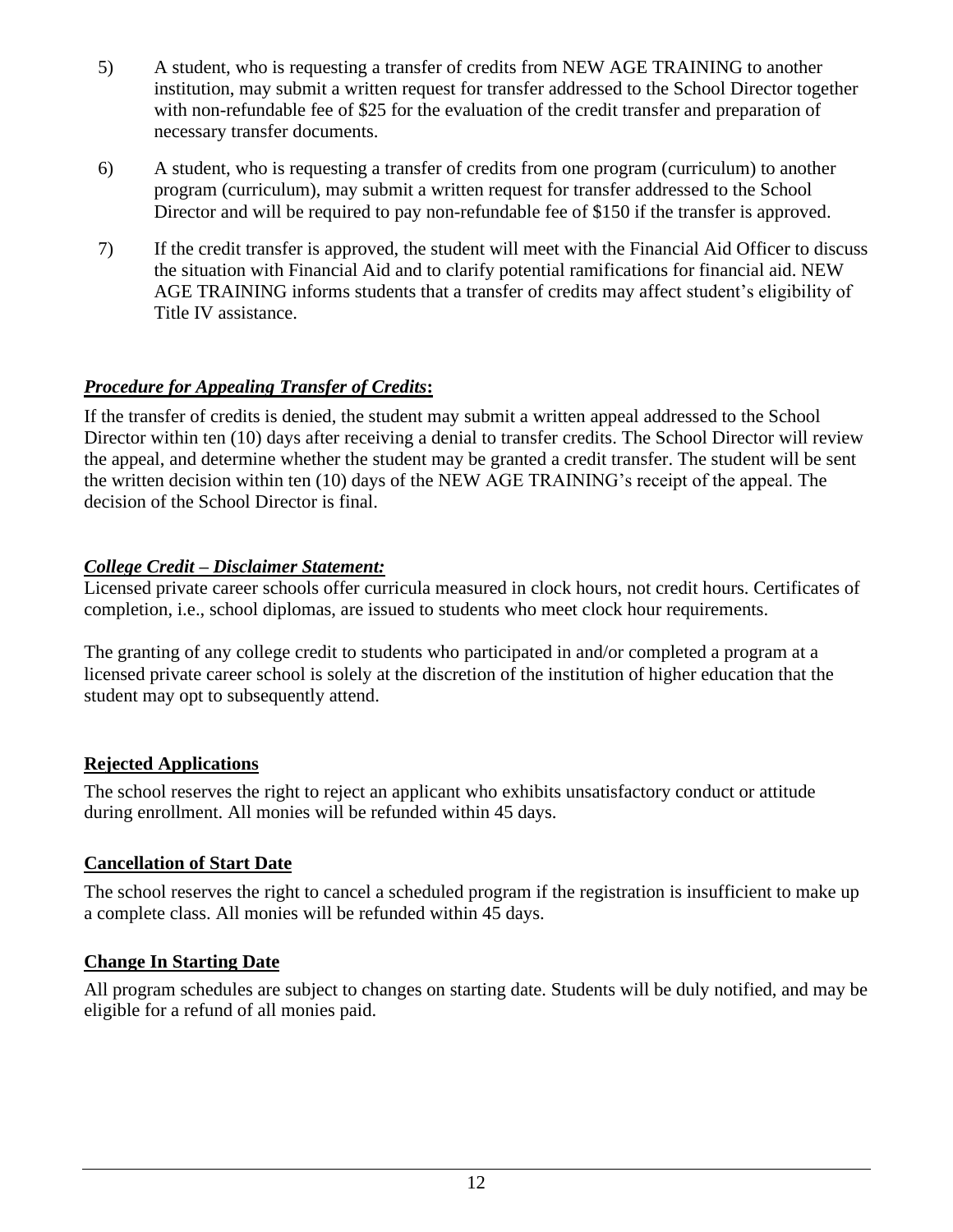# **TUITION FINANCING AND FEES**

NEW AGE TRAINING's operating costs are met entirely by student tuition and fees that are set for each program at the discretion of the Board of Directors.

Tuition and fees are subject to change at any time without prior notice and affect only new registrations. See tuition for each program in the section "Course Offering and Tuition".

Tuition and fees for each program are due and payable at registration and before the first day of the program based on a payment schedule approved by the School Director.

NEW AGE TRAINING's designated employees to assist students in obtaining financial assistance: Financial Aid Administrator, Financial Aid Manager and Financial Aid Advisors.

# **Payment Deferral and Collection**

NEW AGE TRAINING may permit deferral of tuition payment on a case-by-case basis. Tuition payment deferral is a privilege, not a right, and may be withdrawn at any time at the discretion an of the School with advanced notice.

A student may apply for tuition payment deferral through the Financial Aid Office. NEW AGE TRAINING may agree to accept payment from a qualified student's financial aid sources in lieu of cash payments of equal amounts, and/or the student's signed agreement to pay the program tuition in installments in accordance with the conditions and terms in the Payment Plan available from the Financial Aid Office. A student may apply for tuition payment deferral on the expectation of qualifying for financial aid and the student is responsible for completing and submitting all associated paperwork on time; otherwise all outstanding monies become due and payable by the student on the day following the missed deadline.

**Student is eligible for 10% tuition discount if a student pays in full before class begins.**

# **Methods of Payments:**

NEW AGE TRAINING accepts payments by check, credit cards, money order, and cash. Payment schedule (when charges are applied for periods of obligation such as payment periods) is defined in an enrollment agreement and a payment due is during first week of new period. Payment plans are available and should be requested in the Financial Office during a registration. A student with a Payment Plan is responsible for paying each agreed upon installment on or before the due date or late fee charge of \$25 is applied.

In any case where the tuition payment source is a third party, the student is responsible for payment when the third-party payment has not been made on the student's behalf.

NEW AGE TRAINING accepts vouchers (WIA funding) from NY State and NJ State as NY and NJ Training Provider and VA vouchers from Division of Veterans' Affairs.

NEW AGE TRAINING may offer student financial assistance through private loan programs to qualifying students.

Lenders may perform a credit check to determine credit-worthiness and may ask for a co-signer before granting these loans. Loan rates vary and depends on a lender.

Student has a right to select a lender for a private student loan. The school cannot require student to apply to a particular lender or lending institution. However, NEW AGE TRAINING can recommend a lender, but if it does, the school must also provide student with the insurance premiums charged on the loan. Student must read and understand all the information and applications for financial aid grants and loans before signing.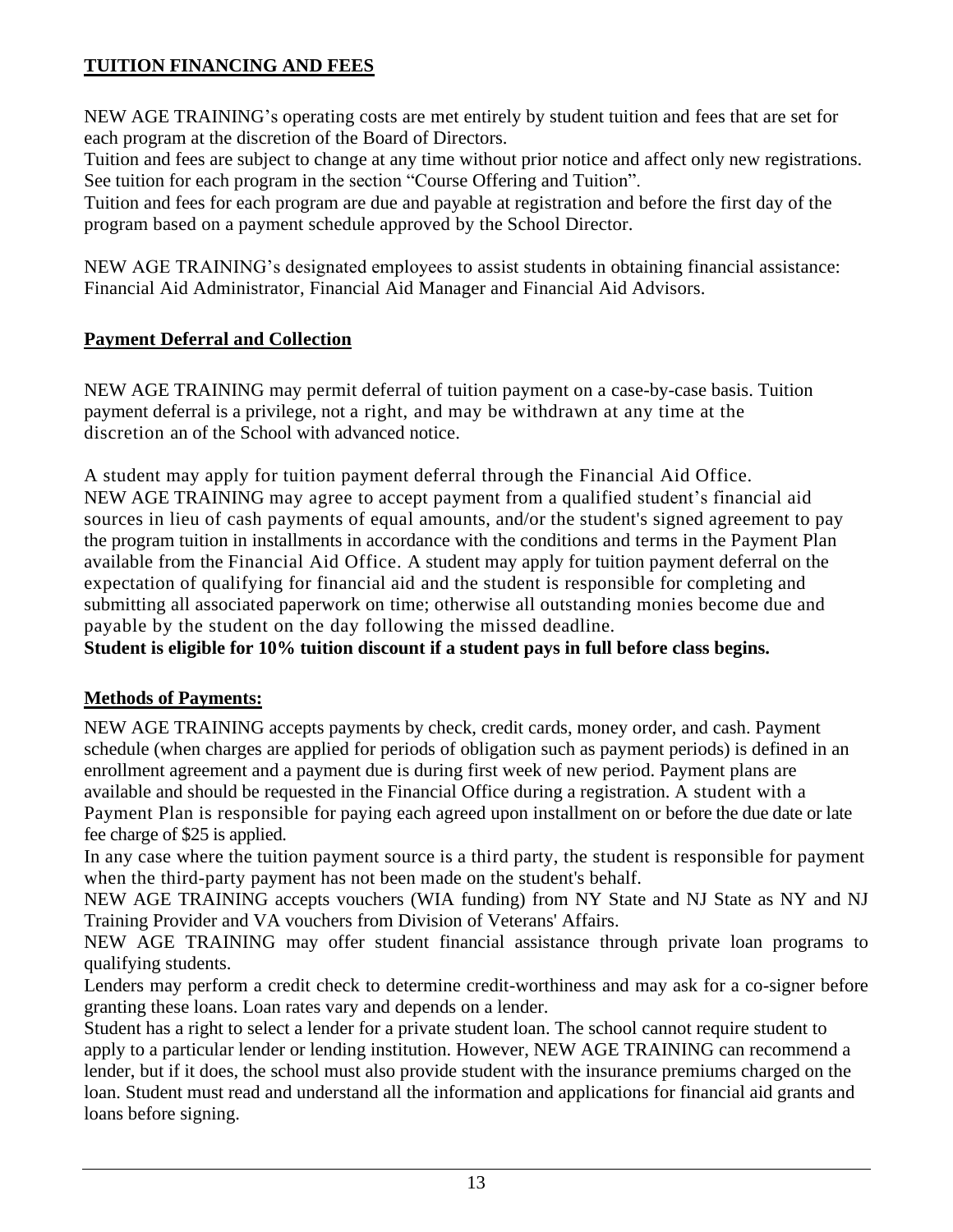# **Education Loans**

*Understanding Credit*. Applying for an educational loan is a step toward establishing credit. Credit is simply a promise to pay later for goods, services, or money that a person receives now. Students are encouraged to control your use of credit and protect credit record by budgeting, planning ahead, and considering how educational debt will affect student future lifestyle. Students must consider these factors carefully before making an educational loan commitment.

*Eligibility.* Most financial aid requires demonstrated financial need. Student's need level is determined by calculating the amount that student estimated educational expenses exceed anticipated outside resources and expected family contribution (EFC). The Central Processor processes the FAFSA to determine EFC.

*Requirements***.** To qualify, student must be admitted as a Regular or Probation student in a degree program, maintain Financial Aid Satisfactory Academic Progress, be enrolled at least half-time, and be in compliance with Selective Service laws, Social Security regulations, and Department of Homeland Security requirements to receive loan proceeds. If student has prior unresolved loan defaults, or owe a refund of Title IV funds, student is ineligible for student loans.

In accordance with Section 428 of the Department of Education's Higher Education Technical Amendments of 1991, NEW AGE TRAINING reserves the right to refuse to certify an otherwise eligible borrower's loan application on the following grounds:

- poor credit history
- high indebtedness relative to your anticipated income
- any other factors suggesting your unwillingness or inability to pay your student loans.

In cases in which the NEW AGE TRAINING refuses to certify student loan application, the reason for such action will be documented and provided in writing.

In certain cases, the enrollment criteria for loan origination (i.e., getting a new loan or receiving loan proceeds) are stricter than the criteria for deferment of payment on previous loans.

*Choosing Educational Loan Credit***.** Student should carefully determine whether a student would be able to repay your educational loans. Inability to repay the loan according to the repayment schedule and agreement will affect student ability to make future credit-based purchases such as a car or home. Eligibility for educational loan programs is determined by Student Financial Services according to federal guidelines. Application forms are available in Student Financial Services for eligible U.S. citizens and permanent residents.

# **Federal Direct Subsidized and Unsubsidized Loans**

The Federal Stafford Direct Loan Program provides low interest loans to help needy students finance the costs of postsecondary education.

Students attending NEW AGE TRAINING can obtain Direct loans through the Federal Government. Students must file a *Free Application for Federal Student Aid (FAFSA)* as part of the application process for a Stafford loans.

The FAFSA can be completed on the Web at [http://www.fafsa.ed.gov.](http://www.fafsa.ed.gov/)

Students also will need to complete a promissory note in order to receive a loan. There are subsidized and unsubsidized loans.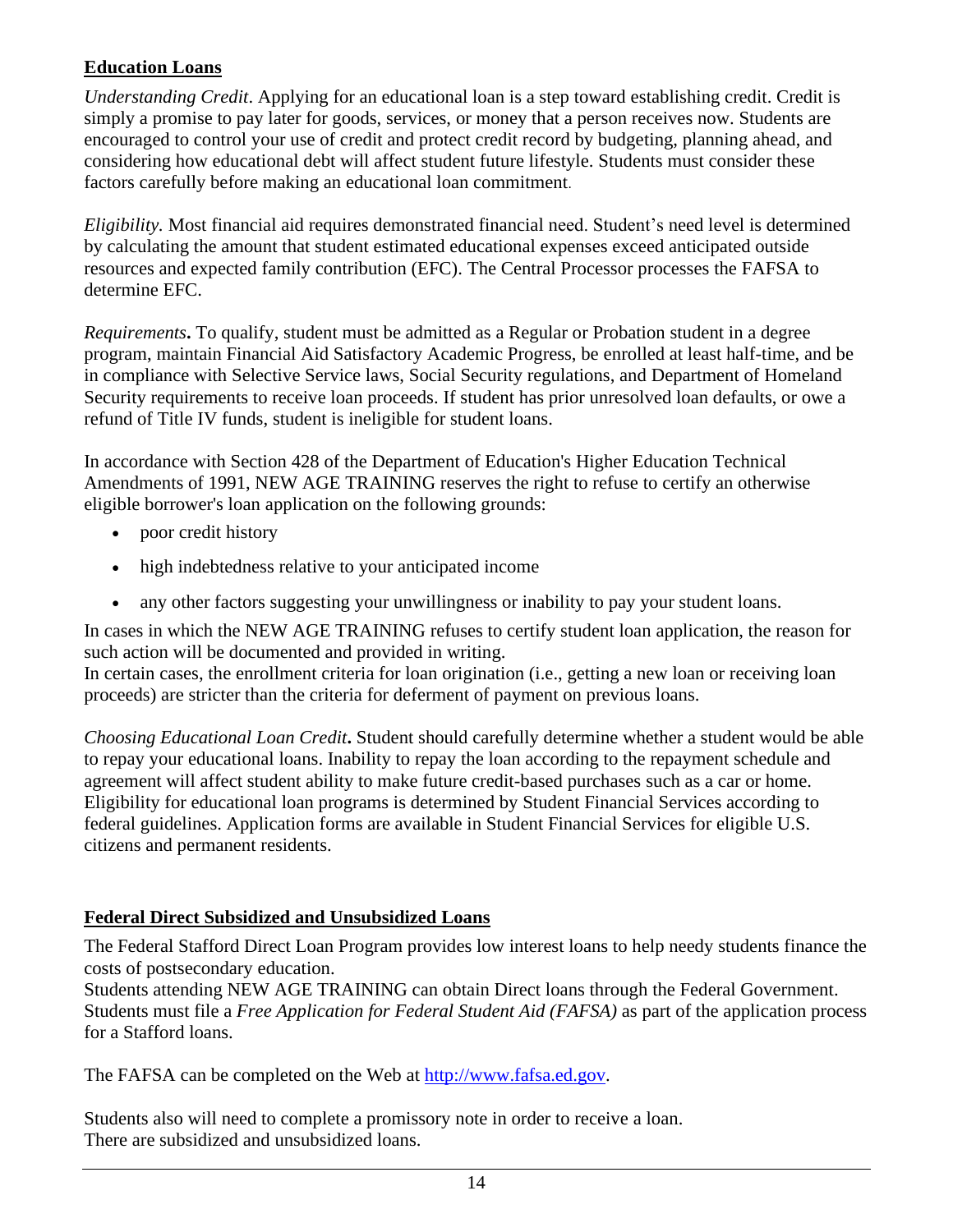No interest is charged for subsidized loans while a student is in school at least half-time, during the grace period of 6 months after graduation and during deferment periods.

On an unsubsidized loan, the student is responsible for all interest which accrues during the student's attendance, and during the grace period. If the student chooses to defer the interest it will accrue and be added to the principal.

# **Direct PLUS Loan**

Plus loans are federal loans that parents of dependent undergraduate students can use to help pay education expenses. Interest is charged during all periods. The maximum loan amount is the student's cost of attendance (determined by the school) minus any other financial aid received.

# **Federal Pell Grant**

The Pell Grant (Title IV Funds) is a federal program designed to provide undergraduate students who have not yet received and are not yet eligible to receive a bachelor's degree. It is a foundation of financial aid. The student must fill out and submit FAFSA application. The Financial Aid Office assists students with submissions of the FAFSA application at no cost.

To determine if a student is eligible, the U.S. Department of Education uses a standard formula, established by Congress, to evaluate the information a student reports when he/she applies. The formula produces an Expected Family Contribution (EFC) number. Student Aid Report (SAR) contains this number and will tell if a student is eligible.

In order for students to be eligible for a Pell Grant they must meet the following criteria.

- The student must submit a Student Aid Report (SAR) to the Financial Aid Office or have one electronically on file;
- The student must maintain satisfactory progress in his/her course of study;
- The student must not owe a refund or a repayment to the federal government;
- The student must not be in default with the U.S. Department of Education Loan Program. If a student withdraws or is expelled before the end of the program, they may owe a refund of Title IV funds as explained in the "Refund Policy" section.

# **Verification of Title IV Funds**

When New Age Training school receives an ISIR from the Federal Government as a result of completing the FAFSA, the ISIR will have an EFC (Expected Family Contribution) number in the upper right hand corner. If there is an asterisk after the EFC number, the ISIR is selected for a process called verification. Verification must be completed no later than 90 days past the last day of student enrollment for each academic year. Corrections involving the federal processor must be made prior to mid-August.

An applicant's failure to provide required documentation within the specified time frame results in the loss of all Title IV aid and all balance tuition charges become due immediately. The student may receive the Verification Policies and Procedures manual at the Financial Aid Office.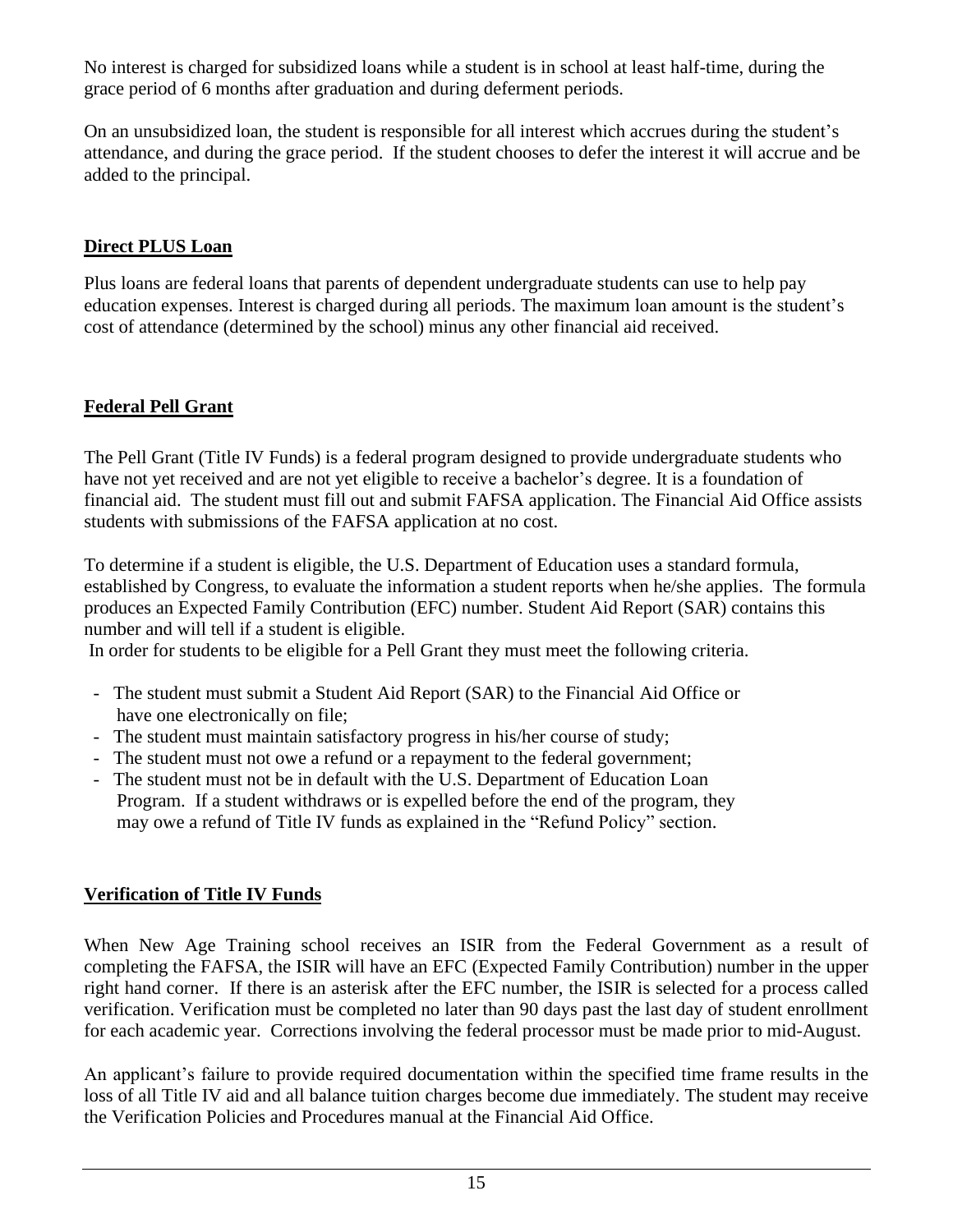# **Delinquent Accounts**

When a student is delinquent in payment of tuition or fees, NEW AGE TRAINING reserves the right to withhold all certificates, transcripts of any type, and other recognition of work completed from the students, or to drop a current student from the official enrollment.

No student may withdraw in good standing or graduate unless all financial obligations have been paid in full. Returning students with a balance will not be eligible to register until the unpaid financial obligation has been met.

NEW AGE TRAINING reserves the right to pursue outstanding overdue debts through the services of collection agencies and/or attorneys and assign all costs of collection to the student which may include fees charged by attorneys in addition to the outstanding balance at the time of collection.

# **Penalties**

Interest is charged at the rate of 1 % per month on any balance that is past due for more than 30 days. Students with records of late payments may be denied permission to register for another program unless they pay in full in advance for a program.

#### **Financial Responsibility**

Failure to receive a bill does not relieve a student of responsibility for payment of fees by the specified due date. A student who fails to make timely payment of an outstanding balance may be barred from all privileges normally accorded to a student in good standing.

These include but are not limited to: registration, class attendance, advisement, library, and access to Internet, and any other school's servers and on-line library, certification-of-status, and academic transcript privileges.

# **Other Fees**

Registration Fee is non- refundable and varies between \$25 and \$75 depending on a program. Please see Pages 39-45 for information about registration fee for each program.

#### **Bad Checks:**

A \$15 fee is charged on any check returned by the bank for any reason, except for an error made by the bank.

#### **Change of Curriculum Fee:**

There is a non-refundable fee of \$150 per occurrence for students who change their curriculum.

#### **Transfer Fee:**

A \$150 fee per occurrence is charged for students who change a schedule.

#### **Late Payment Fee:**

A \$25 fee is charged on any late payment.

#### **Make-up Fee:**

There is an extra charge of \$5.50 for each make-up hour.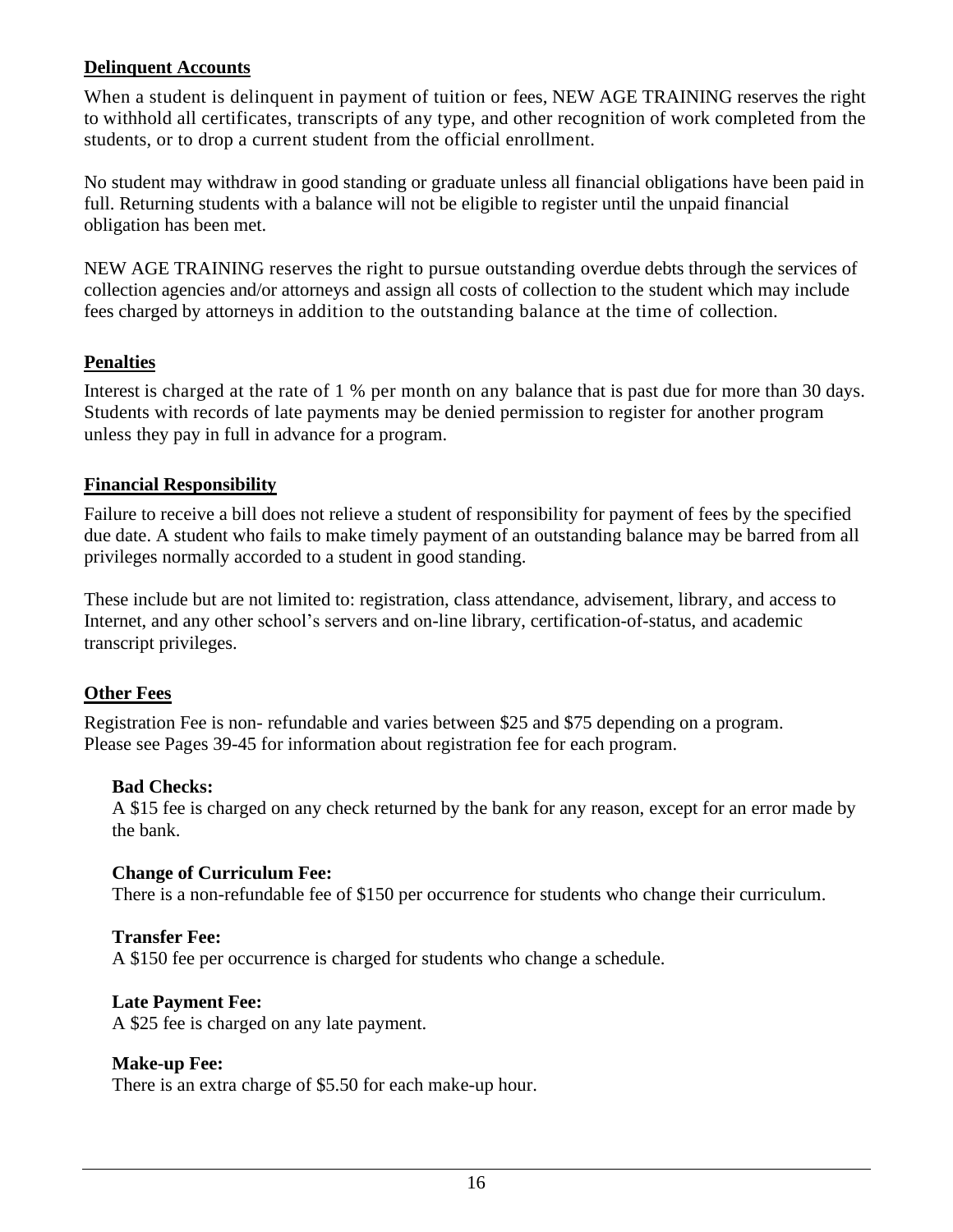# **Duplicate Records**

For replacements of duplicates the charges are as follows:

- Replacement Photo IDs \$10
- Duplicate Certificate \$10
- Student Transcript (Unofficial) \$10
- Official Transcript to be forwarded to another institution \$15
- Other duplicate records \$5

Director of the School may waive any fee for duplicated record based on a special student financial situation.

# **TREATMENT OF TITLE IV FUNDS WHEN A STUDENT WITHDRAWS**

When a student applies for financial aid, a statement is signed that the funds will be used for educational purposes only. Therefore, if a student withdraws before completing the program, a portion of the funds received may have to be returned. The School will calculate the amount of tuition to be returned to the Title IV, HEA Federal fund programs according to the policies listed below.

# **RETURN TO TITLE IV FUNDS POLICY**

This policy applies to students' who **withdraw officially, unofficially or fail to return from a leave of absence or are dismissed from enrollment** at the School. It is separate and distinct from the School refund policy. (Refer to institutional refund policy)

The calculated amount of the Return of Title IV, HEA (R2T4) funds that are required to be returned for the students affected by this policy, are determined according to the following definitions and procedures as prescribed by regulations.

The amount of Title IV, HEA aid earned is based on the amount of time a student spent in academic attendance, and the total aid received; it has no relationship to student's incurred institutional charges. Because these requirements deal only with Title IV, HEA funds, the order of return of **unearned** funds do not include funds from sources other than the Title IV, HEA programs.

Title IV, HEA funds are awarded to the student under the assumption that he/she will attend school for the entire period for which the aid is awarded. When student withdraws, he/she may no longer be eligible for the full amount of Title IV, HEA funds that were originally scheduled to be received. Therefore, the amount of Federal funds earned must be determined. If the amount disbursed is greater than the amount earned, unearned funds must be returned.

The Payment Period for Clock Hour Schools is one-half of the academic year or program length (whichever is less).

The Date of Determination is the date that the institution determines the student has withdrawn from the program. For schools that are required to take attendance, the date of determination is no longer than 14 days after the Last Date of Attendance. The Date of Determination starts the clock for timely refunds of Title IV funds, within 45 days after the "Date of Determination".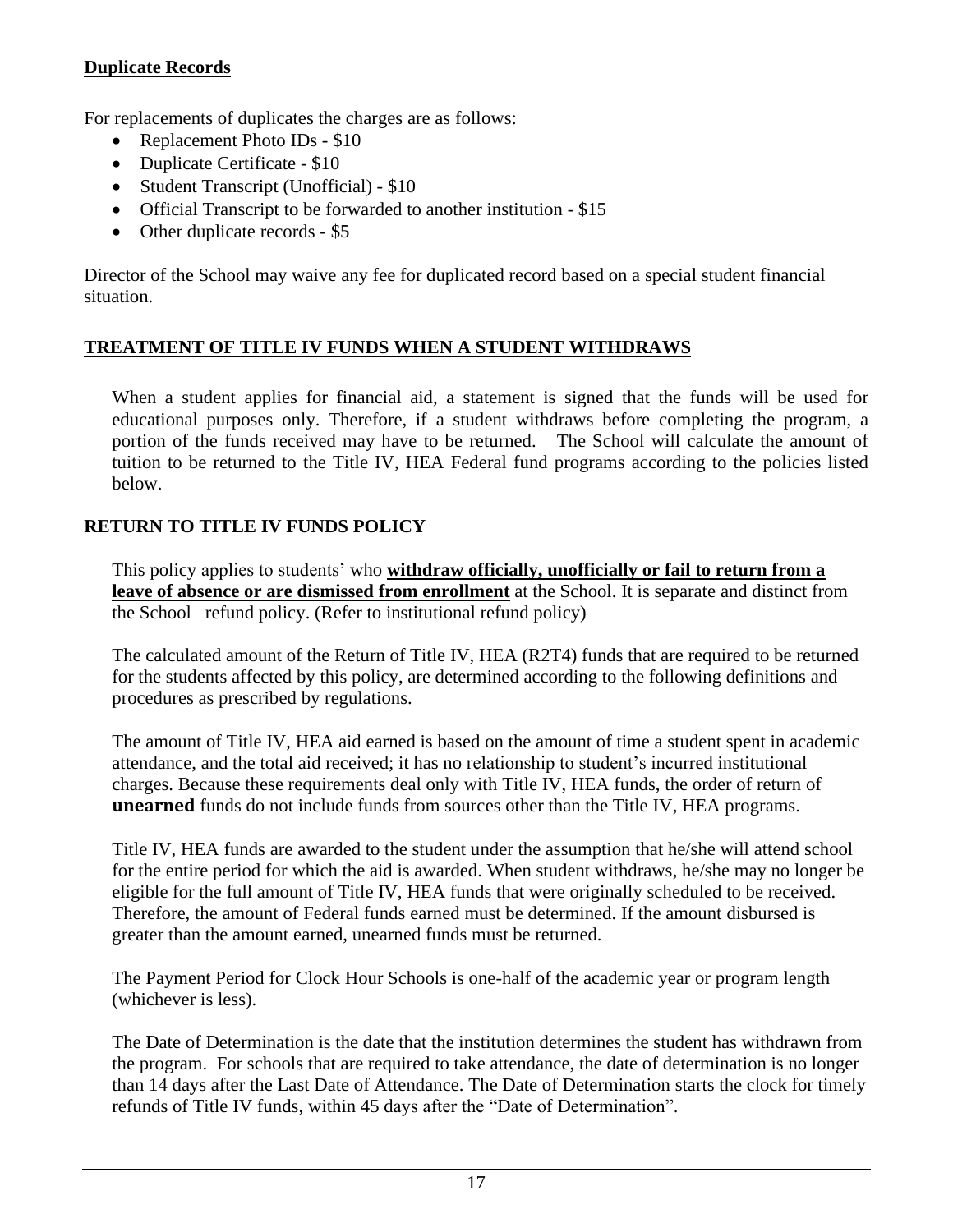The Withdrawal Date for schools required to take attendance is the Last Date of Attendance (LDA).

The institution has 45 days from the date that the institution determines that the student withdrew to return all unearned funds for which it is responsible. The school is required to notify the student if they owe a repayment via written notice.

The school must advise the student or parent that they have 14 calendar days from the date that the school sent the notification to accept a post withdraw disbursement. If a response is not received from the student or parent within the allowed time frame or the student declines the funds, the school will return any earned funds that the school is holding to the Title IV, HEA programs.

Post-withdraw disbursements will occur within 90 days of the date that the student withdrew.

# **WITHDRAWAL POLICY**

# **"Official" Voluntary Withdrawal**

A student is considered to be "Officially" withdrawn on the date the student notifies the Financial Aid Director or School Director in writing of their intent to withdraw. The date of the determination for return and refund purposes will be the earliest of the following for official withdrawals:

- 1. Date student provided official notification of intent to withdraw, in writing. or
- 2. The date the student began the withdrawal from the School's records.

A student will be permitted to rescind his notification in writing and continue the program, if so chosen. However, if the student subsequently drops, the student's withdrawal date is the original date of notification of intent to withdraw.

Upon receipt of the withdrawal information the School will complete the following:

- 1. Determine the student's last date of attendance as of the last recorded date of academic attendance on the school's attendance record, and
- 2. Perform two calculations
	- a. The student's ledger card and attendance record are reviewed to determine the calculation of Return of Title IV, HEA funds the student has earned, and if any, the amount of Title IV, HEA funds for which the school is responsible. Returns made to the Federal Funds Account are calculated using the Department's Return of Title IV, HEA Funds Worksheets, scheduled attendance and are based upon the payment period.
	- b. Calculate the school's refund requirement (see school refund calculation).
- 3. The student's grade record will be updated to reflect his/her final grade.
- 4. The School will return the amount for any unearned portion of the Title IV, HEA funds for which the school is responsible within 45 days of the date the official notice was provided.
- 5. If applicable, the School will provide the student with a letter explaining the Title IV, HEA requirements. To include,
	- a. The amount of Title IV, HEA assistance the student has earned. This amount is based upon the length of time the student was enrolled in the program based on scheduled attendance and the amount of funds the student received.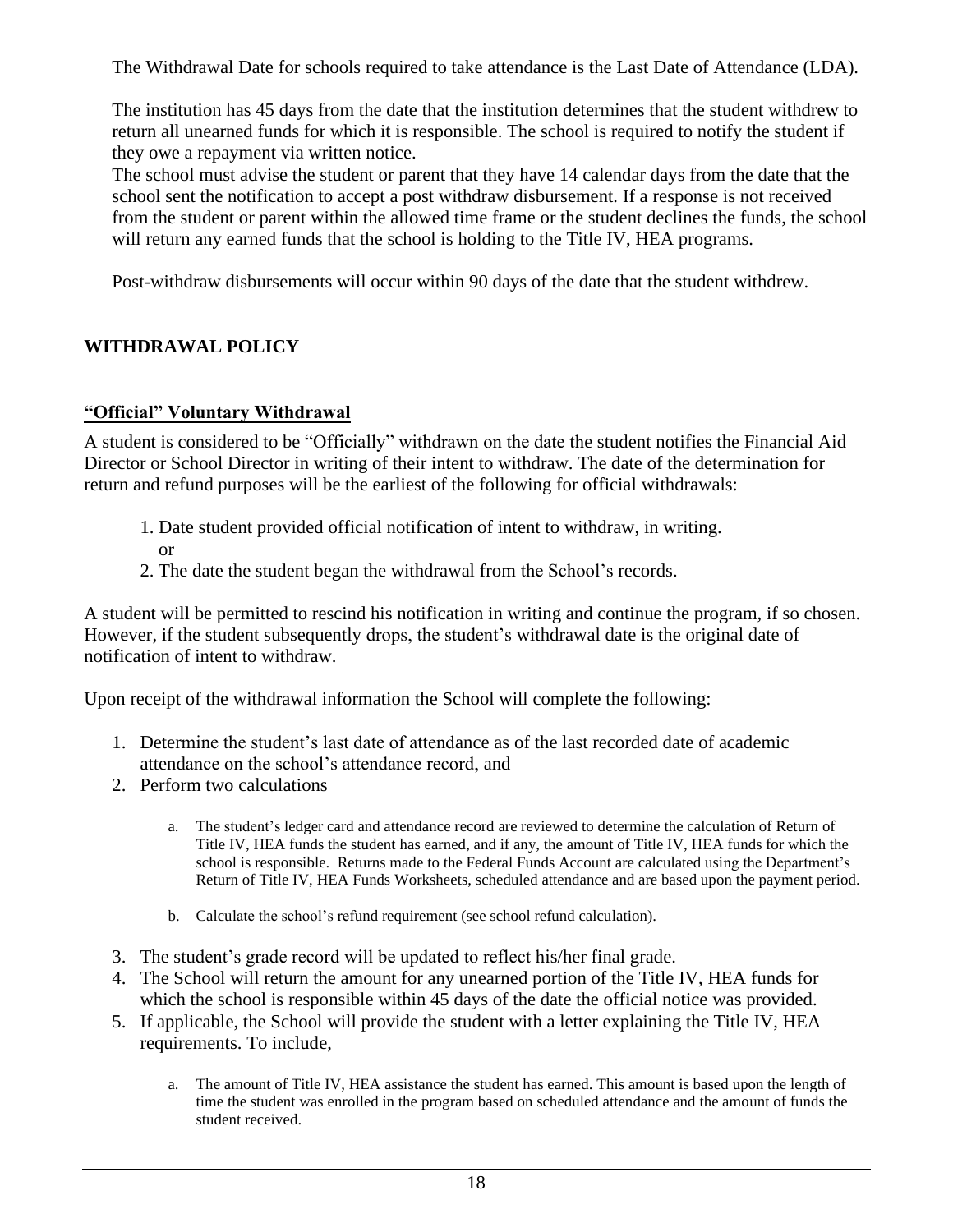- b. Any returns that will be made to the Federal program on the student's behalf as a result of exiting the program. If a student's scheduled attendance is more than 60% of the payment period, he/she is considered to have earned 100% of the Federal funds received for the payment period. In this case, no funds need to be returned to the Federal funds.
- c. Advise the student of the amount of unearned Federal funds and tuition and fees that the student must return, if applicable.
- 6. Supply the student with ledger card record noting outstanding balance due to the school and the available methods of payment. A copy of the completed worksheet, check, letter and final ledger card will be kept in the student's file

In the event a student decides to rescind his or her official notification to withdraw, the student must provide a signed and dated written statement indicating he/she is continuing his/her program of study and intends to complete the payment period. Title IV, HEA assistance will continue as originally planned. If the student subsequently fails to attend or ceases attendance without completing the payment period, the student's withdrawal date is the original date of notification of intent to withdraw.

#### **Unofficial Withdrawal**

Any student that does not provide official notification of his or her intent to withdraw and is absent for more than 14 consecutive calendar days, fails to maintain satisfactory academic progress, fails to comply with the school's attendance and /or conduct policy, does not meet financial obligations to the school, or violates conditions mentioned in the School contractual agreement, will be subject to termination and considered to have unofficially withdrawn.

Within two weeks of the student's last date of academic attendance, the following procedures will take place.

- 1. The education office will make three attempts to notify the student regarding his/her enrollment status.
- 2. Determine and record the student's last date of attendance as the last recorded date of academic attendance on the attendance record.
- 3. The student's withdrawal date is determined as the date the day after 14 consecutive calendar days of absence.
- 4. Notify the student in writing of their failure to contact the school and attendance status resulting in the current termination of enrollment.
- 5. The School calculates the amount of Federal funds the student has earned, and, if any, the amount of Federal funds for which the school is responsible.
- 6. Calculate the school's refund requirement (see school refund calculation).
- 7. The School's Controller will return to the Federal fund programs any unearned portion of Title IV funds for which the school is responsible within 45 days of the date the withdrawal determination was made, and record on student's ledger card.
- 8. If applicable, the School will provide the student with a refund letter explaining Title IV requirements:
	- a. The amount of Title IV aid the student has earned based upon the length of time the student was enrolled and scheduled to attend in the program and the amount of aid the student received.
	- b. Advise the student in writing of the amount of unearned Title IV, HEA aid and tuition and fees that he/she must return, if applicable.
- 9. Supply the student with final student ledger card showing outstanding balance due the school and available methods of repayment.
- 10. A copy of the completed worksheet, check, letter, and final ledger card will be kept in the student's file.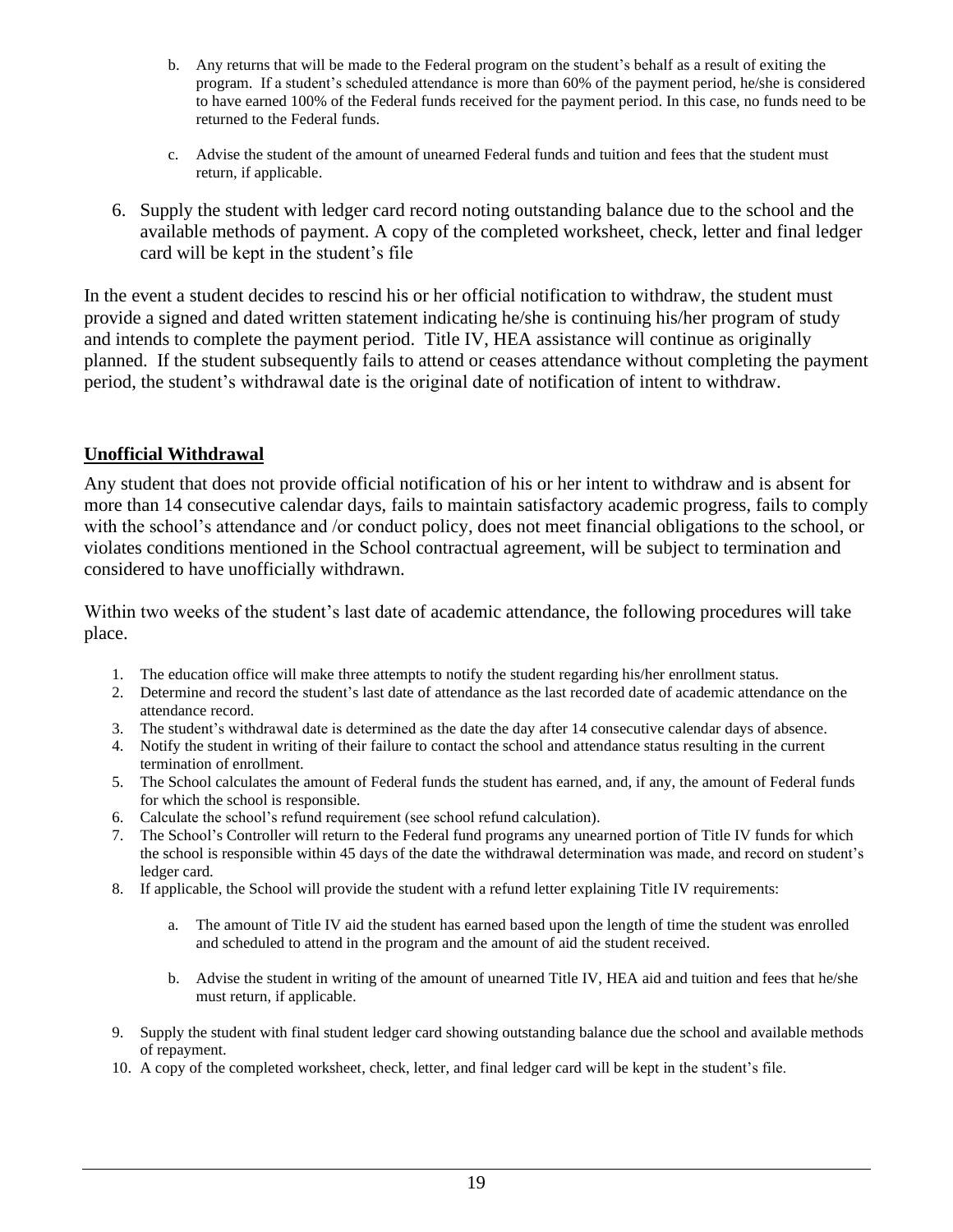#### **Withdraw Before 60%**

The institution must perform a R2T4 to determine the amount of earned aid through the 60% point in each payment period. The institution will use the Department of Educations prorate schedule to determine the amount of the R2T4 funds the student has earned at the time of withdrawal.

#### **Withdraw After 60%**

After the 60% point in the payment period, a student has earned 100% of the Title IV, HEA funds he or she was scheduled to receive during this period. The institution must still perform a R2T4 to determine the amount of aid that the student has earned.

The School measures progress in clock hours and uses the payment period for the period of calculation.

The Bursar's Office is required by federal statute to calculate the percentage of earned Title IV Funds received or pending to be received and to return the unearned funds for a student who withdrew, was terminated or failed to return from an approved leave of absence.

Recalculation is based on the percentage of earned aid using the following Federal Return of Title IV funds (**R2T4**) formula:

Percentage of aid earned = the number of scheduled hours in the payment period completed up to the student's last date of attendance as per the school's attendance records, divided by the total clock hours in the payment period.

If this percentage is greater than 60%, the student earns 100% of the disbursed Title IV funds or aid that could have been disbursed. If this percentage is less than 60%, then the percentage earned is equal to the calculated value.

Funds are returned to the appropriate federal program based on the percent of unearned aid using the following formula:

Aid to be returned = (100% minus the percent earned) multiplied by the amount of aid disbursed toward institutional charges. If a student earned less aid than was disbursed, the institution would be required to return a portion of the funds and the student would be required to return a portion of the funds.

When Title IV funds are returned, the student may owe a balance to the institution.

If a student earned more aid than was disbursed to them, the institution would owe the student a postwithdrawal disbursement which must be paid within 45 days of the student's date of determination that they withdrew.

#### **Refunds are allocated in the following order:**

- Unsubsidized Federal Stafford Loan
- Subsidized Federal Stafford Loan
- Federal Parent (PLUS) Loan
- Federal Pell Grant
- Federal Supplemental Opportunity Grant
- Other Title IV assistance
- NY State Tuition Assistance Grants
- Private and institutional aid
- The student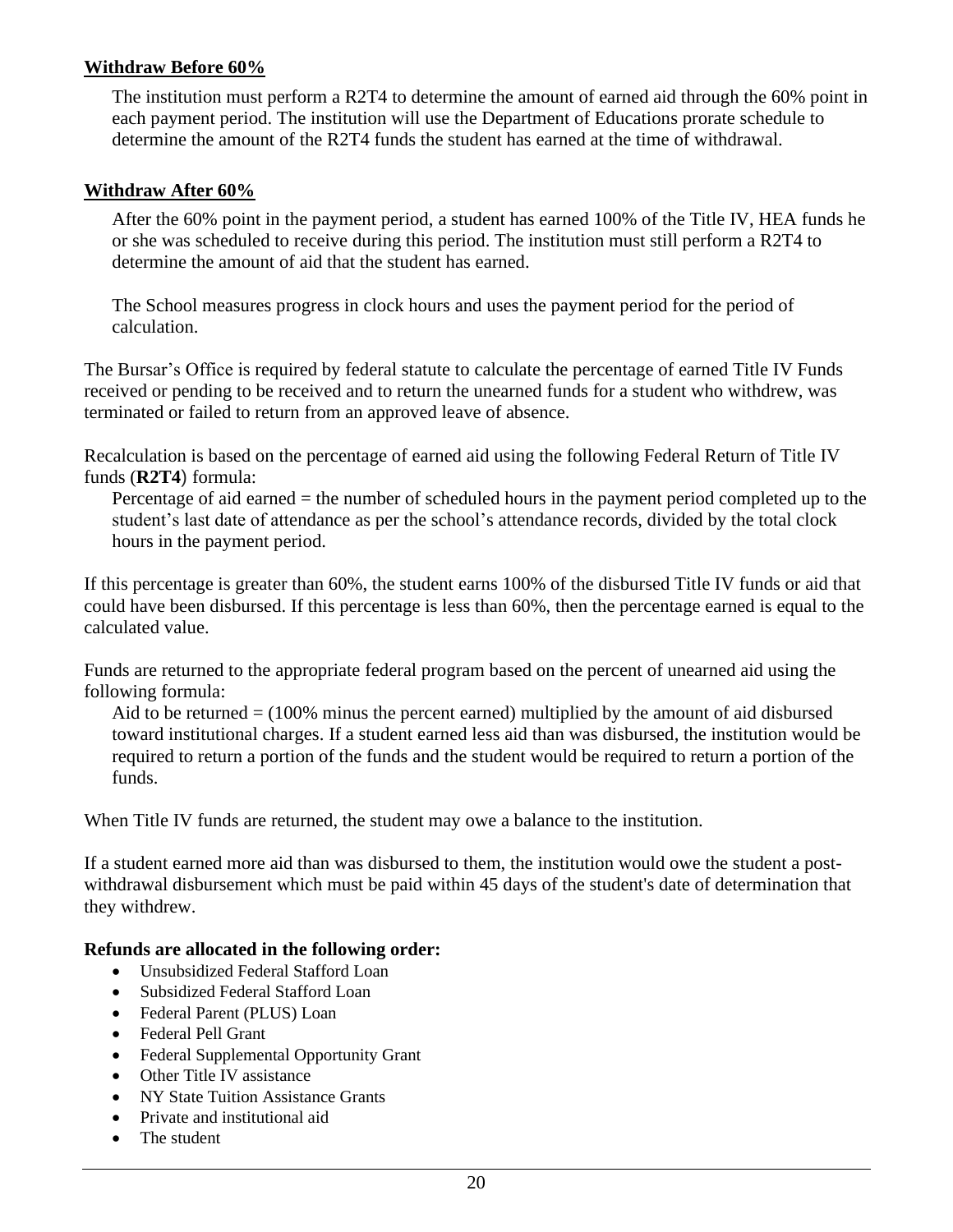#### **School Refund Policy**

A student who cancels within seventy-two (72) hours of signing the enrollment agreement receives all monies paid including a registration fee. Thereafter, a student who cancels prior to the Start of Class or never attends class (no-show) receives all monies paid with the exception of the registration fee.

Thereafter, a student will be liable for:

- 1. The registration fee, plus
- 2. The cost of any textbooks or supplies accepted, plus
- 3. Tuition liability as of the students' last data of physical attendance. Tuition liability is divided by the number of terms in the program. Total tuition liability is limited to the term during which the student withdraws or was terminated, and any previous terms completed.

#### **NY State Refund Policy**

Refund Policy Language for Medical Assistant Program - Quarters

| First Quarter:                                  |        | Subsequent Quarter:                   |        |
|-------------------------------------------------|--------|---------------------------------------|--------|
|                                                 | Refund |                                       | Refund |
| If termination occurs:                          | Amount | If termination occurs:                | Amount |
| Prior to or during first week $$14,580 (100\%)$ |        | During the first week\$10,935 (75%)   |        |
| During the second week $$10,935(75%)$           |        | During the second week $$7,290 (50%)$ |        |
| During the third week $$7,290 (50%)$            |        | During the third week\$3,645 $(25%)$  |        |
| During the fourth week \$3,645 (25%)            |        |                                       |        |
|                                                 |        |                                       |        |

#### Refund Policy Language for Patient Care Specialist Program - Quarters

| First Term:                                    |          | Subsequent Term:                      |
|------------------------------------------------|----------|---------------------------------------|
|                                                | Refund   | Refund                                |
| If termination occurs:                         | Amount   | If termination occurs:<br>Amount      |
| Prior to or during first week $$14,100$ (100%) |          | During the first week \$10,575 (75%)  |
| During the second week $$10,575$ (75%)         |          | During the second week $$7,050$ (50%) |
|                                                | $(50\%)$ | During the third week\$3,525 $(25\%)$ |
| During the fourth week $$3,525$                | (25%)    |                                       |
|                                                |          |                                       |

#### Refund Policy Language for Nurse Aide Assistant Program (25 hrs per week) – Mini Program

|                                      | Refund |  |
|--------------------------------------|--------|--|
| If termination occurs:               | Amount |  |
| 0-15% of the program  \$1,650 (100%) |        |  |
|                                      |        |  |
|                                      |        |  |
|                                      |        |  |
| After 60% of the program,0%          |        |  |

Refund Policy Language for Nurse Aide Assistant Program (16 hrs per week) - Quarters

| First Quarter:                                |        | Subsequent Quarter:                     |        |
|-----------------------------------------------|--------|-----------------------------------------|--------|
|                                               | Refund |                                         | Refund |
| If termination occurs:                        | Amount | If termination occurs:                  | Amount |
| Prior to or during first week $$1,650(100\%)$ |        | During the first week \$1,237.50 (75%)  |        |
| During the second week\$1,237.50 (75%)        |        | During the second week \$825 (50%)      |        |
| )During the third week\$825 $(50\%)$          |        | During the third week \$412.50 $(25\%)$ |        |
| During the fourth week\$412.50 $(25\%)$       |        |                                         |        |
|                                               |        |                                         |        |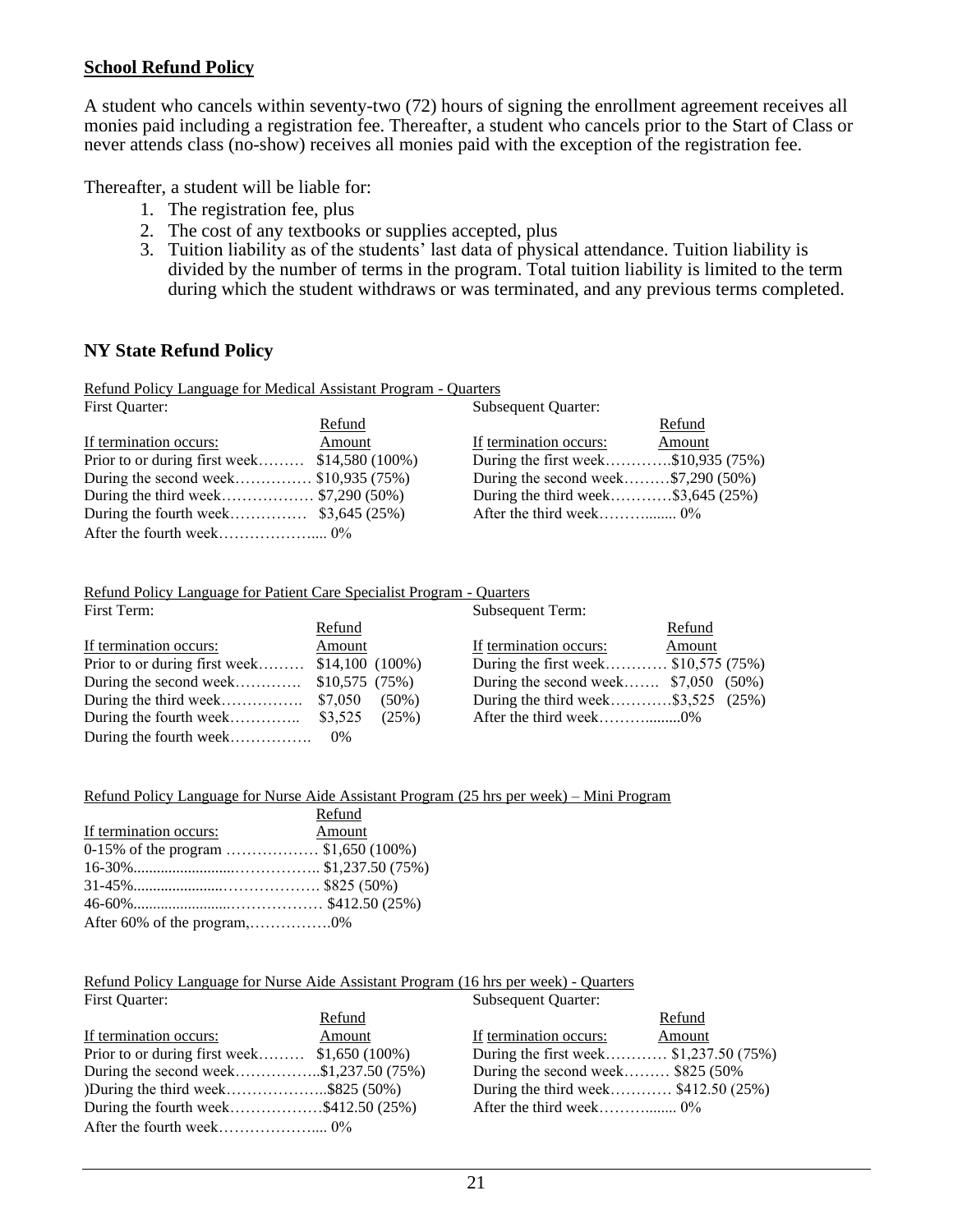#### Refund Policy Language for Nurse Aide Assistant Program (8 hrs per week) - Terms

| First Term:                                    |                | Subsequent Term:                      |        |
|------------------------------------------------|----------------|---------------------------------------|--------|
|                                                | Refund         |                                       | Refund |
| If termination occurs:                         | Amount         | If termination occurs:                | Amount |
| Prior to or during first week $$1,650 (100\%)$ |                | During the first week\$1,320 $(80\%)$ |        |
| During the second week                         | $$1,320(80\%)$ | During the second week $$1,072(65%)$  |        |
|                                                |                | During the third week\$825 $(50\%)$   |        |
| During the fourth week $$825 (50%)$            |                | During the fourth week\$495 (30%)     |        |
| During the fifth week $$495 (30%)$             |                |                                       |        |
|                                                |                |                                       |        |

# Refund Policy Language for Nurse Aide Advanced Program (25 hrs per week) - Quarters

| First Quarter:                               |        | <b>Subsequent Quarter:</b>               |        |
|----------------------------------------------|--------|------------------------------------------|--------|
|                                              | Refund |                                          | Refund |
| If termination occurs:                       | Amount | If termination occurs:                   | Amount |
| Prior to or during first week $$3,475,100\%$ |        | During the first week \$2,606.25 (75%)   |        |
| During the second week\$2,606.25 (75%)       |        | During the second week $$1,737.50 (50%)$ |        |
| During the third week\$1,737.50 (50%)        |        | During the third week\$868.75 $(25%)$    |        |
| During the fourth week\$868.75 $(25\%)$      |        |                                          |        |
|                                              |        |                                          |        |

#### Refund Policy Language for Nurse Aide Advanced Program (16 hrs per week or 8 hrs per week)- Terms First Term: Subsequent Term: Subsequent Term:

|                                                | Refund |                                           | Refund |
|------------------------------------------------|--------|-------------------------------------------|--------|
| If termination occurs:                         | Amount | If termination occurs:                    | Amount |
| Prior to or during first week $$3,475 (100\%)$ |        | During the first week \$2,780 $(80\%)$    |        |
| During the second week\$2,780 $(80\%)$         |        | During the second week\$2,258.75 $(65\%)$ |        |
| During the third week\$2,258.75 (65%)          |        | During the third week $$1,737.50 (50%)$   |        |
|                                                |        | During the fourth week $$1,042.5(30%)$    |        |
| During the fifth week\$1,042.50 (30%)          |        |                                           |        |
|                                                |        |                                           |        |
|                                                |        |                                           |        |

# Refund Policy Language for Clinical Medical Assistant Program (25 hrs per week) - Terms<br>First Term: Subsequent Term:

| First Term:                                    |        | Subsequent Term:                       |        |
|------------------------------------------------|--------|----------------------------------------|--------|
|                                                | Refund |                                        | Refund |
| If termination occurs:                         | Amount | If termination occurs:                 | Amount |
| Prior to or during first week $$4,800 (100\%)$ |        | During the first week \$3,600 (75%)    |        |
| During the second week\$3,600 $(75%)$          |        | During the second week $$2,400 (50\%)$ |        |
| During the third week \$2,400 (.50%)           |        | During the third week\$1,200 $(25\%)$  |        |
|                                                |        |                                        |        |
|                                                |        |                                        |        |

#### Refund Policy Language for Clinical Medical Assistant Program (16 hrs per week or 8 hrs per week) - Quarters<br>First Quarter: Subsequent Quarter: Subsequent Quarter:

| $1.000$ values.                                |               | 5a                                     |        |
|------------------------------------------------|---------------|----------------------------------------|--------|
|                                                | Refund        |                                        | Refund |
| If termination occurs:                         | Amount        | If termination occurs:                 | Amount |
| Prior to or during first week $$4,800 (100\%)$ |               | During the first week $$3,840 (80%)$   |        |
| During the second week                         | \$3,840 (80%) | During the second week $$3,120 (65%)$  |        |
|                                                | \$3,120(65%)  | During the third week $$2,400 (50\%)$  |        |
|                                                |               | During the fourth week $$1,440 (30\%)$ |        |
|                                                |               |                                        |        |
|                                                |               |                                        |        |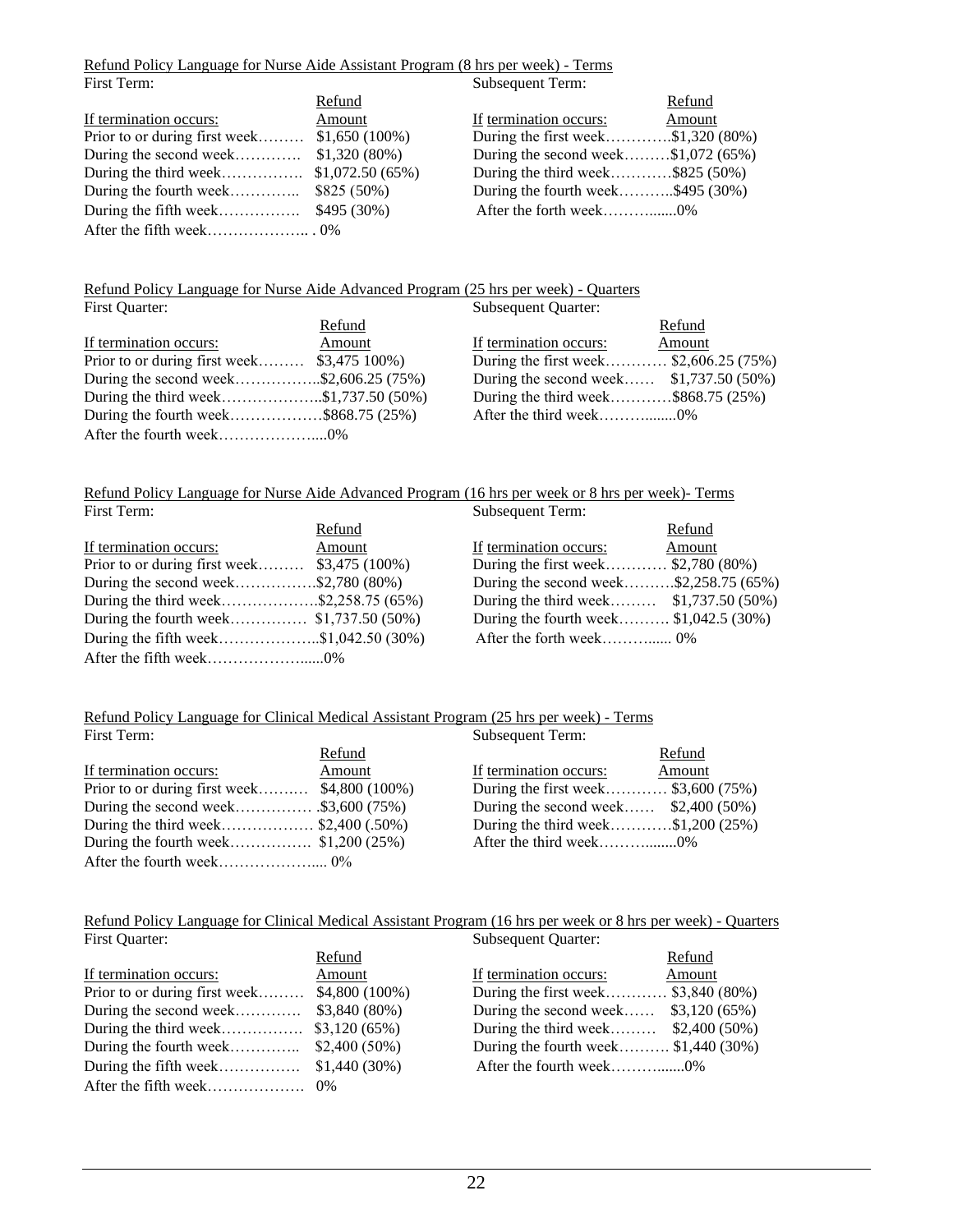#### Refund Policy Language for Patient Care Technician Program (25 hrs per week) – Mini Program

|                                      | Refund |
|--------------------------------------|--------|
| If termination occurs:               | Amount |
| 0-15% of the program  \$1,660 (100%) |        |
|                                      |        |
|                                      |        |
|                                      |        |
|                                      |        |

Refund Policy Language for Patient Care Technician Program (16 hrs per week) - Quarters

| First Quarter:                                 |        | Subsequent Quarter:                  |        |
|------------------------------------------------|--------|--------------------------------------|--------|
|                                                | Refund |                                      | Refund |
| If termination occurs:                         | Amount | If termination occurs:               | Amount |
| Prior to or during first week $$1,660 (100\%)$ |        | During the first week\$1,660 (75%)   |        |
| During the second week\$1,245 75%)             |        | During the second week\$830 $(50\%)$ |        |
| During the third week\$830 $(50\%)$            |        | During the third week\$415 $(25%)$   |        |
| During the fourth week $$415 (25%)$            |        |                                      |        |
|                                                |        |                                      |        |

#### Refund Policy Language for Patient Care Technician Program (8 hrs per week) - Terms

| First Term:                                    |        | Subsequent Term:                         |        |
|------------------------------------------------|--------|------------------------------------------|--------|
|                                                | Refund |                                          | Refund |
| If termination occurs:                         | Amount | If termination occurs:                   | Amount |
| Prior to or during first week $$1,660 (100\%)$ |        | During the first week\$1,328 $(80\%)$    |        |
| During the second week\$1,328 $(80\%)$         |        | During the second week $. \$1,079(65\%)$ |        |
| During the third week\$1,079 (65%)             |        | During the third week\$830 $(50\%)$      |        |
| During the fourth week $$830 (50\%)$           |        | During the fourth week\$498 $(30\%)$     |        |
| During the fifth week\$498 $(30\%)$            |        |                                          |        |
|                                                |        |                                          |        |

#### Refund Policy Language for Home Health Aide Program (16 hrs per week or 25 hrs per week) – Mini Program

|                                    | Refund |
|------------------------------------|--------|
| If termination occurs:             | Amount |
| 0-15% of the program  \$640 (100%) |        |
|                                    |        |
|                                    |        |
|                                    |        |
|                                    |        |

#### Refund Policy Language for Home Health Aide Program (8 hrs per week) - Quarters

| First Quarter:                               |        | <b>Subsequent Quarter:</b>           |        |
|----------------------------------------------|--------|--------------------------------------|--------|
|                                              | Refund |                                      | Refund |
| If termination occurs:                       | Amount | If termination occurs:               | Amount |
| Prior to or during first week $$640 (100\%)$ |        | During the first week\$480 (75%)     |        |
| During the second week\$480 $(75%)$          |        | During the second week $$320 (50\%)$ |        |
| During the third week\$320 $(50\%)$          |        | During the third week\$160 $(25\%)$  |        |
| During the fourth week $$160 (25%)$          |        |                                      |        |
|                                              |        |                                      |        |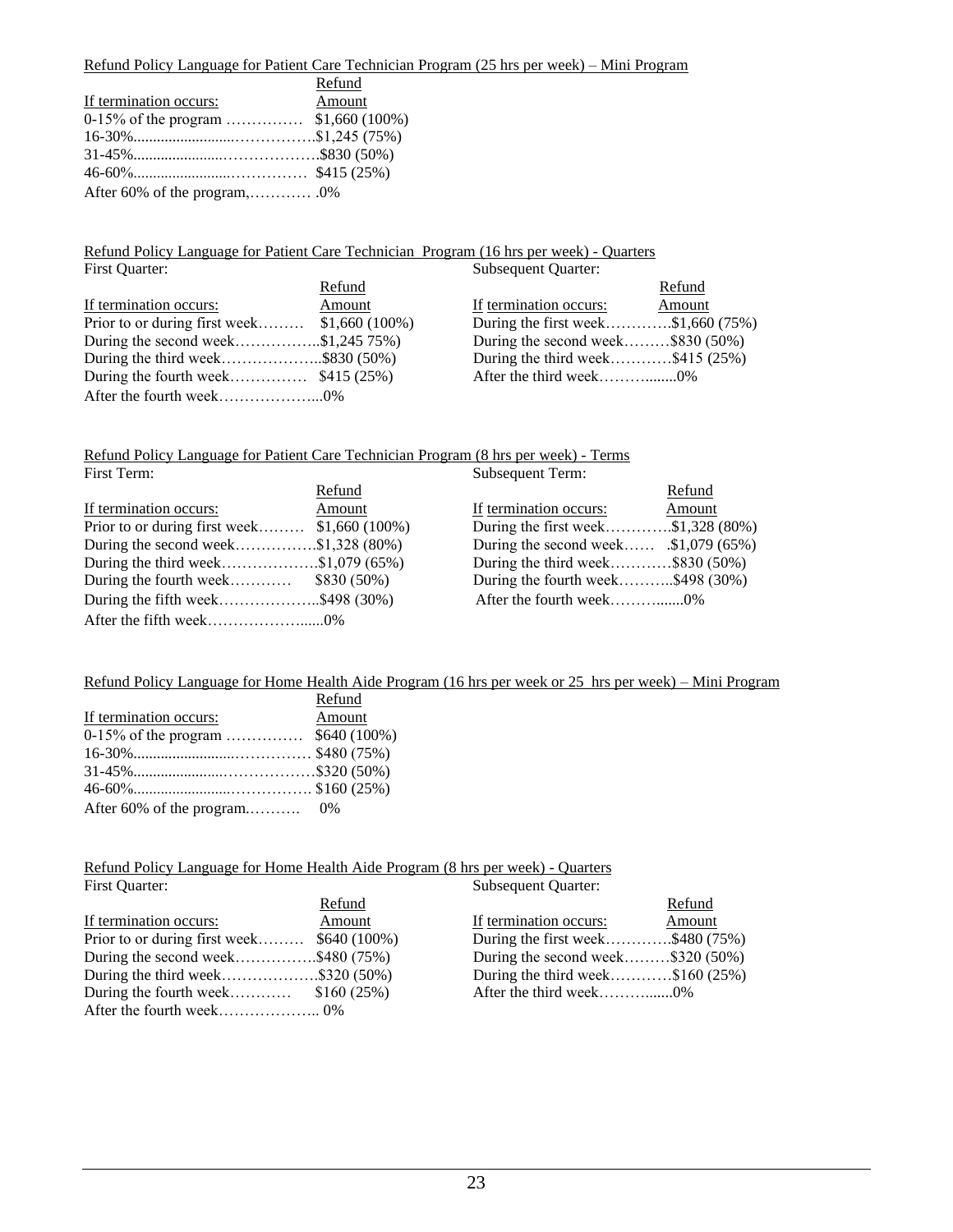# **ACCET Accrediting Agency Refund Policy**

After the first week and through fifty percent (50%) of the period of financial obligation, tuition charges retained will not exceed a pro rata portion of tuition for the training period completed, plus ten percent (10%) of the unearned tuition for the period of training that was not completed.

After fifty percent (50%) of the period of financial obligation is completed, the school may retain the full tuition.

The student refund may be more than NY State refund if the ACCET accrediting agency, or the Federal Title IV Law and regulations refund policy results in a greater refund.

Any refunds to students who cancel, withdraw, or are dismissed shall be made within 45 days of such action. The school requests that notice of cancellation or withdrawal be given in: letter by mail, letter by person, e-mail, oral in person, oral by telephone.

When the student withdraws from the school without giving written notice, the effective date of cancellation is the last date of attendance.

# **Rejected Applications**:

The school reserves the right to reject an applicant who exhibits unsatisfactory conduct or attitude during enrollment. Monies paid by the applicant will be refunded.

# **Cancellation of Start Date**:

The school reserves the right to cancel a schedule program if the registration is insufficient to make up a complete class. All monies will be refunded with in 45 days.

# **Change In Starting Date**:

All program schedules are subject to changes in starting date. Students will be duly notified, and may be eligible for a refund of all monies paid.

# **Failing Grades / Make-up Policy**

A student who fails a sequential course must repeat and pass the course within the program's maximum time frame of 150% of the length of the program as a graduation requirement.

By repeating a failed course, the student will be attending school beyond the contracted program hours.

There is an extra charge of \$5.50 for each hour beyond the contracted program hours, up to, and including, the last day of the student's attendance.

A student who receives an incomplete in a course must complete the course within 60 days Make-up of tests should be completed within 14 days Make-up attendance should be completed within 60 days or the "I" grade automatically changes to an "F" grade.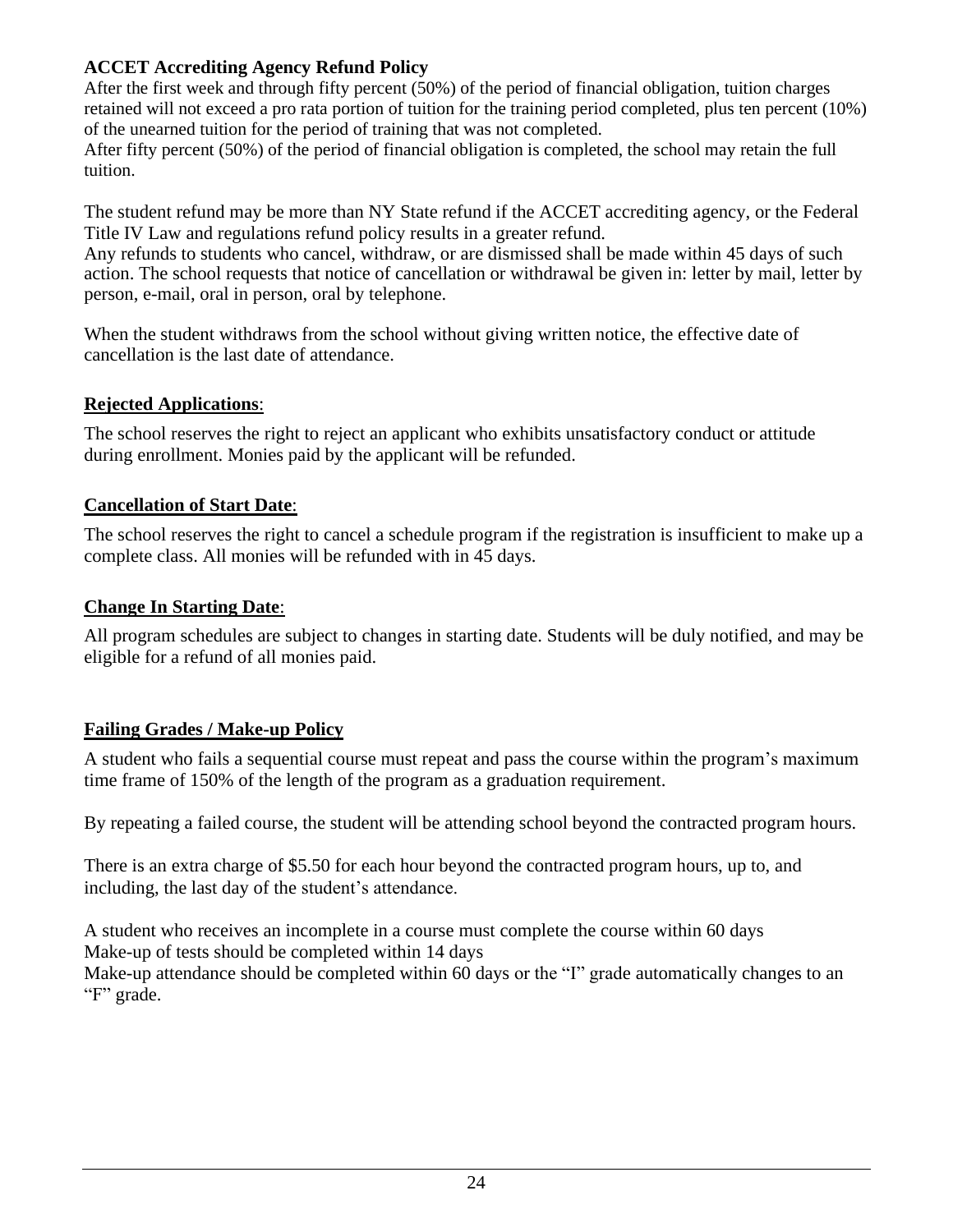# **STUDENT SERVICES**

#### **Advisement**

The faculty and staff of NEW AGE TRAINING are available to assist students in the achievement of their personal, educational, and career goals. Students are encouraged to meet with an appropriate teacher and/or staff member as soon as an issue arises. All discussions are confidential.

#### **Tutoring**

A student experiencing academic difficulties in a particular subject can arrange for extra help through the instructor in the course or the Assistant Program Coordinator/Assistant Director. Additional practice time is also available to all students.

#### **Placement Assistance**

NEW AGE TRAINING does not guarantee job placement; however, every effort is made to help all graduates secure gainful employment.

The placement assistance service at the school will be offered to graduates in good standing, who are always welcome to visit and ask for placement help.

Students seeking part-time employment while attending NEW AGE TRAINING may also take advantage of the placement assistance service. This assistance is available only to students whose schedules and academic standing indicate that a job will not interfere with their education, and are current in their financial obligations.

### **School and Office Hours**

Mon., Tues., Wed., Thurs. 8:00 AM - 10:00 PM<br>Fri., Sat., Sun. 8:00 AM - 6:00 PM

 $8:00$  AM - 6:00 PM

# **Calendar**

The school will be closed on the following days:

- New Years Day (2 days)
- Martin Luther King Jr.'s Birthday
- President's Day
- Memorial Day
- Juneteenth
- Independence Day
- Labor Day
- Columbus Day
- Veterans Day
- Thanksgiving Day
- Christmas Day
- Rosh Hashana
- Yom Kippur
- Passover
- Good Friday

New Age Training is using an open-enrollment policy. New groups/programs usually start every month, and the end dates are according to the program length.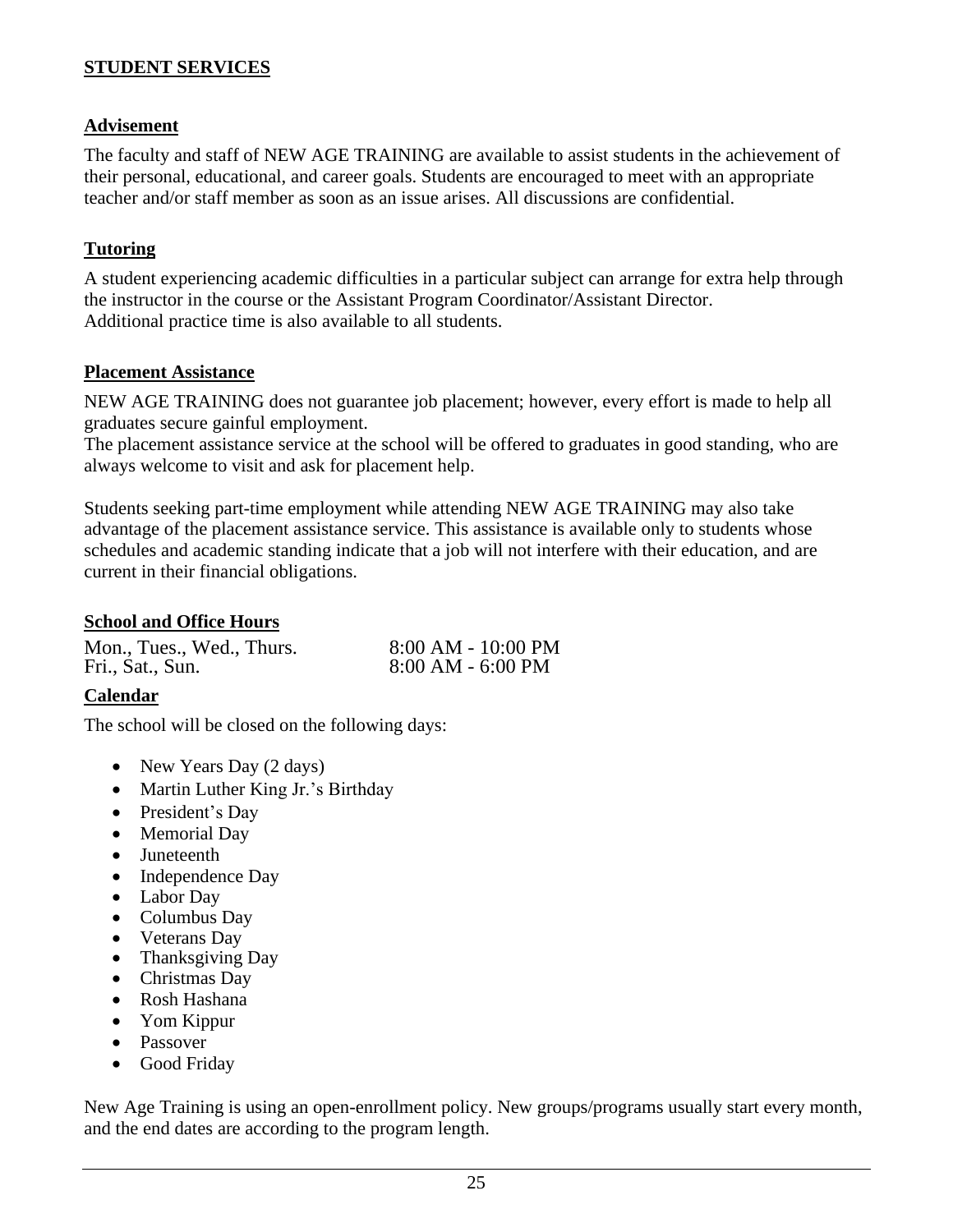# **ACADEMIC STANDARDS AND POLICIES**

All Students are monitored to measure development and progress. Academic and technical performance are weighed in all courses by the use of both periodic written examinations, technical assignments, technical critiques, and with the use of final exam or final technical assignment. All exams, assignments and critiques are graded by the use of a point system.

The points are then converted into a percentage. In order to pass, the student must achieve a score of 70% or higher. Homework and classroom assignments are graded and must be completed and presented prior to graduation.

To be eligible for institutional and federal financial aid, student must meet the Satisfactory Academic Progress Policy (SAP). Please see section "Satisfactory Progress Assessment" below for more details.

# **Attendance Policy**

Students are expected to treat class responsibilities in a professional manner. This includes making the effort to be on time, and ready for the day's exercises. Regular, prompt attendance is mandatory.

Our feedback from employers shows that only students with good attendance maybe successful in their professional career.

Students are expected to be in class and ready at the beginning of class and are allowed to leave a class after instructor's permission only.

Class cut is defined as a situation when a student leaves more than 15 minutes before class ends. Tardiness is defined as a situation when a student comes 15 minutes late after class starts.

If a student has 3 (three) occurrences in any subject/course of a program when a student is late after class starts, a student will be marked absent for the day when she/he was late third time. Chronic class cuts or tardiness are defined as seven instances per course in one term.

More than twenty percent absences or chronic class cuts or chronic tardiness will result in probation for two-week period.

Students are expected to attend all hours of scheduled instruction in each course of their program. Circumstances will sometimes arise that cause a student to be absent from class. The school permits a student to miss up to 20% of the hours within their program without having to makeup that time and without any penalty to their course grades. Students must maintain a minimum of 80% attendance in order for probation to be lifted. If a student fails to be removed from probation, he/she will be dismissed from the program.

NEW AGE TRAINING's policy permits a Leave of Absence. See "Leave of Absence" section for more details.

NEW AGE TRAINING will dismiss a student after 14 consecutive calendar days absence without approved Leave of Absence.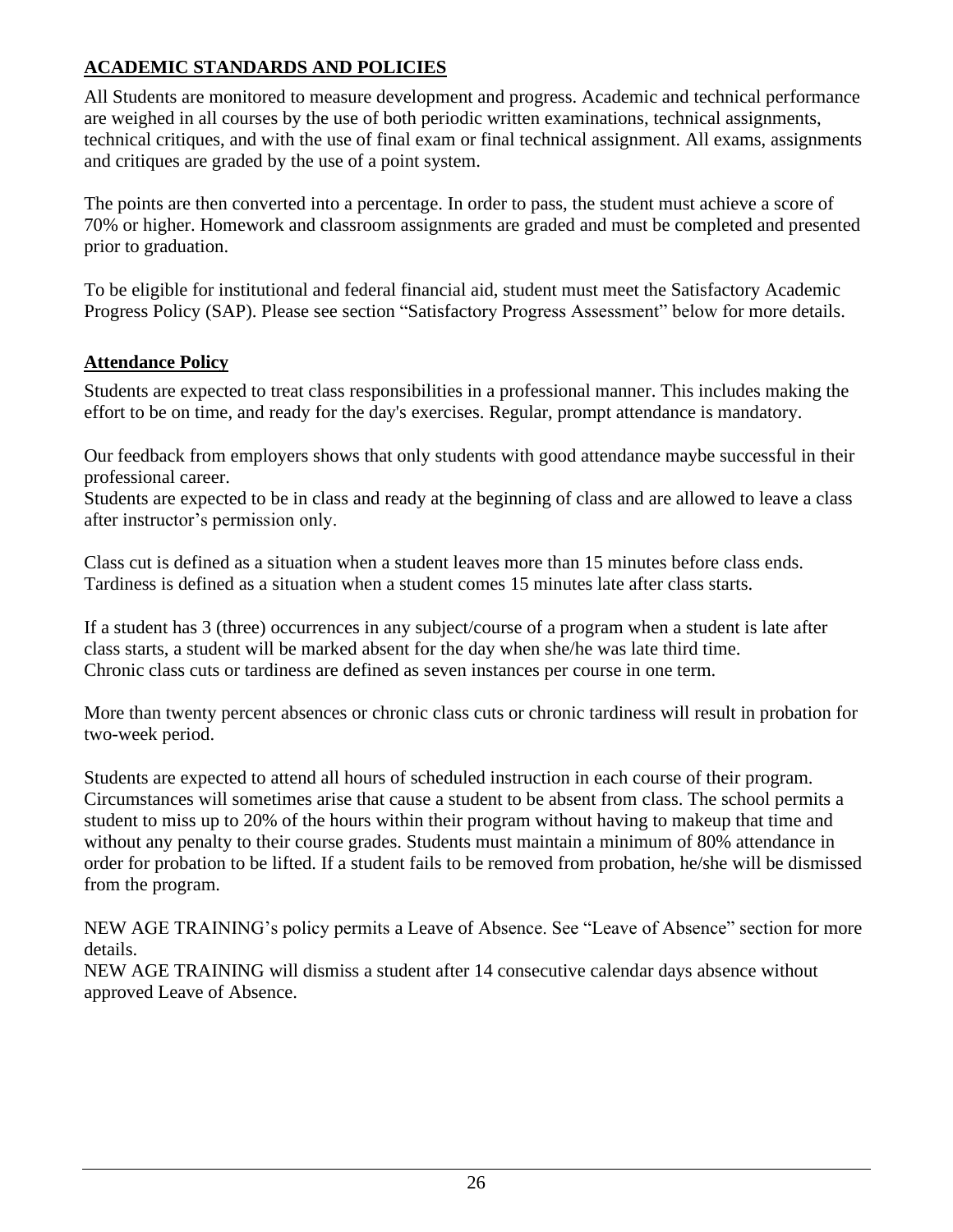## **LEAVES OF ABSENCE**

This represents the school's formal policy regarding leaves of absence. The student must follow these policies and procedures in requesting a leave of absence. Before the school grants the student an official Leave of absence, the school must determine that there is a "reasonable expectation" that the student will return to school. The school must approve the student's request for a leave of absence in writing in accordance with this policy. The leave of absence does not involve additional charges by the school. The total of all leaves of absence cannot exceed half (50%) of the length of the program in any 12-month period or 180 days in any 12-month period what is shorter. Upon the student's return from the leave of absence, the student is required to continue the coursework that they began prior to the leave of absence. If the student has a "Student Loan", the school will explain to the student the effects that the student's failure to return from the leave of absence may have on their repayment terms, including the exhaustion of some or all of the student's grace period. (If the student does not return from the leave of absence, the 6-month grace period is retroactively applied back to the beginning of their leave of absence date.)

The student must provide a written, signed and dated request for a leave of absence prior to the leave date. However, if "Unforeseen Circumstances" prevent a student from providing a prior written request, the school may grant the student's oral, or an individual acting on the student's behalf request for a leave of absence. The school will document its decision and collect the written request from the student at a later date.

If the student does not resume attendance at the school on or before the end of the leave of absence, the school will treat the student as a withdrawal in accordance with the requirements of regulation. In such a circumstance, the "Withdrawal Date" becomes the last date of attendance before the start of the leave of absence and the "Date of Determination" becomes the date the school becomes aware that the student will not be returning from their leave of absence but no later then the end date of the leave of absence. Return of Title IV funds will be made within 45 days of that date.

#### **Grading Standards**

|            | The letter grading system is as follows:                   |                |  |  |  |
|------------|------------------------------------------------------------|----------------|--|--|--|
| 10%        | Homework/Assignments/Workshops/Projects                    |                |  |  |  |
| 20%        | <b>Quizzes</b>                                             |                |  |  |  |
| 30% Tests  |                                                            |                |  |  |  |
|            | 40% Final Exam                                             |                |  |  |  |
|            |                                                            |                |  |  |  |
|            | 100% Final Grade                                           |                |  |  |  |
|            |                                                            |                |  |  |  |
| $A =$      | Excellent                                                  | $90\% - 100\%$ |  |  |  |
| $B =$ Good |                                                            | 80% - 89%      |  |  |  |
|            | $C =$ Satisfactory (Average)                               | 70% - 79%      |  |  |  |
| $F =$      | Failing                                                    | Below 70%      |  |  |  |
|            | $G =$ Graduated                                            |                |  |  |  |
|            | $D =$ Dropped (Terminated)                                 |                |  |  |  |
|            | $WD = Without$                                             |                |  |  |  |
| $I =$      | Incomplete                                                 |                |  |  |  |
|            | Pass - Satisfactory completion of non-graded Externship.   |                |  |  |  |
|            | Fail - Unsatisfactory completion of non-graded Externship. |                |  |  |  |
|            |                                                            |                |  |  |  |

**See Page 31 for more detailed Grading Scale and conversion to GPA (Points).**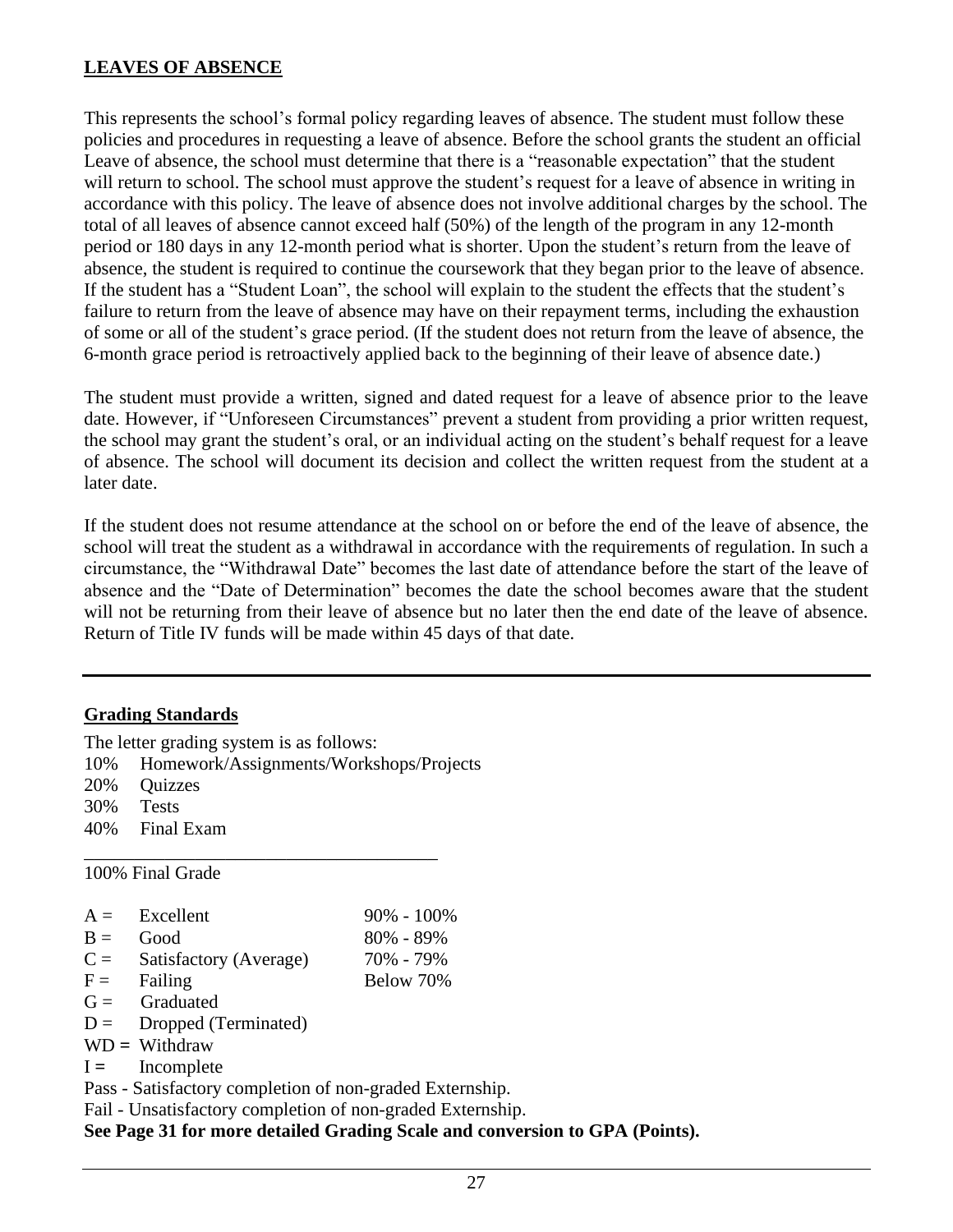If one or more class assignments, including examinations, are not completed, the student will be assigned an "I' (Incomplete). A student who receives an incomplete in a course must complete the course within 60 days or the "I" grade automatically changes to an "F".

If the work in question is not completed within maximum time frame (150% of the length of the program), the student will be assigned a failing grade (F).

If a student leaves prior to the completion of the program, a grade of "WD" (Withdrawn) will be assigned when the student is not failing his/her course of study. The School may assign a grade "D" (Dropped/Terminated") in cases when a student is dismissed or terminated for not complying with School's Conduct policy. See "Conduct" section for more details.

Grades will be entered on a record maintained for each student. Upon request the student shall receive a transcript.

Students have a right to access their records, and the school has a right to release information about students in accordance with the Family Education Rights and Privacy Act.

# **Graduation Requirements**

Prior to graduation, the student must complete the following:

- Achieve a cumulative grade point average of 70% for each course/subject of the program.
- Student is in attendance for at least 80% of program hours (100% attendance is required for Nurse Aide/Assistant program)
- Satisfy all financial obligations to the school.

Students will receive after a graduation a certificate of completion.

# **SATISFACTORY ACADEMIC PROGRESS POLICY**

Satisfactory Academic Progress (SAP) standards are published and are reasonably applied for measuring whether an otherwise eligible student is making SAP in a program.

In order to maintain eligibility for financial aid, students must make adequate academic progress toward his/her Certificate of Achievement.

# **PROCESS OVERVIEW**

Federal regulations require all schools participating in state and federal financial aid, Title IV, and HEA programs to monitor SAP. These standards are applicable to all students enrolled in a program and are used to measure their satisfactory progress toward graduation. The policy is provided to all students prior to the first class session and is consistently applied to all applicable students. Evaluations are maintained in students' files.

New SAP definitions went into effect on July 1, 2011. Education Department developed policies to determine the academic standards that students must meet and constructed a means and a schedule of measuring the achievement of Pace, Quantitative, and Qualitative standards. If students achieve acceptable Pace and Quantitative progress for that particular payment period, then Education Department reviews the 150% of the maximum allowable time frame criterion to measure students' SAP.

Students must maintain SAP according to the following standards in order to continue enrollment. SAP is measured at the end of each payment period and will be checked prior to disbursement of aid.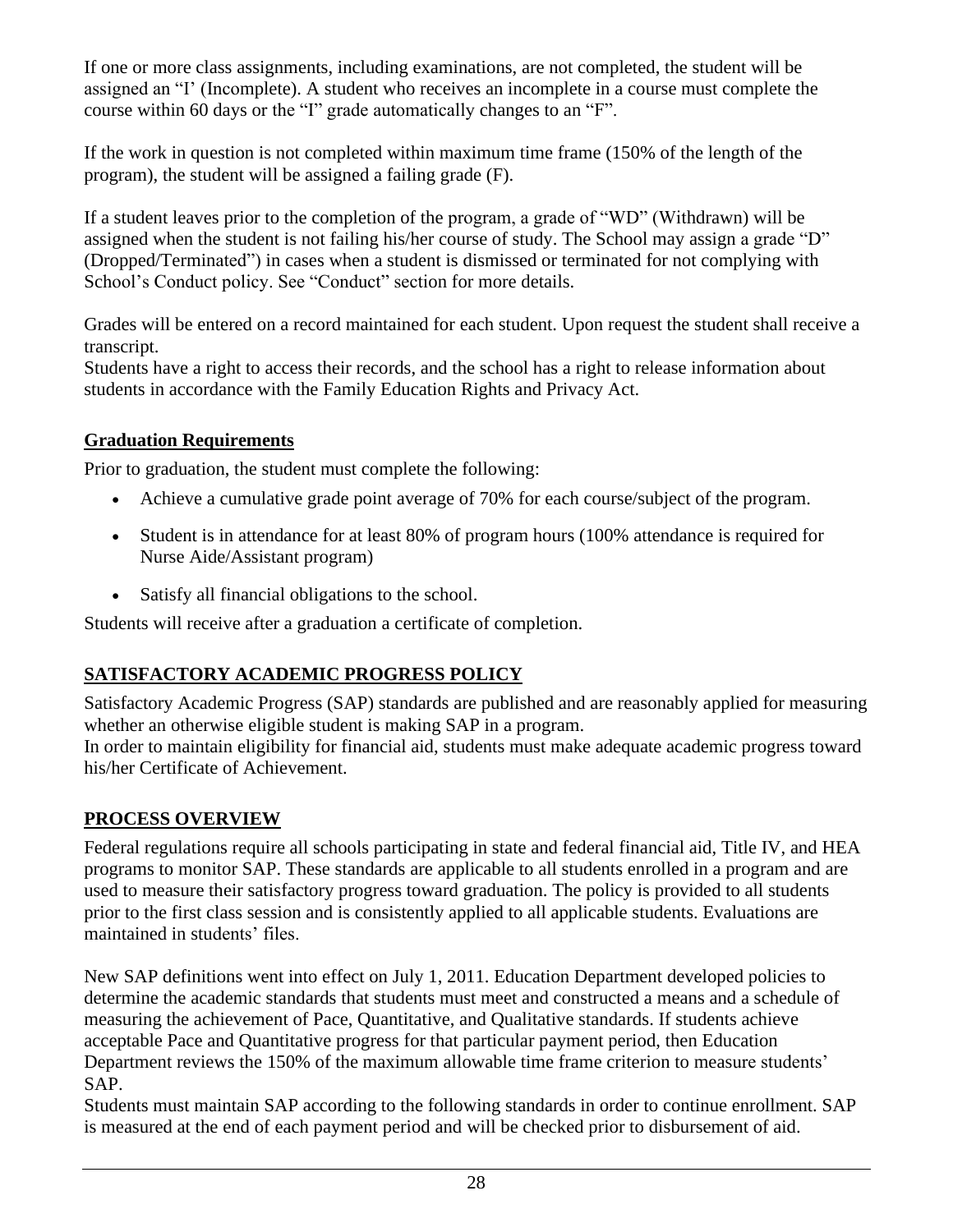# **SAME AS, OR STRICTER THAN**

The SAP policy for Title IV, HEA students is identical to the school standards for students enrolled in the same educational programs who are not receiving Title IV aid.

The Financial Aid Administrator reviews the Title IV SAP policy to ensure it meets all federal requirements. The Director of Education Programming notifies the Financial Aid Office if the school changes academic policies.

# **EVALUATION PERIODS**

Formal evaluations for SAP are conducted at the following actual clocked hours:

clock hours (after first payment period) clock hours (end of second payment period)

Evaluations determine if students have met the minimum requirements for SAP. The frequency of evaluations ensures that students have ample opportunity to meet both the attendance and SAP requirements by the end of each of the payment periods in the course. Satisfactory progress is evaluated at least at midpoint (half of the program) throughout the program.

# **ACADEMIC YEAR DEFINITION**

900 CLOCK HOURS AND 36 WEEKS

# **QUANTITATIVE MEASURE**

To be considered making SAP, Students are required to attend a minimum of 67% of his/her educational program in no longer than 150% of the published length of the program as measured in clock hours as determined by the program. Evaluations are conducted at the end of each payment period to determine if students have met the minimum requirements and are based on the cumulative attendance percentage as of the last day of the evaluation period. The attendance percentage is determined by dividing the total hours accrued by the total number of hours scheduled. At the end of each evaluation period, the school determines if students have maintained at least 67% cumulative attendance since the beginning of the course. This indicates that, given the same attendance rate, the student will graduate within the maximum time frame allowed. Full-time students are scheduled to attend 30 clock hours weekly and part-time students are scheduled to attend 12 clock hours weekly.

# **QUANTITATIVE PACE MEASURE AND MAXIMUM TIME FRAME**

SAP policies contain a Pace measure. Students must progress through a program at a sufficient pace to ensure completion within the maximum timeframe of 150% of the published length of cumulative clock hours.

The maximum time for students to complete a program with 25 hours/week schedule is as follows:

| Normal                | <b>Normal</b> | Maximum               | Maximum  |
|-----------------------|---------------|-----------------------|----------|
| Clock Hours Timeframe |               | Clock Hours Timeframe |          |
| 900.                  | 36 weeks      | 1350                  | 54 weeks |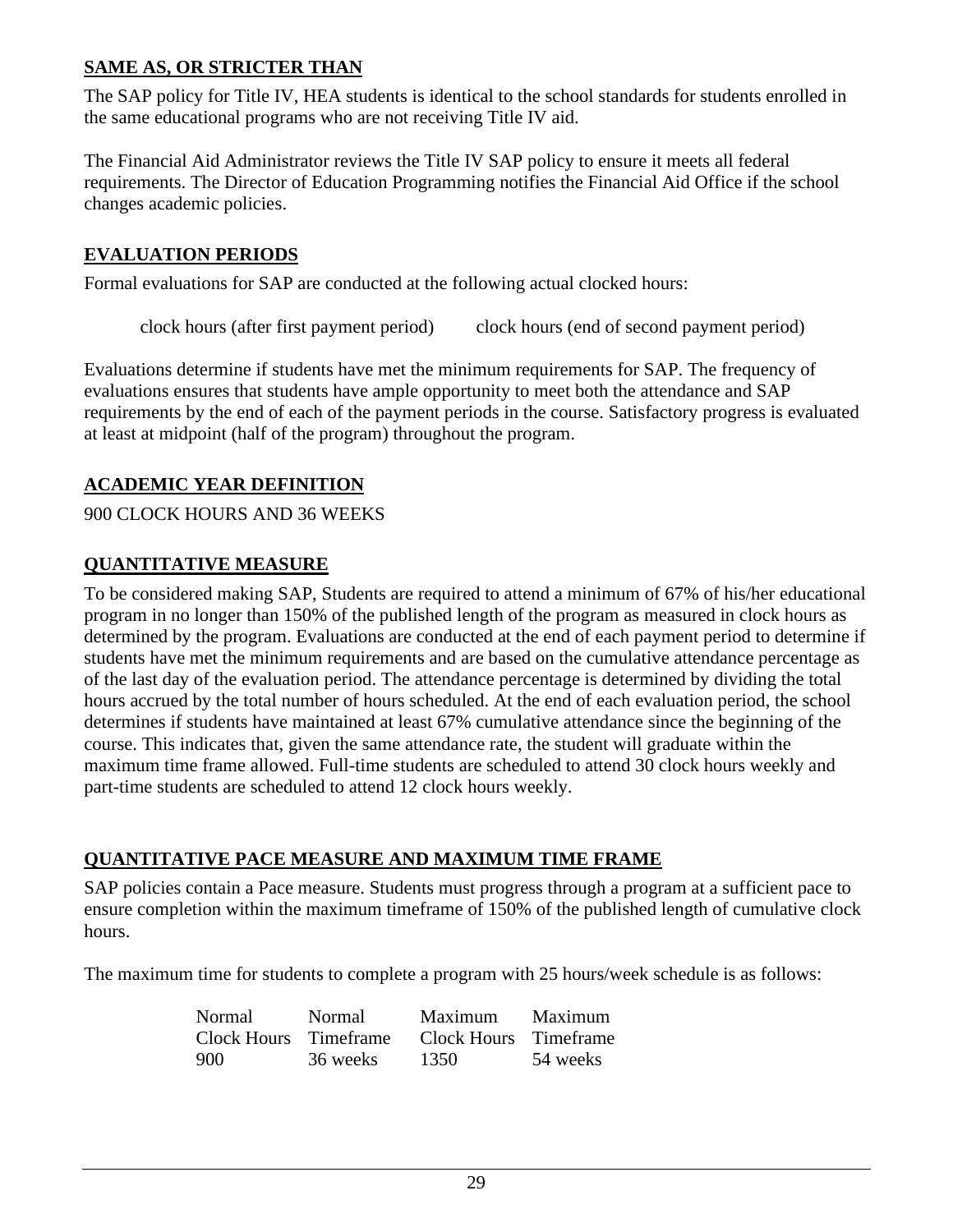# **QUALITATIVE MEASURE**

The qualitative measure is used to determine SAP is based on grades. Students must maintain a cumulative grade point average of at least 1.70 at the end of each evaluation period. Students must make up failed or missed evaluations and assignments and make up attendance to have at least 80% attended hours. All make-ups must be completed within 60 days. Students receive a letter grade as indicated on the chart below which is based on the end-of-semester evaluation. Midsemester evaluations are for informational purposes and therefore students do not receive a letter grade.

Students receive a letter grade as indicated on the chart below and is based on the end-of-semester evaluations. Students who receive a course grade F will be required to repeat that course.

| Grade         | %Range     | <b>Points</b> | <b>Description</b>                                 |
|---------------|------------|---------------|----------------------------------------------------|
| A             | $97 - 100$ | 4.00          | Superior: Mastery of subject matter                |
| A             | $93 - 96$  | 4.00          |                                                    |
| A-            | $90 - 92$  | 3.70          |                                                    |
| $B+$          | $87 - 89$  | 3.30          | Good: Above average of mastery of subject matter   |
| B             | $83 - 86$  | 3.00          |                                                    |
| B-            | $80 - 82$  | 2.70          |                                                    |
| $C+$          | $77 - 79$  | 2.30          | Satisfactory: Acceptable mastery of subject matter |
| $\mathcal{C}$ | $73 - 76$  | 2.00          |                                                    |
| $C-$          | $70 - 72$  | 1.70          |                                                    |
| F             | $0 - 69$   | 0.00          | Failure: Deficiency in subject matter              |

Students who fail to meet the Qualitative standards are placed on Financial Aid Warning. If there is no improvement by the end of the next payment period, students could be placed on Financial Aid Probation. Students have the option to appeal the decision. The Financial Aid Administrator and the School Director monitor qualitative progress.

On-line access to Student Report Card with SAP information is available via a web site [https://newagetraining.com](https://newagetraining.com/) for students who are enrolled in a program with a program length more than 300 clock hours. Students can receive instructions how to access a report card at the office of Education Department.

# **FINANCIAL AID WARNING**

School Director or Academic Dean evaluates SAP at the end of each payment period. Students who do not meet SAP measures described above will be put on Financial Aid Warning for one payment period.

Students who are put on a Financial Aid Warning continue to receive Title IV aid for the next payment periods after they receive the warning status. The status will be conferred automatically without the student appealing the SAP status.

If a student falls below a 1.70 GPA, or if the student is not completing the required amount of clock hours to keep Pace with the requirements for graduation within the 150% timeframe, will result in the student being placed on **Financial Aid Warning for one payment period**. A student who is put on a

Financial Aid Warning can continue to receive Title IV, HEA funding for the next payment period after they receive the warning status.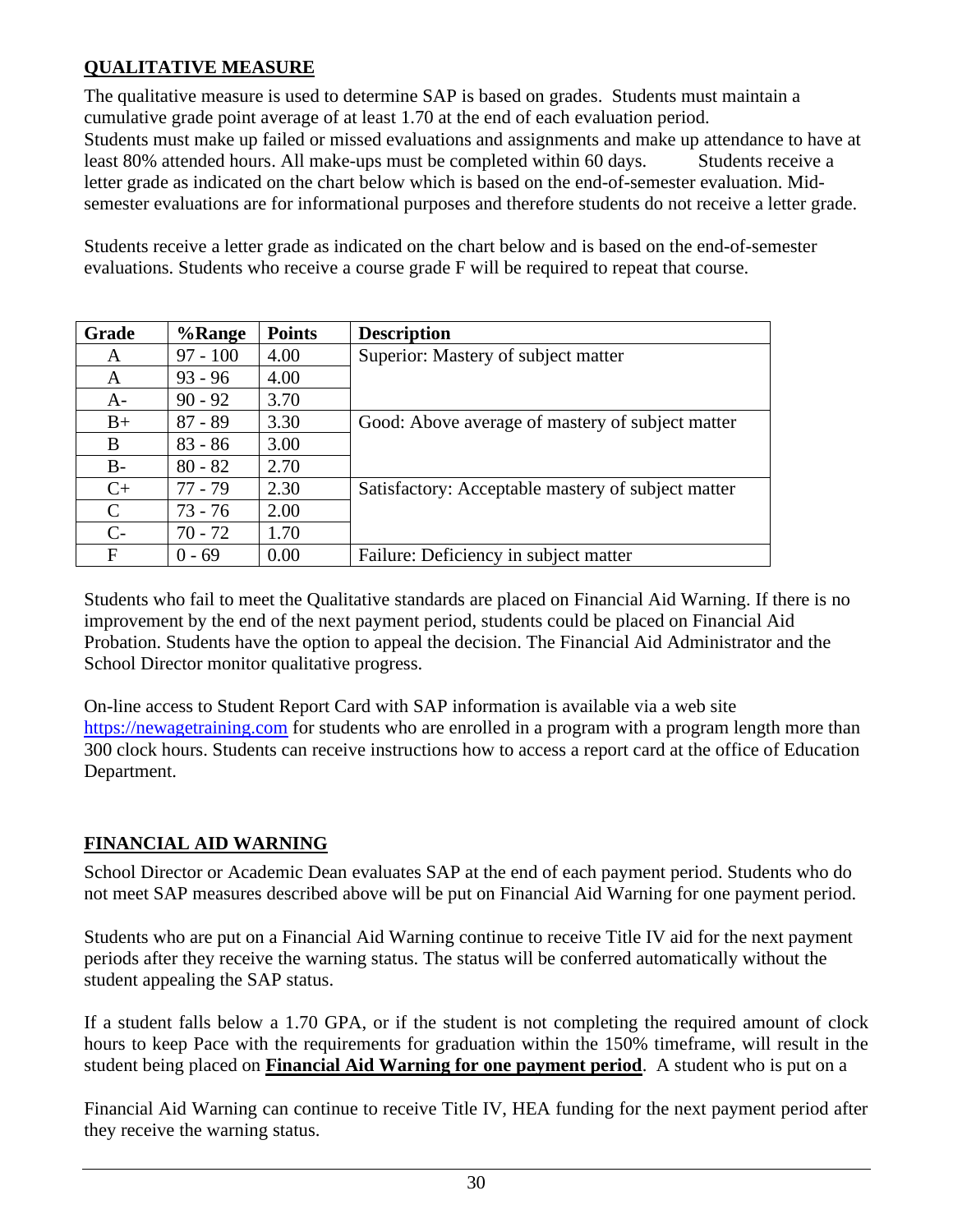If the student is not meeting Satisfactory Academic Progress at the end of the **Financial Aid Warning Period**, the student will be placed on **Academic Development Status, with a loss of Title IV, HEA funding** and will be required to meet specific criteria of an improvement plan to assist them in regaining SAP and Title IV, HEA eligibility.

During this period the students will not be eligible to receive Title IV, HEA funds but he/she may continue on a cash pay basis with an approved payment plan. Arrangements for payment must be approved within 10 school days of notification of development status.

If a student is making SAP at the end of the Financial Aid Warning, they shall be returned to normal SAP status with no loss of Title IV eligibility.

# **APPEAL PROCESS**

Students who do not make SAP at the end of the Financial Aid Warning period lose their Title IV financial aid eligibility and will be placed on **Academic Development Status, with a loss of Title IV, HEA funding**, with the right to appeal. The student may have the opportunity to have their Title IV, HEA financial aid eligibility reinstated by appealing the **Academic Development Status, with a loss of Title IV, HEA funding** decision and placed on Financial Aid Probation if the appeal is granted.

Students may have the opportunity to have their financial aid eligibility reinstated by appealing the decision and being placed on Financial Aid Probation. Students have five (5) business days after being notified to institute an appeal. The appeal must be in writing and given to the School Director, who will meet with the Program Coordinator and with the Academic Dean (Financial Aid Academic Appeals Committee) to make a decision on the appeal.

The bases on which a student may file an appeal are: injury or illness; death of a relative; or other special circumstance. Students must provide supporting documents and describe in writing any unusual circumstances that warrant special consideration. Students must provide information as to why they did not make SAP and what has changed that will allow them to make SAP by the next evaluation point.

The School Director will provide a decision in writing within ten (10) business days.

# **FINANCIAL AID PROBATION**

If the institution approves the appeal, the student may be placed on probation after the institution evaluates the student's progress and determines that the student did not make Satisfactory Academic Progress during the warning or previous evaluation period. Probation will only be for one additional payment period during which the student remains eligible for federal aid. In regards to probation, the student prevails upon appeal of a negative progress determination prior to being on probation and meet one of the following: a) be able to mathematically meet Satisfactory Academic Progress by the next evaluation period or b) be placed on an academic plan to regain satisfactory academic progress status. To continue to be eligible for federal aid beyond the probationary period, the student must either be meeting the cumulative attendance and grade standards as published by the school or be in compliance with any customized written academic plan. Students failing to meet either of these conditions are no longer eligible for federal financial aid and are also subject to termination from the school. All documents concerning a written appeal of a SAP evaluation must be kept in the student file, including the school's written determination of such appeal and details of any academic plan that may be developed.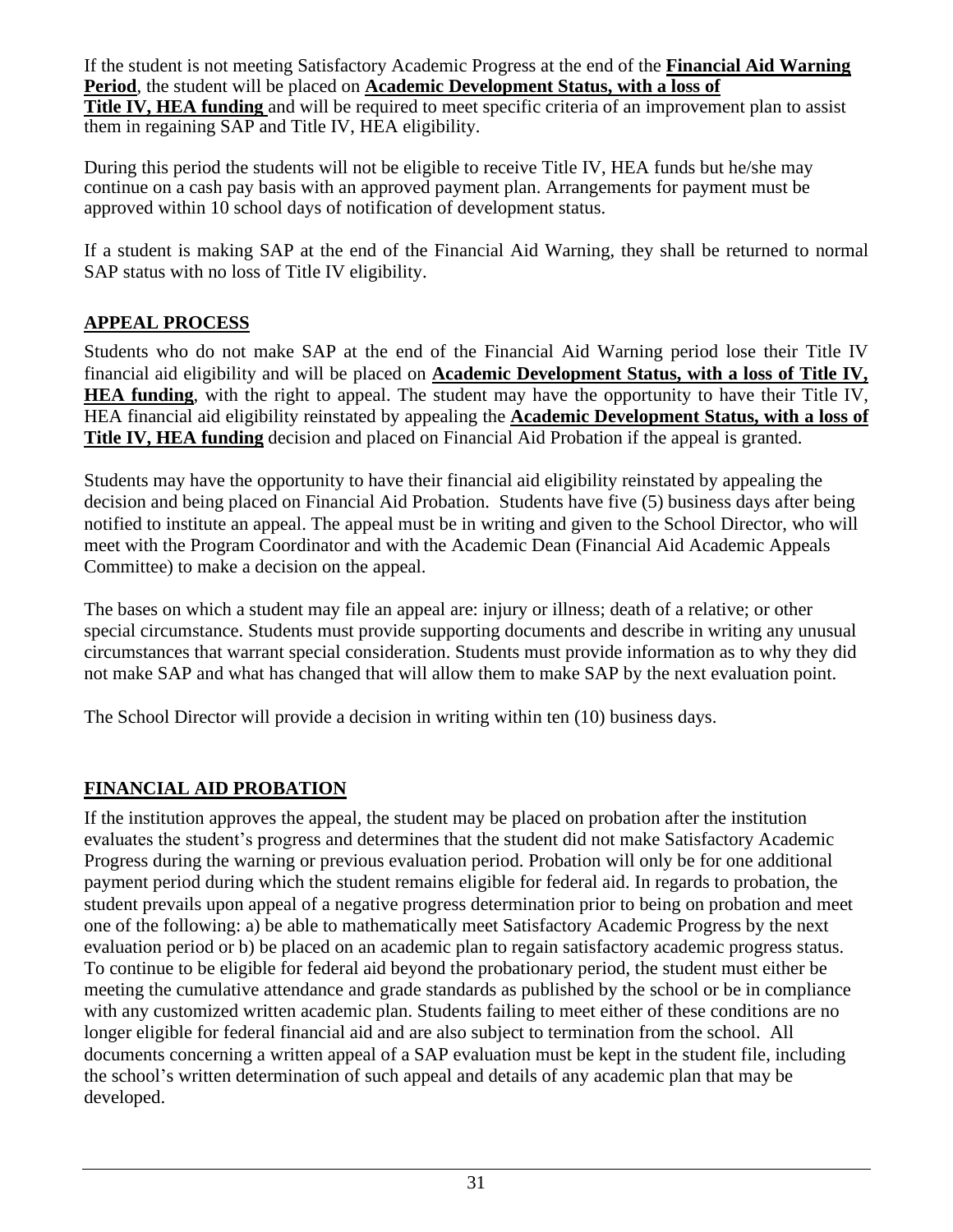When a student is placed on Financial Aid Probation status, he or she will be required to do the following:

- 1. Agree to a written academic plan that specifies how the student will regain SAP. The plan may include but is not limited to mandatory tutoring, scheduled advisement sessions, extra course assignments, repeating a course for which the student received a failing grade, and/or repeating a course from which the student withdrew.
- 2. Sign the academic plan (a copy will be kept in the student's file).

A student on Financial Aid Probation because of a successful appeal is eligible for Title IV, HEA funds for ONE payment period only.

# **REINSTATEMENT OF TITLE IV, HEA AID**

Reinstatement of aid is limited to the period under evaluation. Students making SAP by the conclusion of the Warning or Probation period will be removed from the warning/probation status and will regain eligibility for Title IV, HEA funding.

A former student requesting to be reinstated as an active student should do so in writing. Supportive documentation and/or information concerning any mitigating circumstances should be noted in the request. The requesting prior student shall be notified of the Reinstatement Review within five (5) business days following the decision of the Financial Aid Academic Appeals Committee. When a student is placed on Financial Aid Probation status, he or she will be required to do the following:

- 3. Agree to a written academic plan that specifies how the student will regain SAP. The plan may include but is not limited to mandatory tutoring, scheduled advisement sessions, extra course assignments, repeating a course for which the student received a failing grade, and/or repeating a course from which the student withdrew.
- 4. Sign the academic plan (a copy will be kept in the student's file).

A student on Financial Aid Probation because of a successful appeal is eligible for Title IV, HEA funds for ONE payment period only.

Students who regains SAP at the end of the next payment period will have regained full eligibility for Title IV, HEA funding.

# **LEAVE OF ABSENCE, INTERRUPTIONS, COURSE INCOMPLETES, WITHDRAWALS, AND TRANSFER CREDITS**

If enrollment is temporarily interrupted for a Leave of Absence, students return to school in the same SAP status prior to the leave of absence. Clock hours that have elapsed during a leave of absence will extend students' contract period by the same number of clock hours and days taken in the leave of absence and will not be included in the cumulative attendance percentage calculation. Students who do not return from a Leave of Absence will be unofficially withdrawn from the school within 14 days after the return date and will have their last date of attendance as the last day they attended before the start of the leave.

Students who withdraw prior to completion of the course and wish to re-enroll within 180 days of the original official withdrawal date will return in the same SAP status as at the time of withdrawal.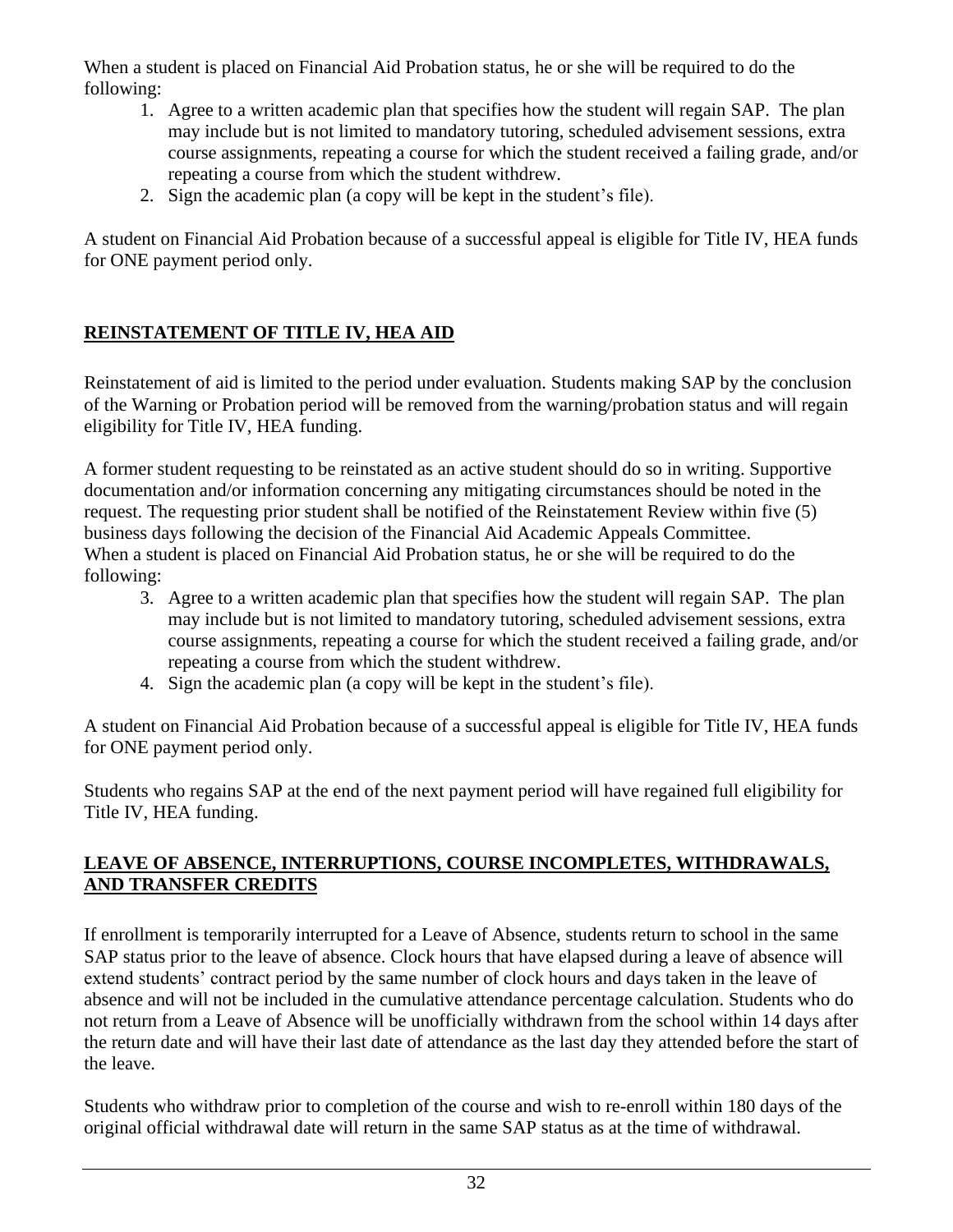Course incompletes, repetitions and non-credit remedial courses do not apply. Therefore, the school does not issue incompletes or offer non-credit remedial courses. All hours attended are considered attempted. Students are not permitted to withdraw from individual subjects. Students withdrawing from school will receive credit for all work successfully completed up to the point of withdrawal.

NEW AGE TRAINING will count transfer hours/credits that apply toward the student's current program in determining SAP. Transfer hours will be counted as both hours attempted and hours completed (earned). Transfer of credit from other institutions is described in section "Transfer of Credits". Students transferred from other institutions, students transferred from one program to another program, or readmitted students must be in compliance with standards of the SAP policy. A student who changes their program will be considered as a transfer student into the new program. All interrupted classes must be repeated upon readmission to the institution

# **OFFICIAL WITHDRAWAL FROM SCHOOL**

In the event a student must withdraw, she/she must consult with the School Director and/or Academic Dean and notify in writing of his/her official last day.

# **UNOFFICIAL WITHDRAWAL FROM SCHOOL**

If the School Director unofficially withdrawals a student from the school, the Academic Dean will record the circumstances and last day in writing and include the information in the student's official file.

# **Probation Policy**

Probation is designed to correct student behavior and deficiencies. It is the responsibility of the school to identify deficiencies and take measure to correct such, to provide the student with the best opportunity to enhance their skills and achieve their career goals.

Students will be notified in writing when they are placed on probation and the steps necessary to be removed from probationary status. Students will also receive attendance or academic counseling, from the Program Coordinator or School Director, as appropriate, when they are placed on probation.

# *Probation Policy for non-Title IV students*

Students who are not in compliance with the standards of Satisfactory Academic Progress (SAP) at midpoint (half of the program) throughout the program, he or she will be placed on probation until end of the program.

# **Academic Dismissal**

If a student fails to be removed from probation, he/she will be dismissed from the program. NEW AGE TRAINING will notify a student by mail or in person if he or she is being administratively withdrawn for unsatisfactory academic progress.

A student who has been suspended will be allowed to return the next time the course is offered, as space is available.

Students who are academically dismissed lose eligibility for any federal and state financial aid until they win an appeal to reinstate Title IV aid.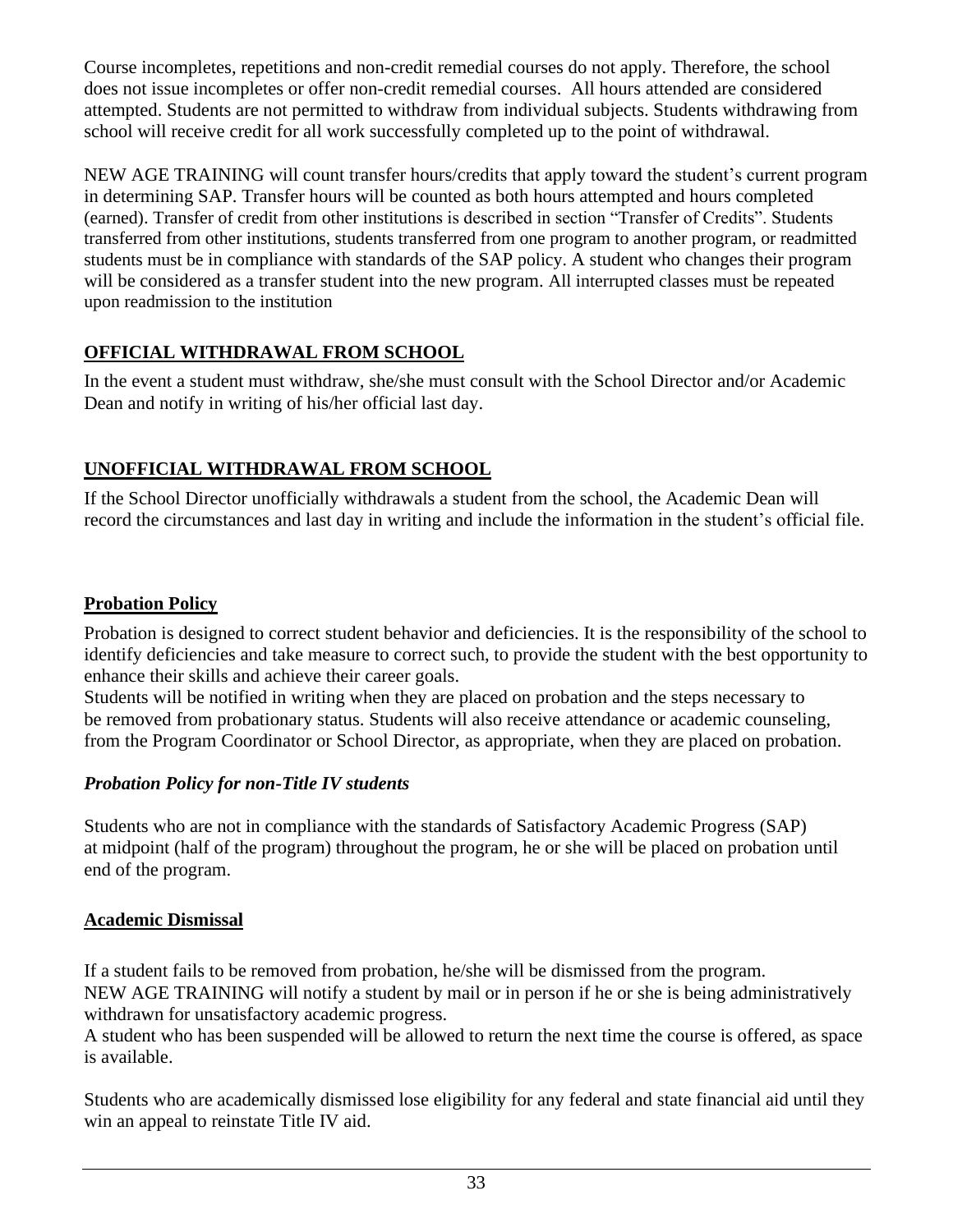# **Student Appeal Procedures**

A student, who wished to appeal a disciplinary action and/or decision made in reference to the Satisfactory Academic Progress policy, must submit a written appeal of his/her dismissal to the Program Coordinator within five (5) calendar days of their receipt of the dismissal notice. This letter must contain information about the student's reason regarding the action and/or decision and reasons why the student is wishing to appeal. Students must provide supportive documentation along with their letter in order to support their position and any mitigating circumstances that may have existed. The Program Coordinator will hear any student who disagrees with a SAP decision, on an appointment basis only.

The student will be notified of the Program Coordinator decision within fifteen (15) business days following the receipt of the student's appeal letter, additional time may be taken to thoroughly review student's appeal. A student, who wishes to appeal any SAP decision made by the Program Coordinator, must submit a typed letter to the School Director with supportive documentation explaining the reason why the student is wishing to appeal the decision. The School Director will notify the student within fifteen (15) business days of the receipt of the letter, additional time may be taken to thoroughly review student's appeal. The School Director decision shall be final.

# **Reinstatement**

A student who applies for reinstatement as an active student is required to make a request in writing, and to explain the actions that the student will take to correct the deficiencies that led to student dismissal. Supportive documentation and/or information concerning any mitigating circumstances should be noted in the request.

The requesting prior student shall be notified of the Reinstatement Review within 5 days following the decision of School Director.

A student who returns to complete the program, for which they received an incomplete, shall meet all the standards necessary to receive a passing grade.

# **Complaint Policy**

A student who has a complaint of any nature regarding the school may bring his/her complaint to any staff member, instructor, or administrator. Whenever possible, however, the complaint should be brought to the attention of the student's instructor. Upon hearing the complaint, the instructor shall immediately bring the matter to the attention of the Director, the person charged with investigating and resolving all student complaints.

# **Complaint Procedure**

Students may file a complaint about the school in writing. The student must first seek a resolution to the disagreement with the instructor either in person or in writing. If the student is not satisfied with the results, the student must then speak with the Director of the School.

The Director will investigate the complaint and arrange a conference with all parties within 72 hours. If a student does not feel that the school has adequately addressed a complaint or concern, the student may consider contacting the New York State Education Department. See enclosed pamphlet "What You Should Know About Licensed Private Schools and Registered Business Schools in New York State".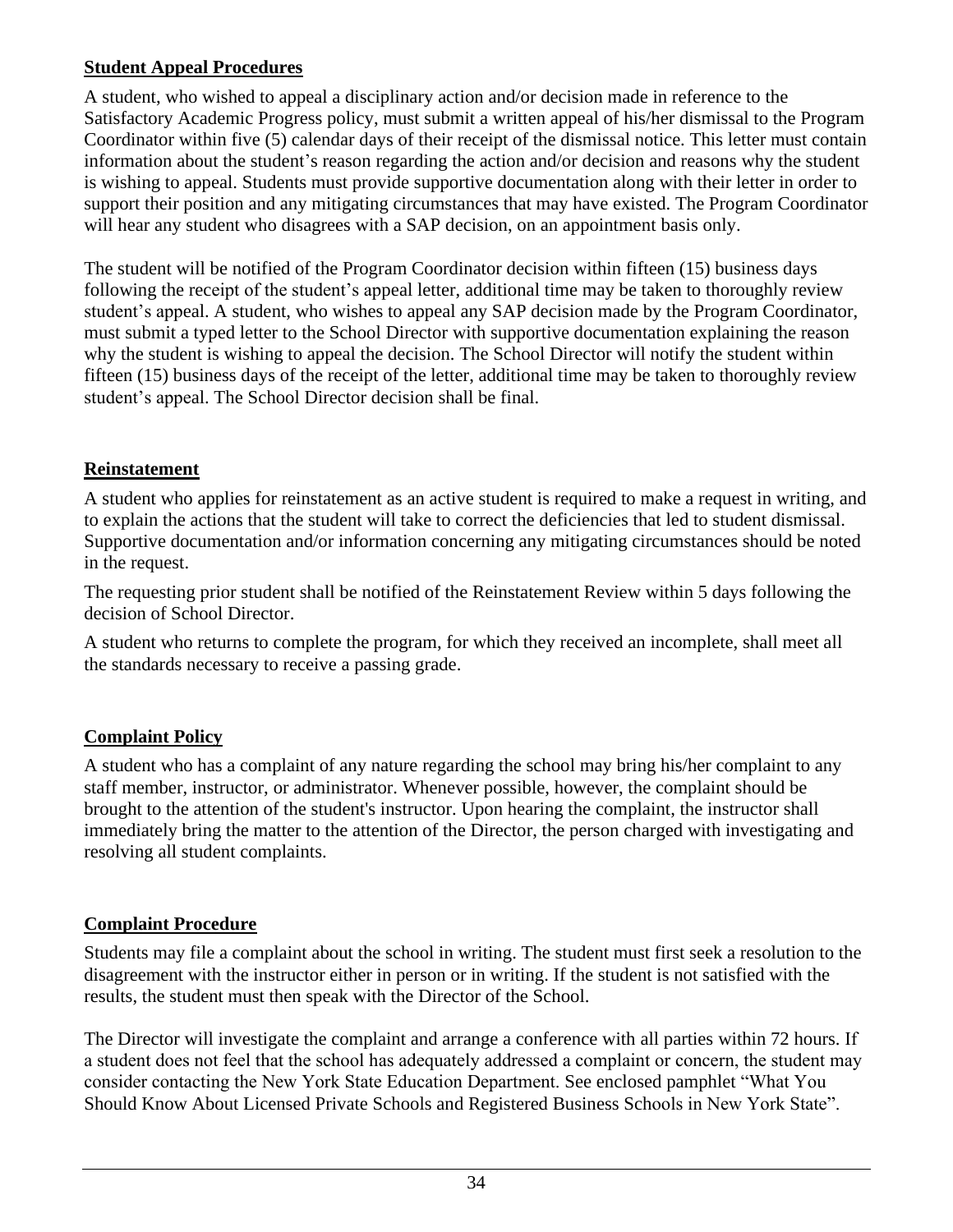The New York State Education Department (NYSED) provides this pamphlet. The NYSED regulates the operation of Licensed Private Schools and Registered Business Schools/ Computer Training Facilities.

# **Contact the New York State Education Department at:**

New York State Education Department 116 West 32nd Street, 5th Floor New York, New York 10001 Attention: Bureau of Proprietary School Supervision (212) 643-4760

Also, a student may consider contacting ACCET (New Age Training's accreditation agency) at: Accrediting Council for Continuing Education & Training 1722 N. Street, N.W, Washington, DC 20036 (202) 955-1113

# **Grade Appeal Policy**

The student must first seek a resolution to the disagreement with the instructor either in person or in writing. If the student is not satisfied with the results, and a student believes that an improper grade has been assigned, an appeal may be filed on the following grounds:

- 1. **Discrimination:** On the basis of race, religion, national origin, sex, age, ancestry, handicapped status, affectional or lifestyle preference, or political affiliation.
- 2. **Capricious Evaluation:** Significant and unwarranted deviation from grading procedures and course outlines set at the beginning of the course (ordinarily in a written statement during the first week of the course) or grade assigned arbitrarily on the basis of whim or impulse. The student may not claim capriciousness if he or she disagrees with the subjective professional evaluation of the instructor.
- 3. **Error:** Demonstrable, objective determination that a mathematical or clerical error resulted in the entry of an incorrect grade.

Each year there shall be appointed a Grade Appeals Committee to determine the existence of the substantive basis for appeal. The committee will be composed of three voting members: two faculty members appointed by Academic Dean and Director of the School.

Student must file an appeal within thirty (30) calendar days of the beginning of the progress period immediately following the progress period in which the grade was received.

The student will be expected to submit written documentation of his/her complaint and the instructor will be expected to submit in writing the course grading procedure and any other pertinent information.

Appeals based on discrimination will be reviewed according to current standards of nondiscriminatory action. Appeals based on capriciousness will be reviewed in light of the instructor's announced evaluation and grading system. The committee will review the materials to deny or confirm appeal continuance. Denial of appeal continuance must be by a negative vote of two members of the committee.

Within five (5) class days of the receipt of the committee's report, Director of the School will notify the student and the instructor of the findings.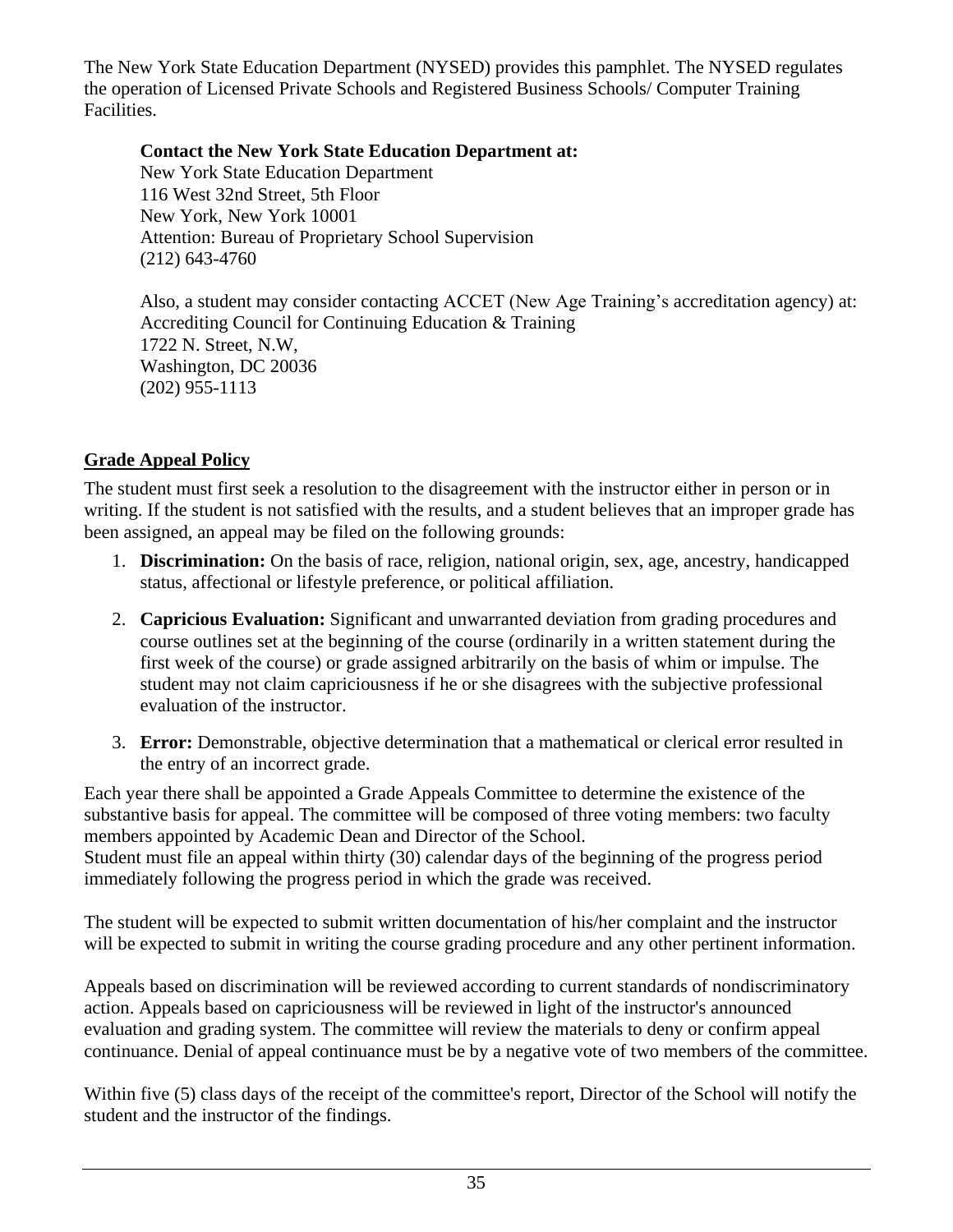# **Withdrawal From the School**

Once registered for a program, students must notify the Director of the School of any changes to registration, including withdrawal from the School. A notification of withdrawal form: letter by mail, letter by person, e-mail, oral in person, oral by telephone. The notification form may be obtained from the Director's Office from 10 AM to 5 PM Monday through Friday.

The official date of a student's withdrawal from the School is the date on which the notification for withdrawal is submitted and signed by Director. If student is unable to withdraw in person, student may notify the School by letter and withdrawal date will be the date of the postmark. Students who withdraw from the School will receive grades in accordance with the course withdrawal policies detailed under "Grading Standards" section.

The school requests that notice of cancellation or withdrawal be given in: letter by mail, letter by person, e-mail, oral in person, oral by telephone.

When the student withdraws from the school without giving written notice, the effective date of cancellation is the last date of attendance.

Students whose academic progress following withdrawal is below the minimum (70%) shall be considered as academic dismissals.

If a student officially withdraws from the school by submitting a written request to withdraw, and was maintaining satisfactory academic progress, he/she may be readmitted upon reapplication and approval of the Director of the School.

If a student is terminated from a program, a pro rata refund will be calculated in accordance with the school's Refund Policy described under "Refund Policy" section.

Calculation of the Federal Return of Title IV funds (**R2T4**) is described under "Treatment of Title IV Funds When A Student withdraws" section.

# **Conduct**

Students are expected to treat everyone with due respect and courtesy. Students are to behave as though this were a working environment. Students must maintain proper personal and professional hygiene.

At the discretion of the administration, a student may be dismissed for being under the influence, consuming, selling, or possession of drugs or alcohol on school premises, possession of a weapon on school premises, behavior creating a safety hazard to others on school premises, disobedient or disrespectful behavior to another student, administrator, or faculty member, or any violation of local, state, or federal law.

Student must follow school policy that it is unlawful to reproduce copyrighted materials authored by other organizations during training classes at New Age Training. Student must understand and agree that he/she may face civil/criminal liabilities for unauthorized use/distribution of materials.

# **Reasons for Dismissal**

NEW AGE TRAINING reserves the right to dismiss a student for any of the following reasons: unsatisfactory conduct or attitude in class or school as detailed under "Conduct" section; non-payment of tuition due; 14 consecutive calendar days absence without approved Leave of Absence; failure to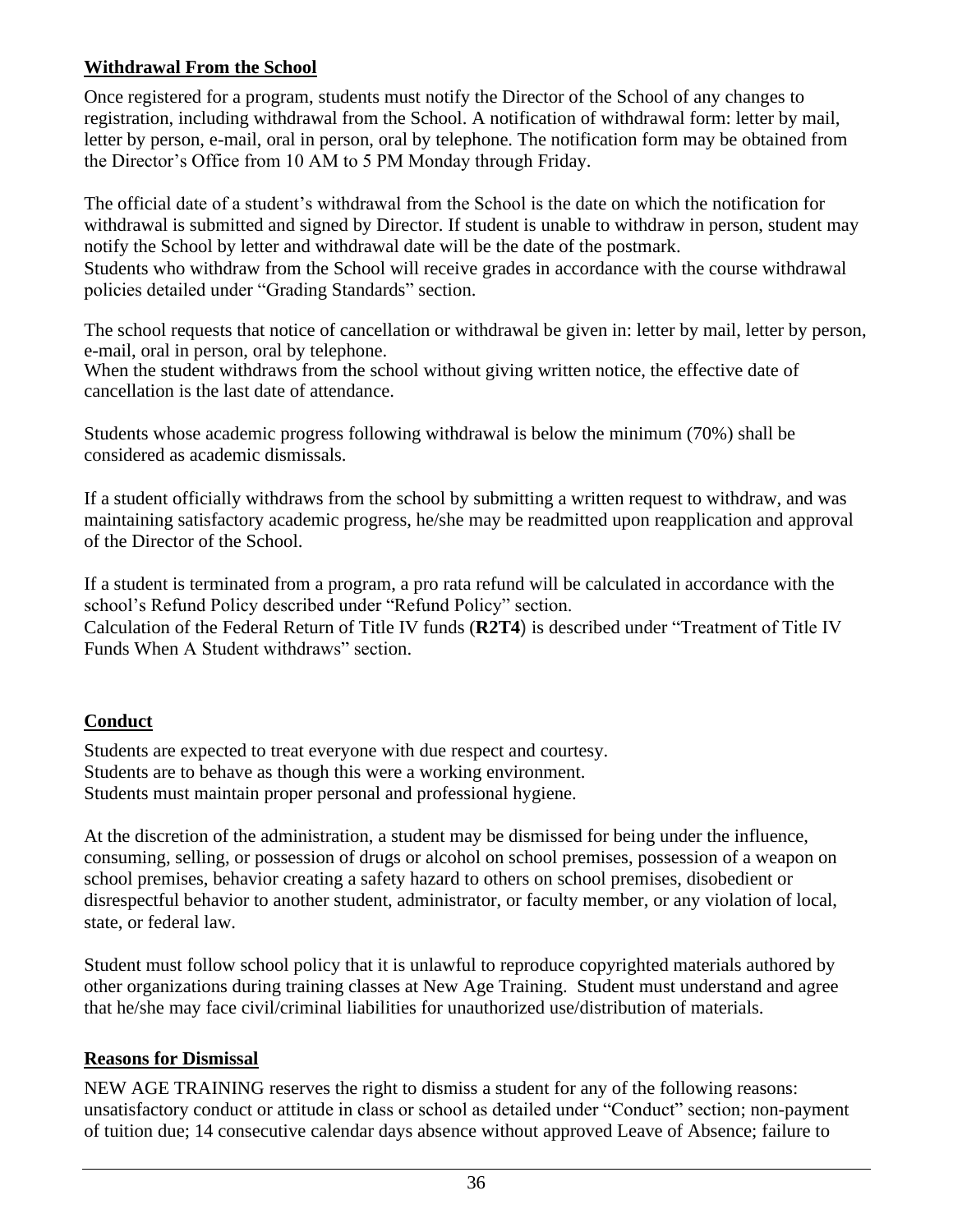meet satisfactory academic progress requirements; insufficient attendance (below 80%) or excessive tardiness (see "Attendance Policy" section for more details); or failure to return from a Leave of Absence or session change on the scheduled due date; conduct reflecting unfavorably upon the school or creating an atmosphere not conducive to education.

# **Disclosure Statement**

The student should be aware that some information in the catalog may change. It is recommended that students considering enrollment check with the school director to determine if there is any change from the information provided in the catalog. In addition, a catalog will contain information on the school's teaching personnel and courses/curricula offered. Please be advised that the State Education Department separately licenses all teaching personnel and independently approves all courses and curricula offered. Therefore, it is possible that courses/curricula listed in the school's catalog may not be approved at the time that a student enrolls in the school or the teaching personnel listed in the catalog may have changed. It is again recommended that the student check with the school director to determine if there are any changes in the courses/curricula offered or the teaching personnel listed in the catalog.

# **COURSE DESCRIPTIONS and TUITION**

The student-to-teacher ratio for each course is not more than 30:1 for the classrooms, however for some labs this ratio is 1:10, 1:15 or 1:20. That ratio does not exceed the approved ratio after the first week of instruction as well.

# **Schedule and Course Frequency**

All programs are given based on a schedule, and open-enrollment policy is utilized. New groups/programs usually start every month.

Courses that do not meet minimum enrollment requirements are subject to cancellation. Classes are scheduled between the hours of 8:00 AM to 10:00 PM, Monday thorough Thursday, between 8:00 AM to 6:00 PM on Fridays, and between 9:00 AM to 6:00 PM on Saturdays and Sundays. Details are available online [\(www.newagetraining.com\)](http://www.newagetraining.com/) or from the Admissions Office (tel. 212.947.7940).

There are 8 hours per week schedule, 16 hours per week schedule and 25 hours per week schedule.

# **1. Nurse Aide/Assistant (CNA)**

125 hours (lecture – 60 hours, laboratory/clinical – 35 hours, externship – 30 hours in a nursing home) 16 weeks (8 hours per week schedule) 8 weeks (16 hour per week schedule) 5 weeks (25 hour per week schedule) Registration fee: \$25 Tuition: \$1,650 (NYS CNA Board exam fee is NOT included) Cost of books and uniform: \$75 Prerequisites**:** HS/GED or WBST Test Maximum number of students in a classroom: 25 Teacher-to-student ratio: 1:25 for classroom and 1:10 for clinical practice in a nursing home Graduation Rate for July 1, 2018 – June 30, 2019: 93% Placement Rate for July 1, 2018 – June 30, 2019 based on ACCET methodology: 77% Graduation Rate for July 1, 2019 – June 30, 2020: 78% Placement Rate for July 1, 2019 – June 30, 2020 based on ACCET methodology: 71%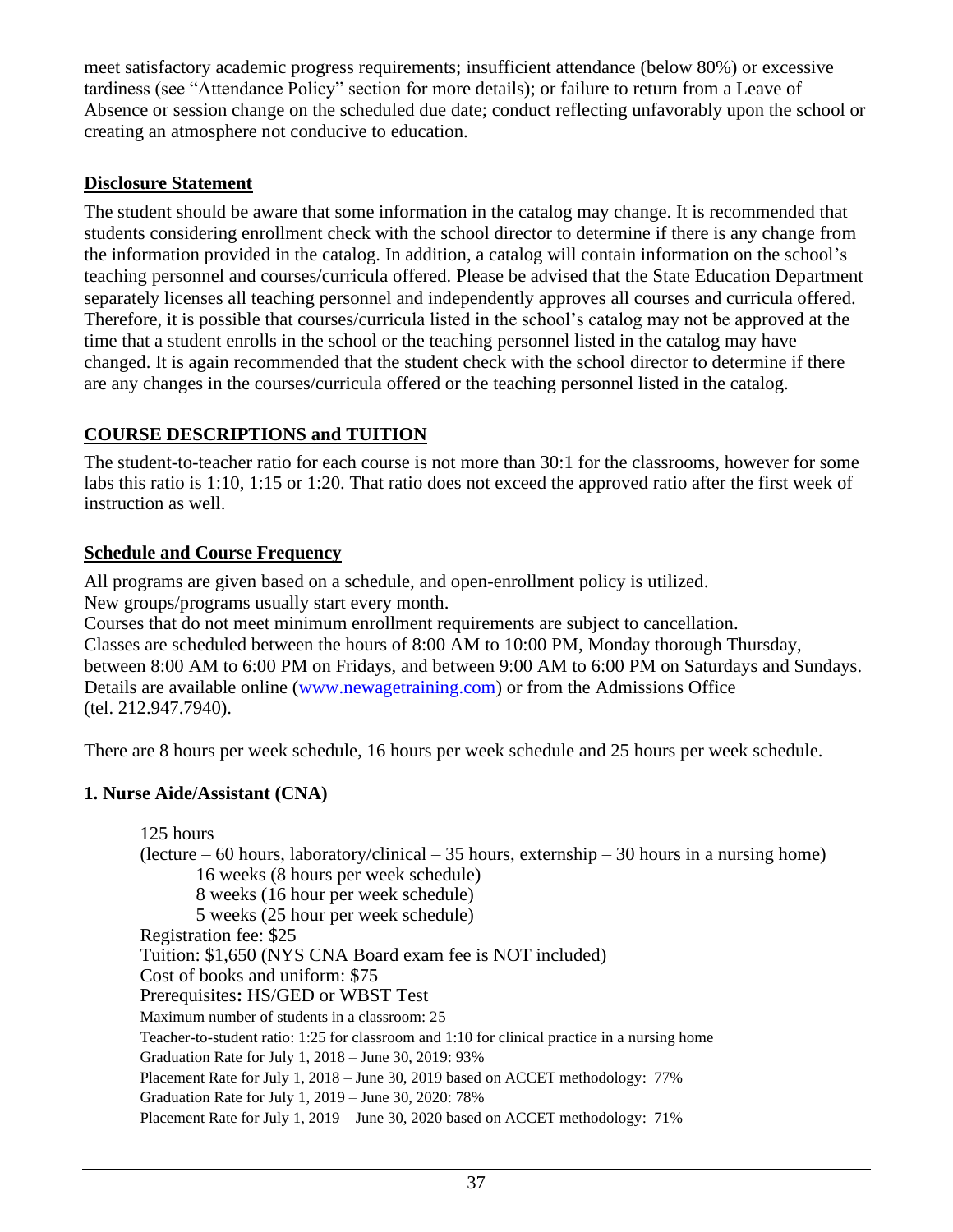This program will prepare students for **CNA certification by the State of New York** in order to work as entry-level worker/nurse aide/nurse assistant on a health care team in different care facilities and hospitals.

2020 graduate pass rate for CNA State Board Exam (for both written and clinical) is 84%, and for CPR exam is 100%.

This course provides training in fundamental nursing skills and theory. The course is designed to meet the New York State Department of Health curriculum requirements while preparing the student for state examination in nurse assistant certification. The course includes both theory and clinical training.

Candidates for this program will need to complete a physical examination in order to be scheduled for an externship in a nursing home, and will need to submit to a criminal background check and a criminal record may prevent them from working in a nursing home and/or a home care agency and/or a hospital

#### **The course curriculum is approved by the New York State Education Department and by the New York State Department of Health.**

#### **What is included:**

- **1. ALL STUDY MATERIALS and books, UNIFORM, SUPPLIES**
- **2. PREPARATION for NY STATE CNA EXAM**
- **3. EXTERNSHIP in Nursing Home**
- **4. PREPARATION FOR CPR EXAM (exam fee is included)**
- **5. JOB ASSISTANCE/PLACEMENT**

Occupation: nursing aides, SOC Code: 31-1131 CIP Code: 51.3902 O\*Net Link:<http://www.onetonline.org/link/summary/31-1014.00> Occupation: personal and home care aides O\*Net Link:<http://www.onetonline.org/link/summary/39-9021.00> Median Loan Debt: \$0

#### **2. Nurse Aide Advanced (NAA)**

250 hours

(lecture – 130 hours, laboratory/clinical – 90 hours, externship – 30 hours in a nursing home) 10 weeks (25 hour per week schedule) 16 weeks (16 hour per week schedule) 32 weeks (8 hour per week schedule) Registration fee: \$75 Tuition: \$3,475 Certification exam fees (CPT, CET, CPCT, CPR): \$302 Cost of books, 2 uniforms and supplies: \$245 Prerequisites**:** HS/GED or WBST Test Maximum number of students in a classroom: 25 Teacher-to-student ratio: 1:25 for classroom and 1:10 for clinical practice in a nursing home Graduation Rate for July 1, 2017 – June 30, 2018: 90% Placement Rate for July 1, 2017 – June 30, 2018 based on ACCET methodology: 71**%** Graduation Rate for July 1, 2018 – June 30, 2019: 80% Placement Rate for July 1, 2018 – June 30, 2019 based on ACCET methodology: 75**%**

This program prepares a graduate to work as an entry-level nurse, nurse aide, Patient Care Technician in a clinic, hospital, nursing home or long-term care facility. Graduates will be able to check vital signs, CPR and First Aid, assist in medical examinations, performing electrocardiograms (EKGs), basic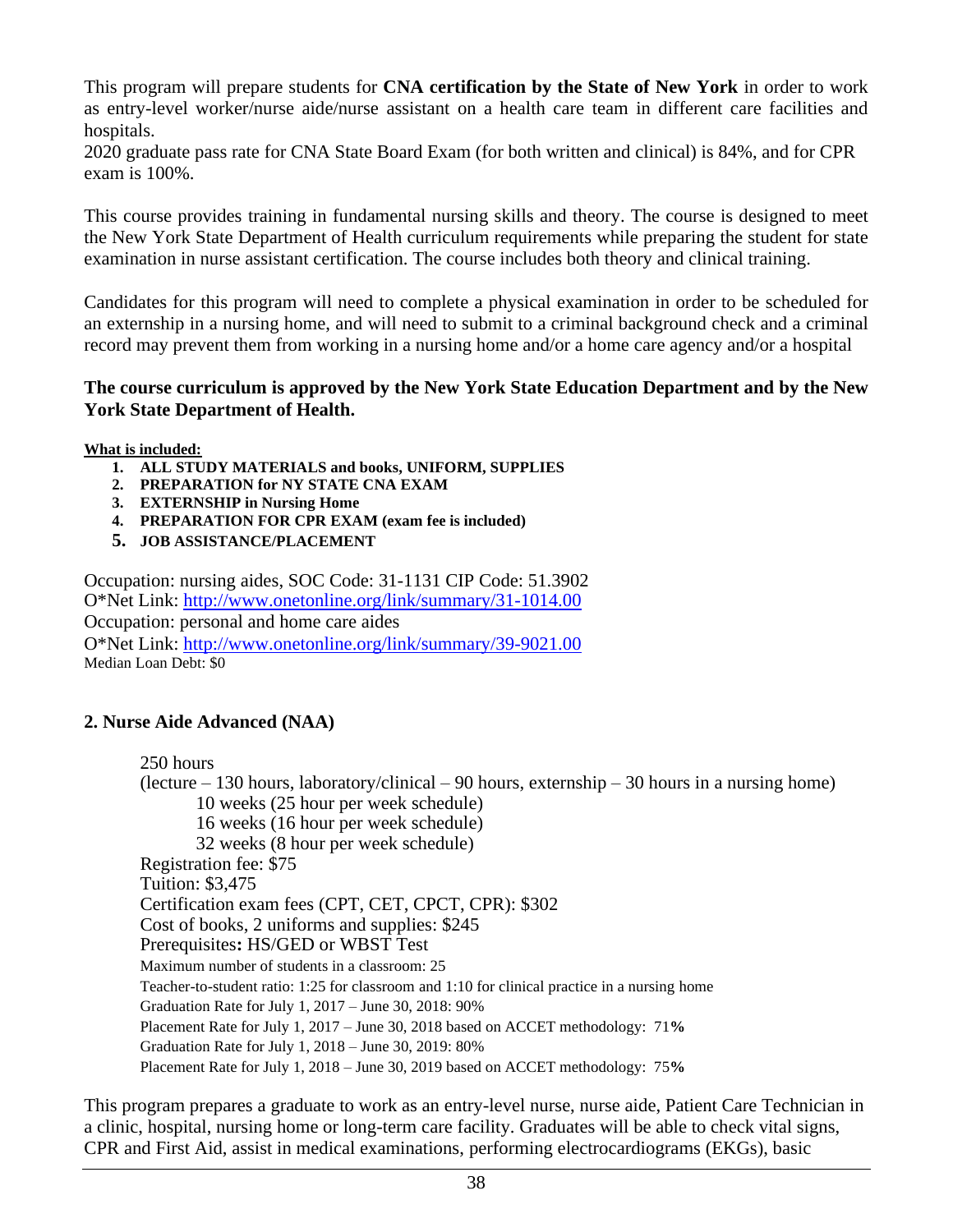laboratory procedures, and phlebotomy.

This program is taught with a combination of lecture, practical exercises in the medical laboratory and **with real-world experience during the externship portion of training conducted off-campus at medical facilities. You will also be eligible to take exams to become a CNA Certified Nurse Assistant**

This course is designed to meet NHA, National Health Career Association**,** NCCT, the National Health Career Association, and New York State Education Department curriculum requirements. The course will prepare graduates for **NHA Certification exams – Certified EKG Technician (CET) and Certified Phlebotomy Technician (CPT).** 

2020 graduate pass rate for CNA State Board Exam (for both written and clinical) is 84%, 2019 NHA exam pass rate is 84%, CPR pass rate is 100%.

Candidates for this program will need to complete a physical examination in order to be scheduled for an externship in a nursing home, and will need to submit to a criminal background check and a criminal record may prevent them from working in a nursing home and/or a home care agency and/or a hospital

#### **The course curriculum is approved by the New York State Education Department and by the New York State Department of Health.**

#### **What is included:**

- **1. ALL STUDY MATERIALS and books**
- **2. PREPARATION FOR NYS CNA BOARD EXAM**
- **3. PREPARATION FOR NHA CERTIFICATION EXAMS**
- **4. UNIFORMS (2 sets), and ALL SUPPLIES**
- **5. PREPARATION FOR CPR EXAM (exam fee is included)**
- **6. EXTERNSHIP IN NURSING HOME**
- **7. JOB PLACEMENT ASSISTANCE**

Occupation: nursing aides, SOC Code: 31-1131 CIP Code: 51.3902 O\*Net Link:<http://www.onetonline.org/link/summary/31-1014.00> Occupation: personal and home care aides O\*Net Link:<http://www.onetonline.org/link/summary/39-9021.00> Median Loan Debt: \$0

#### **3. Patient Care Technician (PCT)**

125 hours (lecture – 70 hours, laboratory/clinical – 55 hours) 5 weeks (25 hour per week schedule) 8 weeks (16 hour per week schedule) 16 weeks (8 hours per week schedule) Registration fee: \$25 Tuition: \$1,660 (exam fees are not included) Cost of books, 1 uniform and supplies: \$170 Prerequisites**:** HS/GED or WBST Test and CNA certificate Maximum number of students in a classroom: 25 Teacher-to-student ratio: 1:25 for classroom Graduation Rate for July 1, 2018 – June 30, 2019: 100% Placement Rate for July 1, 2018 – June 30, 2019 based on ACCET methodology: 75% Graduation Rate for July 1, 2019 – June 30, 2020: 89% Placement Rate for July 1, 2019 – June 30, 2020 based on ACCET methodology: 80%

This program will prepare a graduate to work as an entry-level patient care technician (PCT) in a clinic,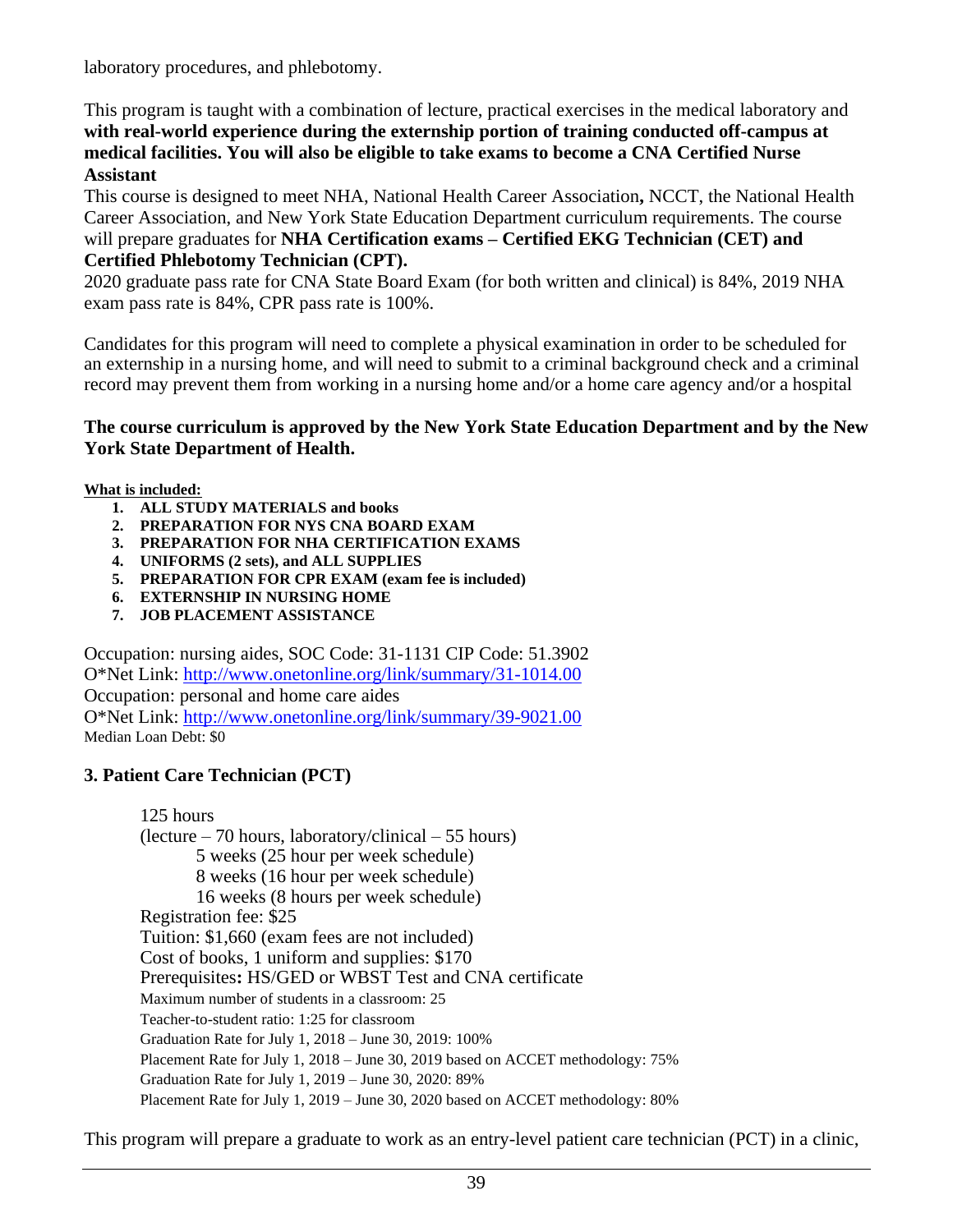hospital, rehabilitation centers, nursing home or long-term care facility. Graduates will be able to check vital signs, CPR and First Aid, assist in medical examinations, performing electrocardiograms (ECG/EKGs), basic laboratory procedures, and phlebotomy. The course includes both theory and clinical training.

This course is designed to meet the National NCCT, NHA, and New York State Education Department curriculum requirements. The course will prepare graduates for NHA Professional Certification Exams – Certified Phlebotomist Technician (CPT), Certified EKG Technician (CET), and Certified Patient Care Technician (CPCT).

2020 passing pass rate for NHA PCT Certification exam is 89%.

Candidates for this program will need to submit to a criminal background check and a criminal record may prevent them from working in a nursing home and/or a home care agency and/or a hospital

#### **The course curriculum is approved by the New York State Education Department, by NCCT and by National Health Career Association (NHA).**

**What is included:**

- **1. ALL STUDY MATERIALS and BOOKS**
- **2. PREPARATION FOR NHA CERTIFICATION EXAMs**
- **3. PREPARATION FOR CPR exam (exam fee is included)**
- **4. JOB PLACEMENT ASSISTANCE**

Occupation: nursing aides, SOC Code: 31-1131 CIP Code: 51.3902 O\*Net Link:<http://www.onetonline.org/link/summary/31-1014.00> Occupation: personal and home care aides O\*Net Link:<http://www.onetonline.org/link/summary/39-9021.00> Median Loan Debt: \$0

#### **4. Medical Assistant (MA)**

900 hours (lecture – 390 hours, laboratory/clinical – 260 hours, externship – 250 hours in a medical office) 36 weeks (25 hour per week schedule) 57 weeks (16 hour per week schedule) Registration fee: \$75 Tuition: \$14,580 (exam fees are not included) Cost of books, 2 uniforms and supplies: \$355 Prerequisites**:** HS/GED Maximum number of students in a classroom: 30 Teacher-to-student ratio: 1:30 for classroom, 1:20 for labs Graduation Rate for July 1, 2018 – June 30, 2019: 78% Placement Rate for July 1, 2018 – June 30, 2019 based on ACCET methodology: 75% Graduation Rate for July 1, 2019 – June 30, 2020: 72% Placement Rate for July 1, 2019 – June 30, 2020 based on ACCET methodology: 73% Medium Loan Debt: \$3,860

This program provides training in clinical and administrative procedures used by entry level medical assistants working in hospitals, clinics, doctor's offices, and other healthcare settings.

Program consists of following courses:

| Introduction to Computers & MS Word   | - 100 hours |
|---------------------------------------|-------------|
| Madical Insurance and Madical Rilling | $-75$ houre |

• Medical Insurance and Medical Billing - The Thours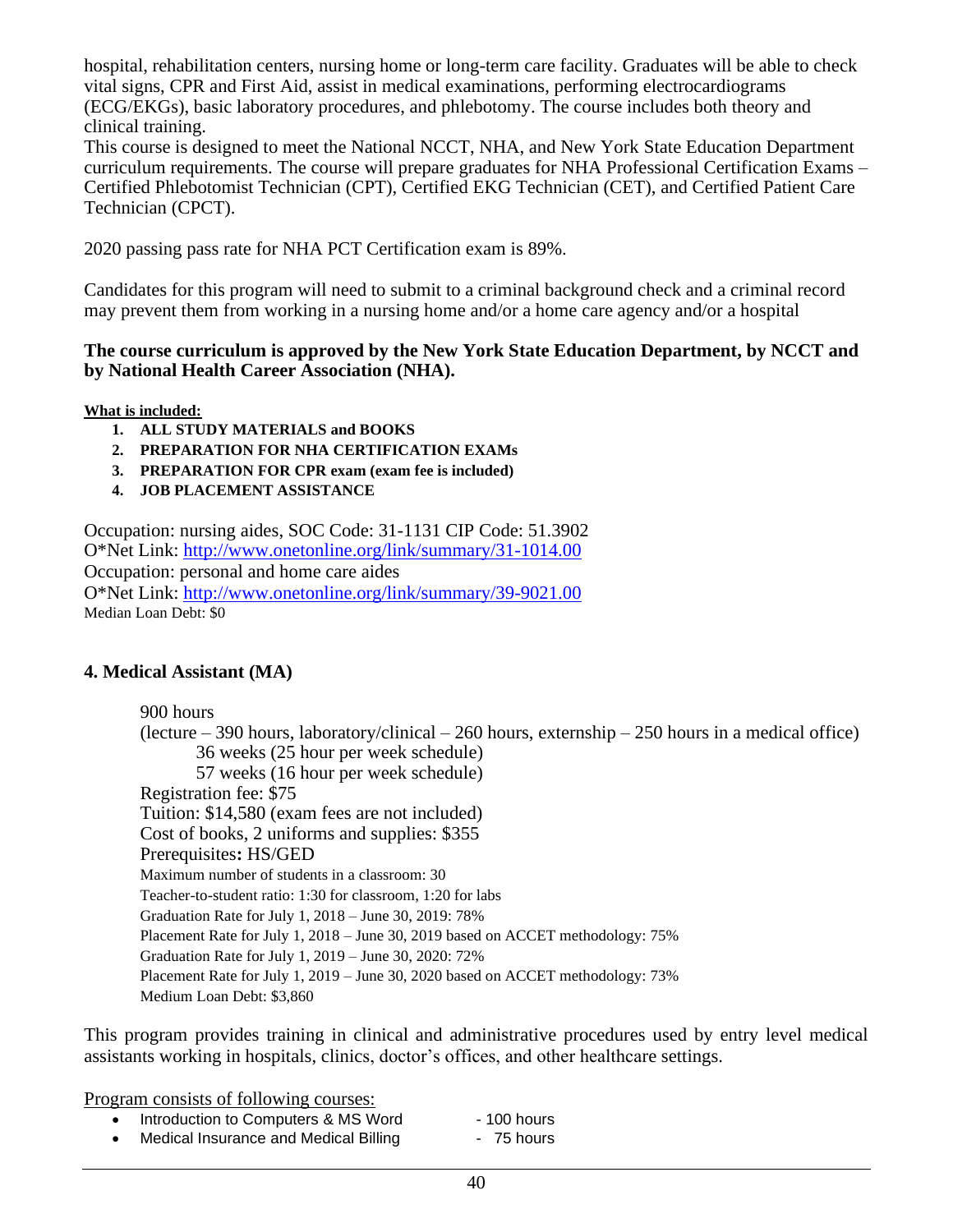|           | <b>Written Communication</b>                                                 | - 50 hours  |
|-----------|------------------------------------------------------------------------------|-------------|
| $\bullet$ | Anatomy, Physiology & Medical Terminology                                    | - 75 hours  |
|           | <b>Medical Office Administrative Procedures</b>                              | - 75 hours  |
| $\bullet$ | <b>Effective Patient Relations</b>                                           | - 25 hours  |
| $\bullet$ | <b>Patient Safety</b>                                                        | - 25 hours  |
|           | <b>Medical Office Clinical Practices</b>                                     | - 75 hours  |
|           | Phlebotomy                                                                   | - 75 hours  |
|           | (pre-requisites: Anatomy, Patient Safety, Medical Office Clinical Practices) |             |
|           | EKG                                                                          | - 50 hours  |
|           | (pre-requisites: Anatomy)                                                    |             |
|           | <b>Career Development</b>                                                    | - 25 hours  |
|           | Externship                                                                   | - 250 hours |

Medical assistants have always been critical employees in the health care system, but they are becoming even more important as the industry expands, technology advances, and the population ages. What makes medical assistants so important? Well they are the ones who make sure a patient receives the best possible care from the time he enters a hospital, doctor's office, or other medical facility to the time he leaves. For medical assistants, the job can be both professionally and emotionally rewarding and can also serve as a stepping stone to another position in the medical field; with training as a medical assistant, you will have the basic knowledge necessary to begin building a career in the health care field.

#### The course will prepare graduates for **NHA Professional Certification Exams – Certified EKG Technician, Certified Phlebotomy Technician, and Certified Clinical Medical Assistant. The course curriculum is approved by the New York State Education Department and by NHA.**

Occupation: medical assistant, SOC Code: 31-9092, CIP Code: 51.0801 O\*Net Link:<http://www.onetonline.org/link/summary/31-9092.00>

#### **5. Patient Care Specialist (PCS)**

870 hours (lecture – 565 hours, laboratory/clinical – 275 hours, externship – 30 hours in a nursing home) 35 weeks (25 hour per week schedule) 55 weeks (16 hour per week schedule) Registration fee: \$75 Tuition: \$14,100 (exam fees are not included) Cost of books, 2 uniforms and supplies: \$535 Prerequisites**:** HS/GED Maximum number of students in a classroom: 30 Teacher-to-student ratio: 1:25 for classroom, 1:20 for labs, 1:10 for internship Graduation Rate for July 1, 2018 – June 30, 2019: 75% Placement Rate for July 1, 2018 – June 30, 2019 based on ACCET methodology: 75% Graduation Rate for July 1, 2019 – June 30, 2020: 70% Placement Rate for July 1, 2019 – June 30, 2020 based on ACCET methodology: 71% Medium Loan Debt: \$3,980

Program consists of following courses:

|           | • Anatomy, Physiology & Medical Terminology                                  | - 75 hours |
|-----------|------------------------------------------------------------------------------|------------|
|           | • Patient Safety                                                             | - 25 hours |
|           | • Effective Patient Relations                                                | - 25 hours |
|           | • Infection Control and OSHA                                                 | - 50 hours |
| $\bullet$ | <b>Medical Office Clinical Practices</b>                                     | - 75 hours |
| $\bullet$ | Phlebotomy                                                                   | - 75 hours |
|           | (pre-requisites: Anatomy, Patient Safety, Medical Office Clinical Practices) |            |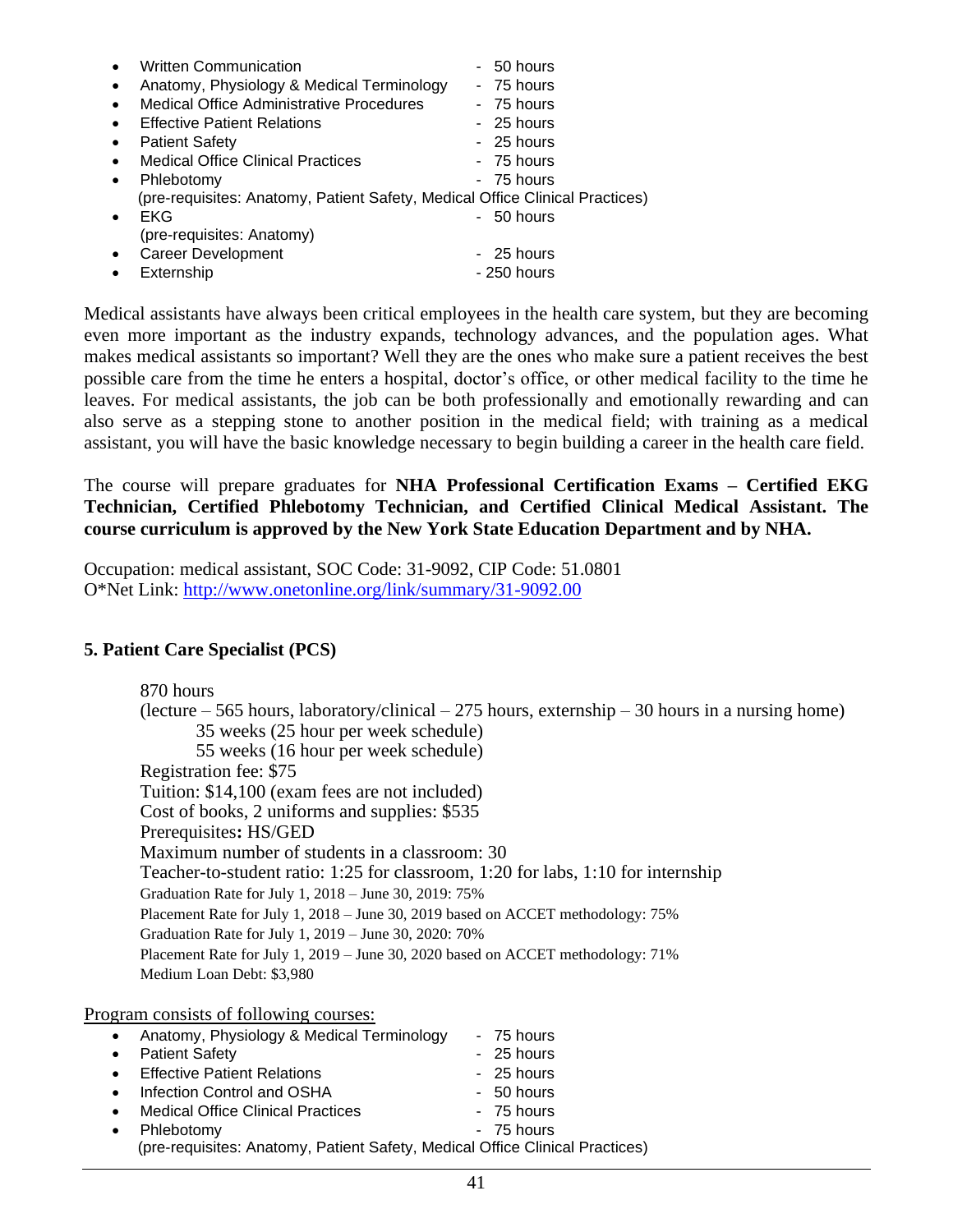|           | FKG                                                     | - 50 hours   |
|-----------|---------------------------------------------------------|--------------|
|           | (pre-requisites: Anatomy)                               |              |
| $\bullet$ | Nurse Aide Assistant                                    | $-125$ hours |
|           | <b>Medical Law and Ethics</b>                           | - 75 hours   |
| $\bullet$ | Dialysis Technician                                     | - 150 hours  |
| $\bullet$ | <b>LPN Entrance Test Preparation</b>                    | - 95 hours   |
|           | Preparation for exams and Career Development - 50 hours |              |

This program will prepare a graduate to work as an entry-level patient care technician, dialysis technician, cna in a clinic, hospital, rehabilitation centers, nursing home or long-term care facility. Graduates will be able to check vital signs, CPR and First Aid, assist in medical examinations, performing electrocardiograms (EKGs), basic laboratory procedures, and phlebotomy and to work with a dialysis machine. The course includes both theory and clinical training. Graduates will be eligible to take exams to become a CNA Certified Nurse Assistant**.**

This course is designed to meet NHA (National Health Career Association) and New York State Education Department curriculum requirements. The course will prepare graduates for NHA Certification exams – Certified EKG Technician (CET), Certified Phlebotomy Technician (CPT) and Certified Patient Care Technician (CPCT).

This course will prepare graduates for LPN/RN pre-entrance examinations and is designed for those (men and women) who are considering to make a first step in launching on a career path to become nurses if graduates desire to continue their education to do so in the future.

2020 graduate pass rate for CNA State Board Exam (for both written and clinical) is 84%, 2019 NHA exam pass rate is 87%, 2019 CPR pass rate is 100%.

Candidates for this program will need to complete a physical examination in order to be scheduled for an externship in a nursing home and will need to submit to a criminal background check and a criminal record may prevent them from working in a nursing home and/or a home care agency and/or a hospital.

Occupation: nursing aides, SOC Code: 31-1131, CIP Code: 51.3902 O\*Net Link:<http://www.onetonline.org/link/summary/31-1014.00> Occupation: personal and home care aides O\*Net Link:<http://www.onetonline.org/link/summary/39-9021.00>

#### **6. Clinical Medical Assistant (CMA)**

450 hours  $($ lecture – 225 hours, laboratory/clinical – 125 hours, internship – 100 hours in a medical office) 18 weeks (25 hour per week schedule) 29 weeks (16 hour per week schedule) Registration fee: \$75 Tuition: \$4,800 (exam fees are not included) Cost of books, uniform and supplies: \$120 Prerequisites**:** HS/GED Maximum number of students in a classroom: 30 Teacher-to-student ratio: 1:30 for classroom, 1:20 for labs Graduation Rate for July 1, 2018 – June 30, 2019: 100% Placement Rate for July 1, 2018 – June 30, 2019 based on ACCET methodology: 88% Graduation Rate for July 1, 2019 – June 30, 2020: 100% Placement Rate for July 1, 2019 – June 30, 2020 based on ACCET methodology: 78%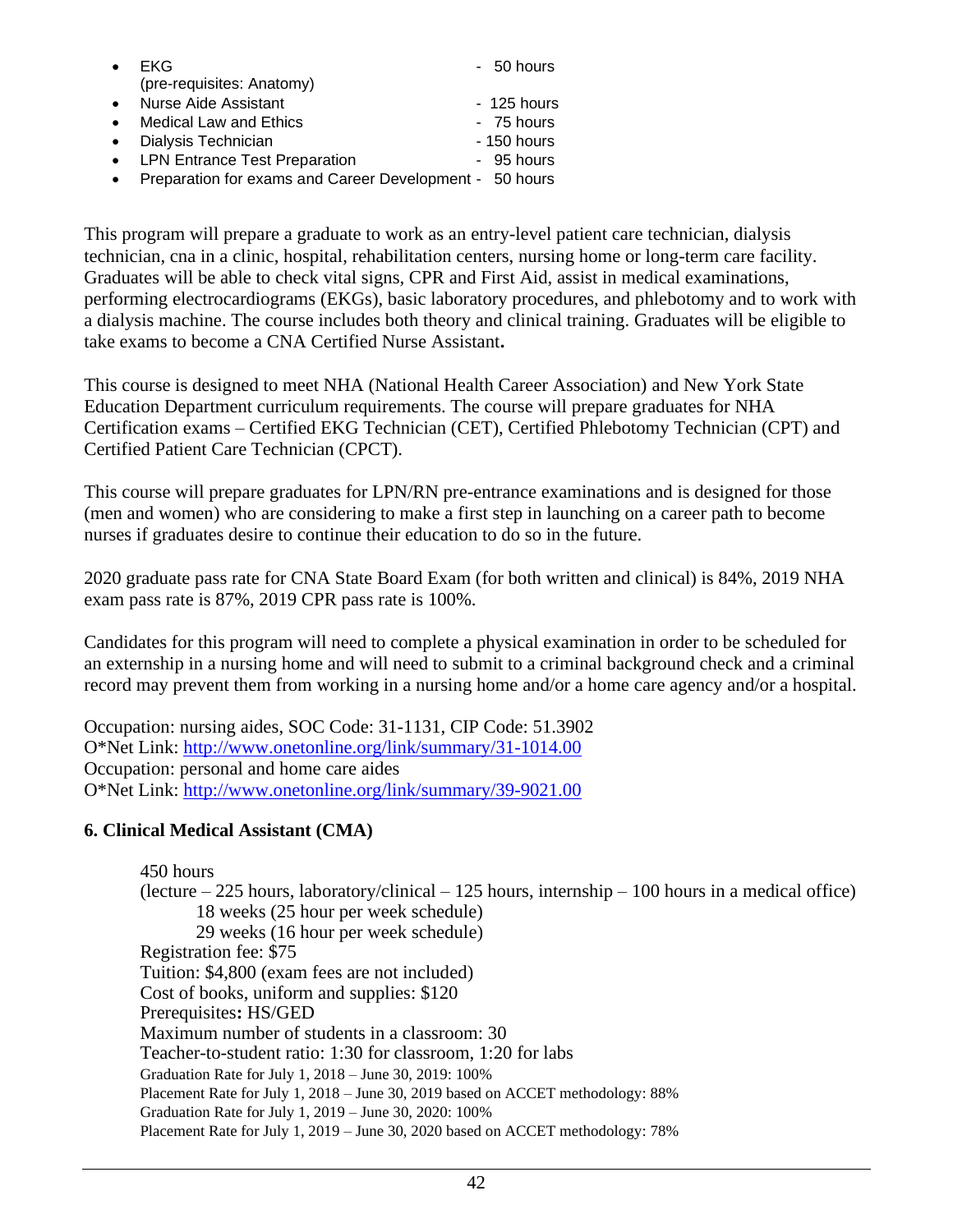This program provides training in clinical procedures used by entry level medical assistants working in hospitals, clinics, doctor's offices, and other healthcare settings.

Program consists of following courses:

|                                          | - 75 hours                                                                                                                |
|------------------------------------------|---------------------------------------------------------------------------------------------------------------------------|
| <b>Patient Safety</b>                    | - 25 hours                                                                                                                |
| Infection Control and OSHA               | - 50 hours                                                                                                                |
| <b>Medical Office Clinical Practices</b> | - 75 hours                                                                                                                |
| Phlebotomy                               | - 75 hours                                                                                                                |
|                                          |                                                                                                                           |
| <b>EKG</b>                               | - 50 hours                                                                                                                |
| (pre-requisites: Anatomy)                |                                                                                                                           |
| Externship                               | - 100 hours                                                                                                               |
|                                          | Anatomy, Physiology & Medical Terminology<br>(pre-requisites: Anatomy, Patient Safety, Medical Office Clinical Practices) |

Medical assistants have always been critical employees in the health care system, but they are becoming even more important as the industry expands, technology advances, and the population ages. What makes medical assistants so important? Well they are the ones who make sure a patient receives the best possible care from the time he enters a hospital, doctor's office, or other medical facility to the time he leaves. For medical assistants, the job can be both professionally and emotionally rewarding and can also serve as a stepping stone to another position in the medical field; with training as a medical assistant, you will have the basic knowledge necessary to begin building a career in the health care field. The course will prepare graduates for **NHA Professional Certification Exams – Certified EKG Technician, Certified Phlebotomy Technician, Certified Clinical Medical Assistant.**

Occupation: medical assistant, SOC Code: 31-9092, CIP Code: 51.0801 O\*Net Link:<http://www.onetonline.org/link/summary/31-9092.00>

#### **7. Home Health Aide (HHA)**

83 hours (lecture  $-25$  hours, clinical skills  $-50$  hours, externship  $-8$  hours in hospital or home care agency)

11 weeks (8 hours per week schedule) 6 weeks (16 hour per week schedule) 4 weeks (25 hour per week schedule) Registration fee: \$25 Tuition: \$640 Cost of books and uniform: \$46 Prerequisites**:** HS/GED or WBST Test Maximum number of students in a classroom: 20 Teacher-to-student ratio: 1:20 for classroom and 1:10 for clinical practice in hospital New program, enrollment is scheduled to start in 2022

This program will provide the education and hands-on training for graduates to qualify for Home Health Aide Certificate from New Age Training and to work as Certified Home Health Aides within a home care setting

HHA's provide routine individualized healthcare such as changing bandages and dressing wounds, and applying topical medications to the elderly, convalescents, or persons with disabilities at the patient's home or in a care facility. Monitor or report changes in health status. May also provide personal care such as bathing, dressing, and grooming of patient.

Candidates for this program will need to complete a physical examination in order to be scheduled for an externship, and will need to submit to a criminal background check and a criminal record may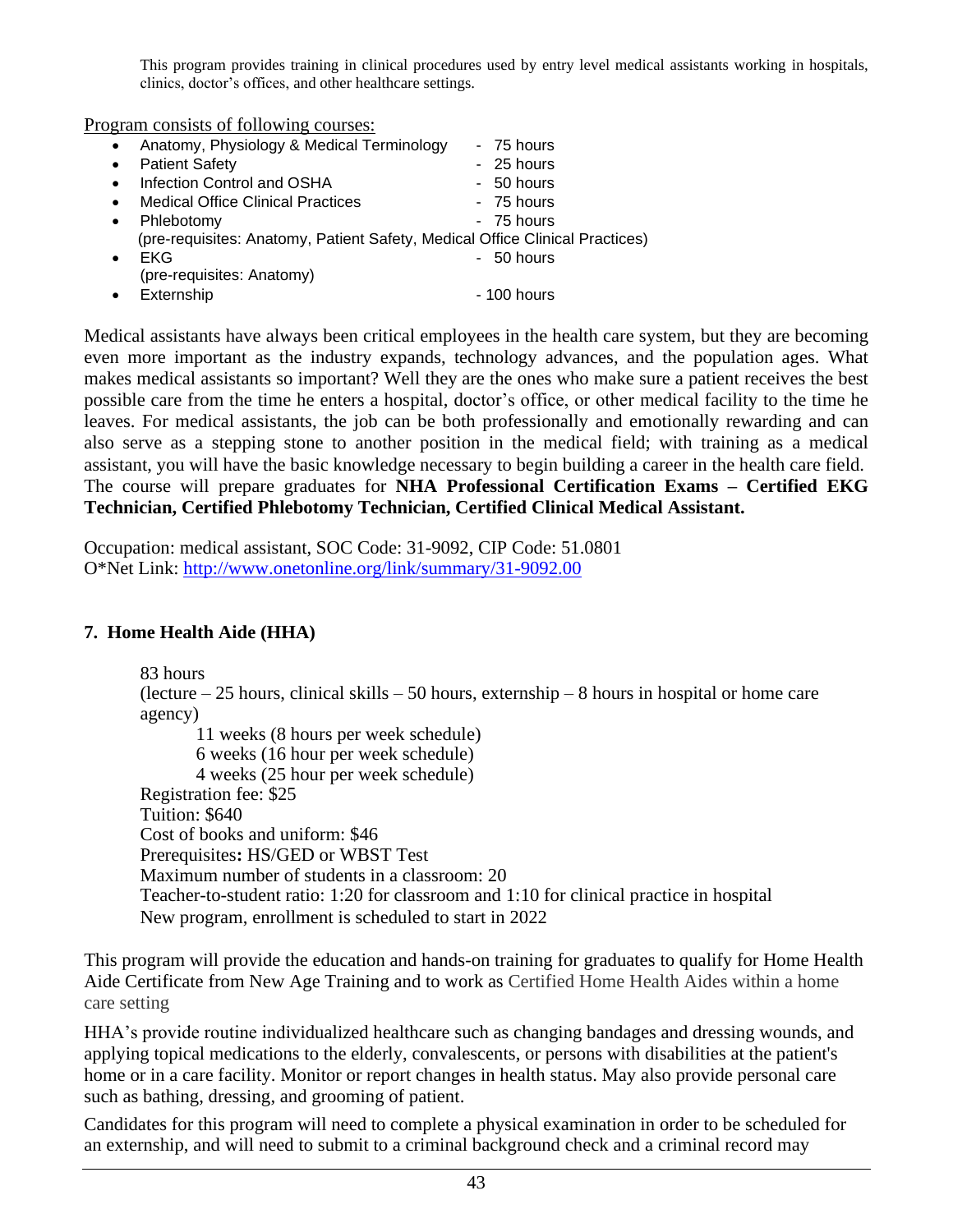prevent them from working in a nursing home and/or a home care agency and/or a hospital **The course curriculum is approved by the New York State Education Department and by the New York State Department of Health.**

Occupation: Caregiver, Certified Home Health Aide (CHHA), Certified Medical Aide (CMA), Home Attendant, Home Care Aide, Home Health Aide (HHA), Home Health Provider, Hospice/Home Health Aide, In Home Caregiver; SOC Code: 31-1011, CIP Code: 51.2602

O\*Net Link:<http://www.onetonline.org/link/summary/31-1011.00>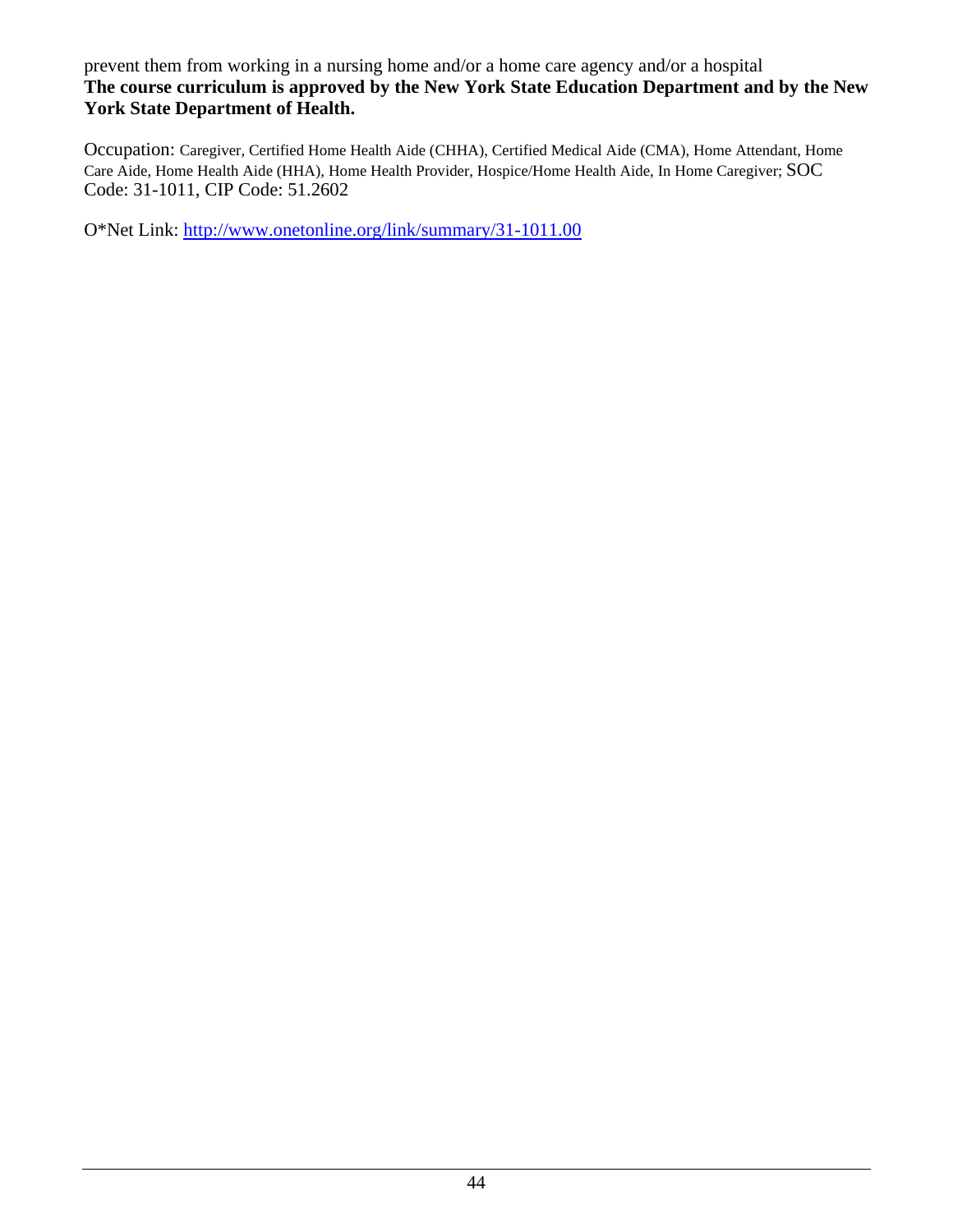

Information regarding non-degree granting proprietary schools in New York State

#### **What is a proprietary school?**

• Proprietary schools offer certificate or diploma programs. People attend these schools to learn a trade or to prepare for a business occupation.

#### **How do I choose a school?**

- If you have decided you would like to attend a proprietary school in New York State, we suggest you use the list below to help you choose a school.
- Check to make sure the classes are taught in your language.
- Check to make sure the contract you sign to attend is in your language and you fully understand everything you are agreeing to by signing it.
- Ask the school if you can sit in on a class for one day at no obligation. If they refuse, think about whether you want to go there. Take a tour of the whole school.
- Talk to students who are taking classes now. Ask them if they are pleased with the training.
- Call businesses to see what is required to enter the job you are interested in and ask them if they would hire someone who graduated from the school. Ask whether they require a college degree if so you need to attend a degree-granting school instead.
- Ask the school where they have placed their graduates in the past. Call these employers and confirm the placements.
- Compare the school with other schools in the area. For example, colleges, other proprietary schools and training programs.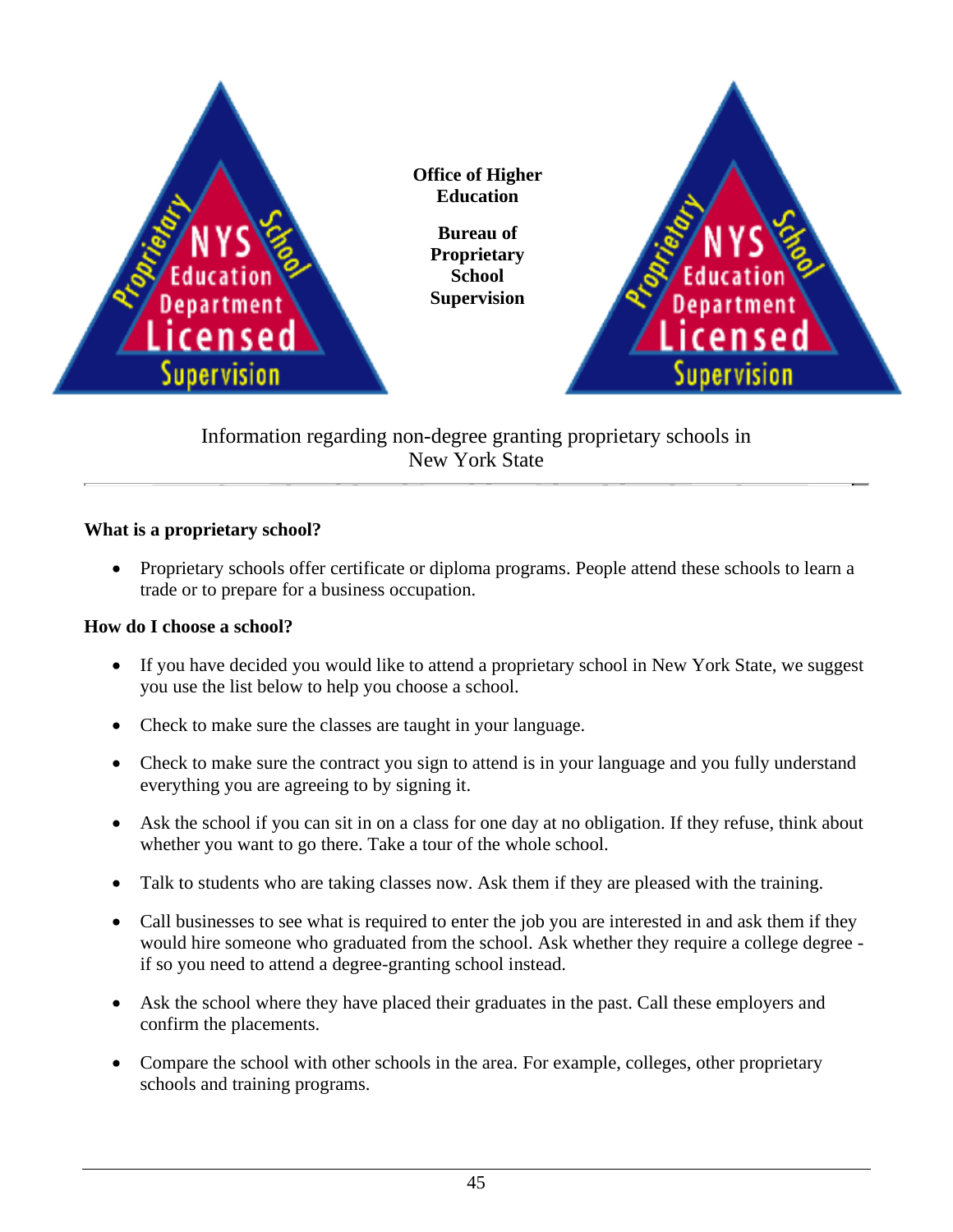- If you enroll in a program, realize that the school cannot guarantee you employment when you graduate.
- Read all the information the school gives you. Do not sign anything until you fully understand it. Take it home overnight if necessary.
- Read the school's refund policy very carefully before you sign the contract. Make sure you fully understand your financial obligations.
- Anyone who speaks with you about enrolling in the school must be licensed by the New York State Education Department. It is called an Agent Certificate. Ask the person to show you his or her license.
- If you are required to take out a loan, make sure you understand the terms and are able to make the payments.
- If you answered an employment ad and were referred to a school, you should contact our office at telephone number 212.643.4760.
- Contact our office to find out if a school you are interested in is licensed or registered by the New York State Education Department and/or if any complaints have been filed against the school.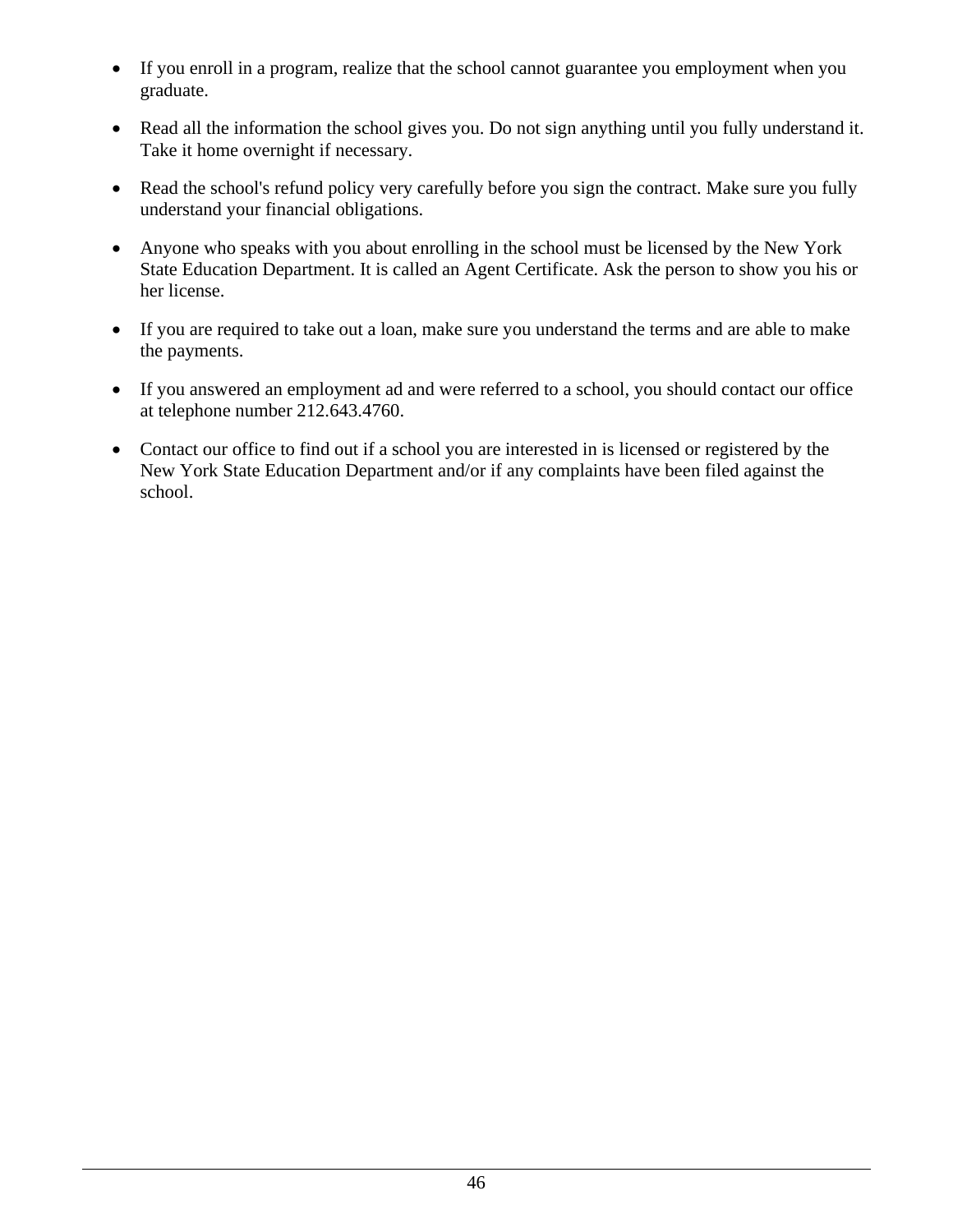

*Information for Students* **Disclosure Pamphlet**

Following is the text from the disclosure pamphlet schools are required to give to individuals interested in enrolling in their school.

# What You Should Know about Licensed Private Schools and Registered Business Schools in New York State

# **What is the purpose of this pamphlet?**

All prospective and enrolled students in a non-degree granting proprietary school are required to receive this pamphlet. This pamphlet provides an overview of students' rights with regard to filing a complaint against a school and accessing the tuition reimbursement fund if they are a victim of certain violations by the school.

Trade schools, which are licensed by the New York State Education Department and business schools, which are registered by this Department, are required to meet very specific standards under the Education Law and Commissioner's Regulations. These standards are designed to help ensure the educational appropriateness of the programs which schools offer. It is important for you to realize that the New York State Education Department's Bureau of Proprietary School Supervision closely monitors and regulates all non-degree granting proprietary schools. The schools are required to have their teachers meet standards in order to be licensed by the Department. Schools are also required to have their curriculum approved by the New York State Education Department every three years, thereby helping to ensure that all curriculum offered in the schools are educationally sound.

In addition, staff members of the Bureau of Proprietary School Supervision are often in the school buildings monitoring the educational programs being offered. The interest of the New York State Education Department is to ensure that the educational program being offered meets your needs and that your financial investment is protected.

The New York State Education Department's Bureau of Proprietary School Supervision wishes you success in your continued efforts to obtain the necessary skill training in order to secure meaningful employment. In addition, Bureau staff will continue to work with all the schools to help insure that a quality educational program is provided to you.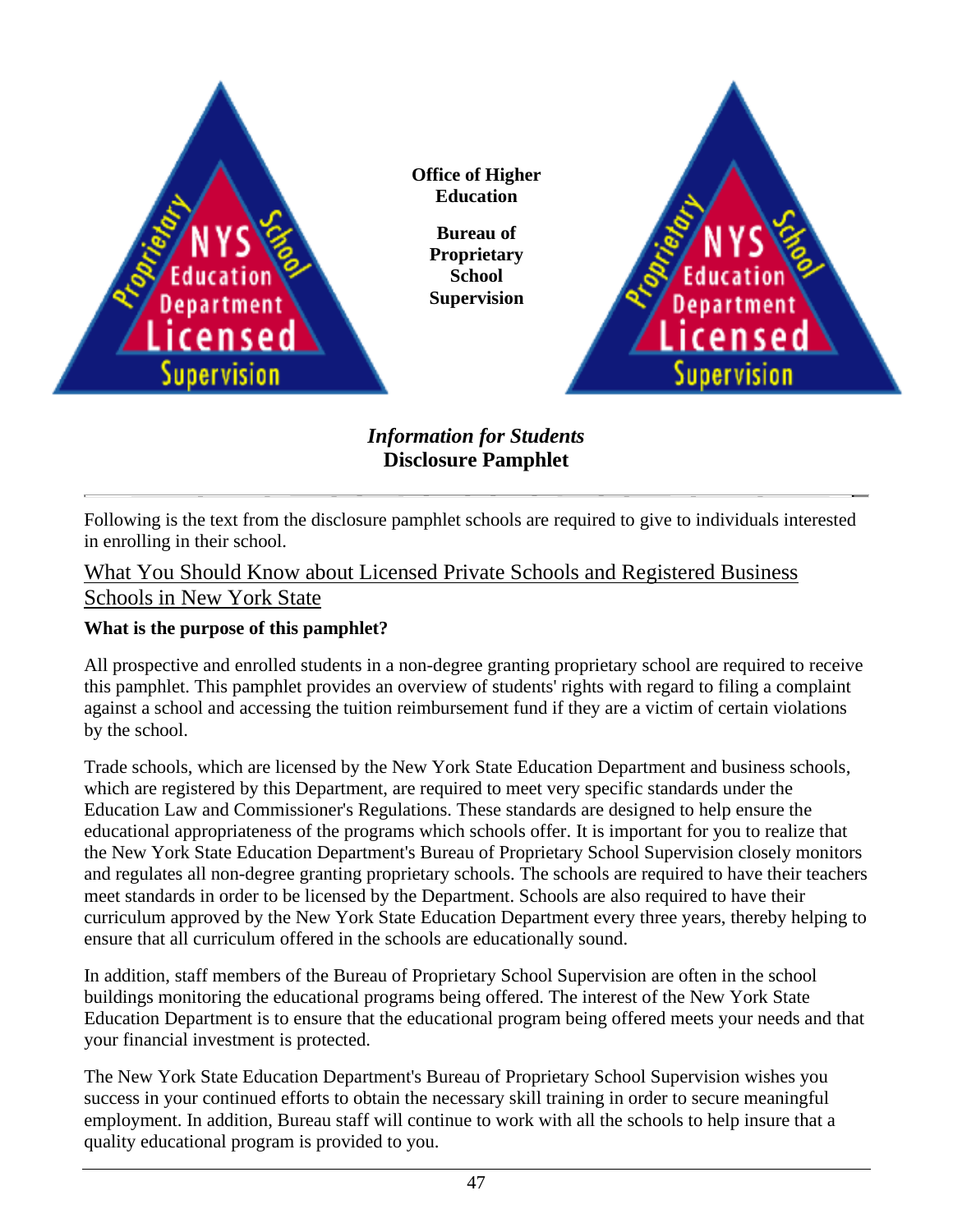# **Who can file a complaint?**

If you are or were a student or an employee of a Licensed Private or Registered Business School in the State of New York and you believe that the school or anyone representing the school has acted unlawfully, you have the right to file a complaint with the New York State Education Department.

### **What can a student or employee complain about?**

You may make complaints about the conduct of the school, advertising, standards and methods of instruction, equipment, facilities, qualifications of teaching and management personnel, enrollment agreement, methods of collecting tuition and other charges, school license or registration, school and student records, and private school agents.

#### **How can a complaint be filed by a student or employee?**

You should try to resolve your complaint directly with the school unless you believe that the school would penalize you for your complaint. Use the school's internal grievance procedure or discuss your problems with teachers, department heads, or the school director. We suggest that you do so in writing and that you keep copies of all correspondence to the school. However, the school cannot require you to do this before you file a complaint with the New York State Education Department. If you do file a complaint with the Department, please advise the Bureau of any action that you have taken to attempt to resolve your complaint.

# *The steps you must take to file a complaint with the New York State Education Department are:*

1. Write to the New York State Education Department at 116 West 32nd Street, 5th Floor, New York, New York 10001, or telephone the Department at (212) 643-4760, requesting an interview for the purpose of filing a written complaint. Bring all relevant documents with you to the interview, including an enrollment agreement, financial aid application, transcripts, etc. An investigator from the Department will meet with you and go through your complaint in detail.

2. If you cannot come for an interview, send a letter or call the office to request a complaint form. You must complete and sign this form and mail it to the office. Please include with it copies of all relevant documents. You should keep the originals. *You must file a complaint within two years after the alleged illegal conduct took place.* The Bureau cannot investigate any complaint made more than two years after the date of the occurrence.

3. The investigator will attempt to resolve the complaint as quickly as possible and may contact you in the future with follow-up questions. You should provide all information requested as quickly as possible; delay may affect the investigation of your complaint. When appropriate, the investigator will try to negotiate with the school informally. If the Department determines that violations of law have been committed and the school fails to take satisfactory and appropriate action then the Department may proceed with formal disciplinary charges.

# **What is the Tuition Reimbursement Fund?**

The Tuition Reimbursement Fund is designed to protect the financial interest of students attending proprietary schools. If a school closes while you are in attendance, prior to the completion of your educational program, then you may be eligible for a refund of all tuition expenses which you have paid. If you drop out of school prior to completion and you file a complaint against the school with the State Education Department, you may be eligible to receive a tuition refund if the State Education Department is able to provide factual support that your complaint is valid and to determine that there was a violation of Education Law or the Commissioner's Regulations as specified in Section 126.17 of the Commissioner's Regulations. To file a claim to the Tuition Reimbursement Fund, you must first file a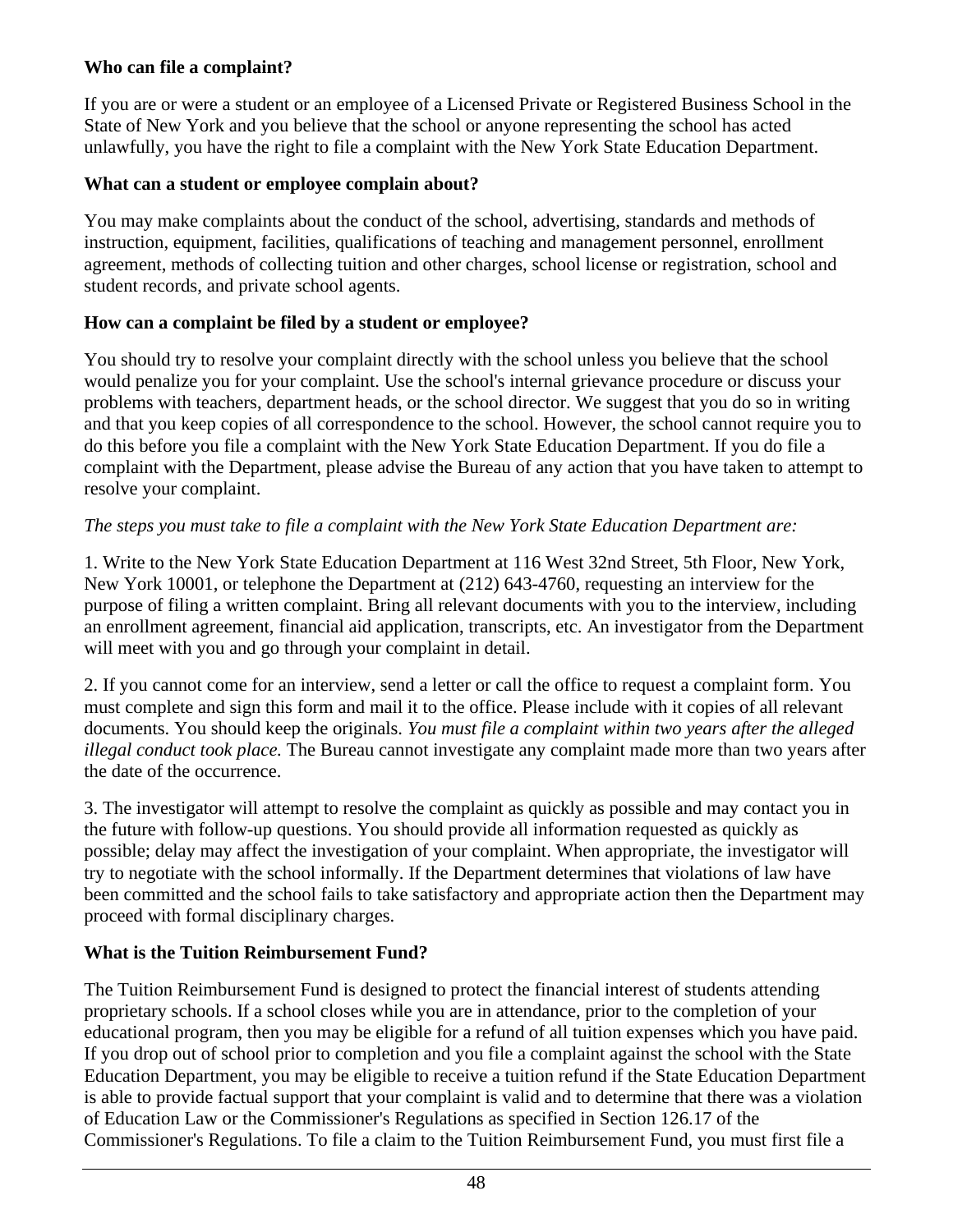complaint with the State Education Department at the address included in this pamphlet. The staff of the State Education Department will assist you in the preparation of a tuition reimbursement form (a sample of this form should have been provided to you upon enrollment).

# **What is the tuition refund and cancellation policy?**

All schools must have a tuition refund and cancellation policy for each program included in the catalog and in the student enrollment agreement.

Read and understand the school's policy regarding tuition refund and cancellation before you sign the enrollment agreement. If you do not understand it, or are confused by the school's explanation, get help before you sign. You may ask for assistance from the Department at the address included in this pamphlet.

# **What should students know about "private school agents?"**

Private School Agents are employed by schools for the purpose of recruiting or enrolling students in the school; they are not school counselors. Private school agents cannot require a student to pay a placement or referral fee. Each school agent must be licensed by the New York State Education Department, must have an Agent identification card and must be a salaried employee of the school. School agents who cannot show an Agent Identification Card are breaking the law if they try to interest students in enrolling in a particular school or group of schools. The name(s) of the agent(s) who enrolled a student must appear on that student's enrollment agreement. Therefore, you should write down the name of the agent who talked to you. Each student will be required to confirm the name(s) of the agent(s) when signing the enrollment agreement. A full refund shall be made to any student recruited by an unlicensed private school agent or even by a licensed agent if there is evidence that the agent made fraudulent or improper claims. To find out if you are eligible to receive a refund, you must follow the complaint procedures included in this page.

# **What should students know about "grants and guaranteed student loans"?**

A grant is awarded to a student based on income eligibility, and it does not need to be repaid (for example, New York State Tuition Assistance Program (TAP) grants or Pell grants provided by the federal government).

Guaranteed student loans are low interest loans provided under the Federal Guaranteed Student Loan Program. The decision to apply for such a loan is yours--the school cannot require that you apply for a loan. You should understand that if you pay school tuition with money loaned to you from a lender you are responsible for repaying the loan in full, with interest, in accordance with the terms of the loan agreement. A failure to repay the loan can hurt your credit rating and result in legal action against you. Even if you fail to complete your educational program, you are still responsible for repaying all of the money loaned to you.

It is your right to select a lender for a guaranteed student loan. The school cannot require you to apply to a particular lender or lending institution. However, the school can recommend a lender, but if it does, the school must also provide you with a statement about your right and ability to obtain a loan from another lender and the insurance premiums charged on these loans. Read and understand all the information and applications for financial aid grants and loans before signing.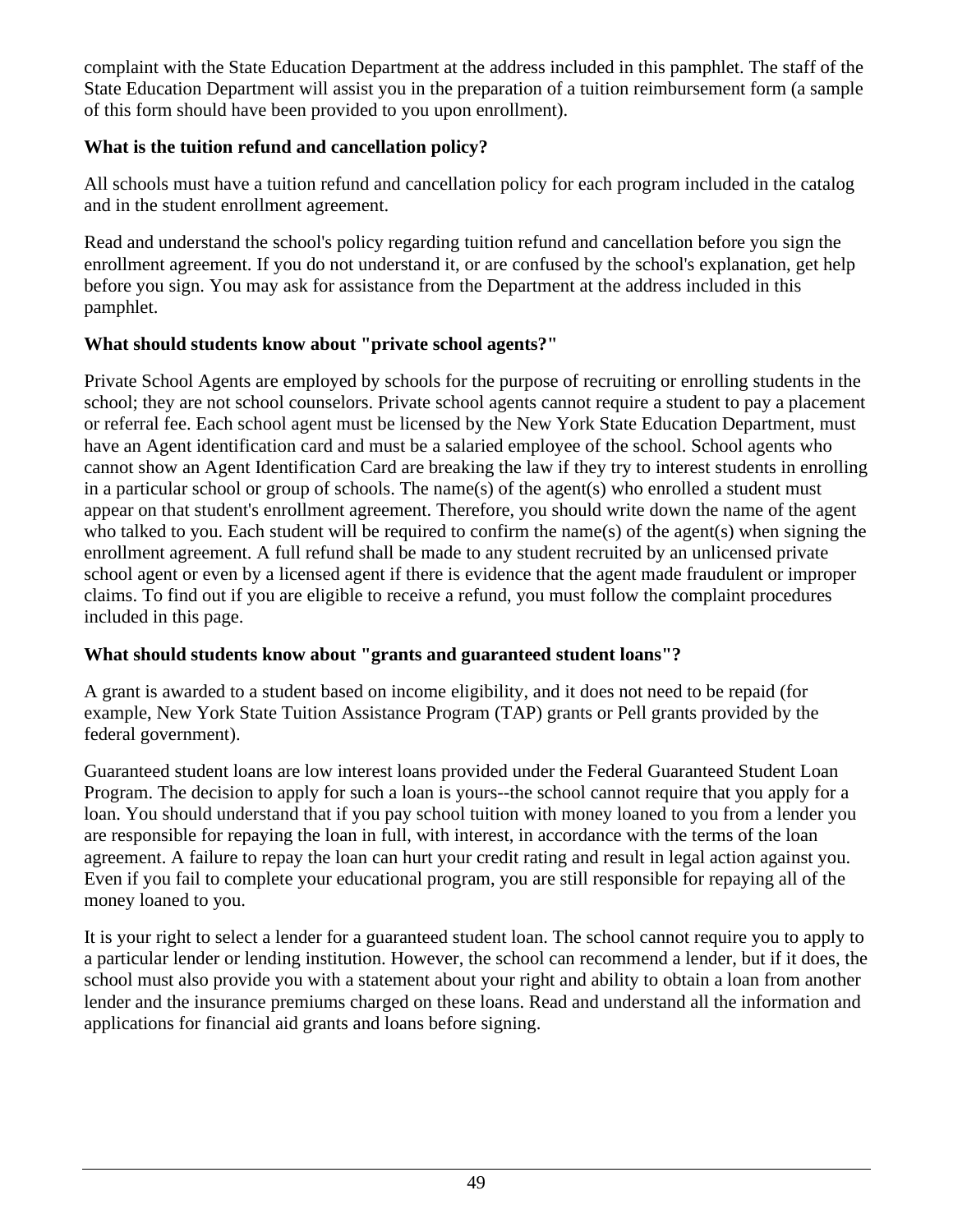#### **Where can students file a complaint, file a claim to the tuition reimbursement fund, or get additional information?**

*Contact the New York State Education Department at:*

New York State Education Department 116 West 32nd Street, 5th Floor New York, New York 10001 Attention: Bureau of Proprietary School Supervision (212) 643-4760

This pamphlet is provided to you by the New York State Education Department (NYSED). The NYSED regulates the operation of Licensed Private Schools and Registered Business Schools/ Computer Training Facilities.

The State Education Department does not discriminate on the basis of age, color, religion, creed, disability, marital status, veteran status, national origin, race, gender or sexual orientation in the educational programs and activities which it operates. Portions of this publication can be made available in a variety of formats, including braille, large print and audio tape, upon request. Inquires concerning this policy of equal opportunity and affirmative action should be referred to the Department's Affirmative Action Officer, NYS Education Department, 89 Washington Avenue, Albany, NY 12234.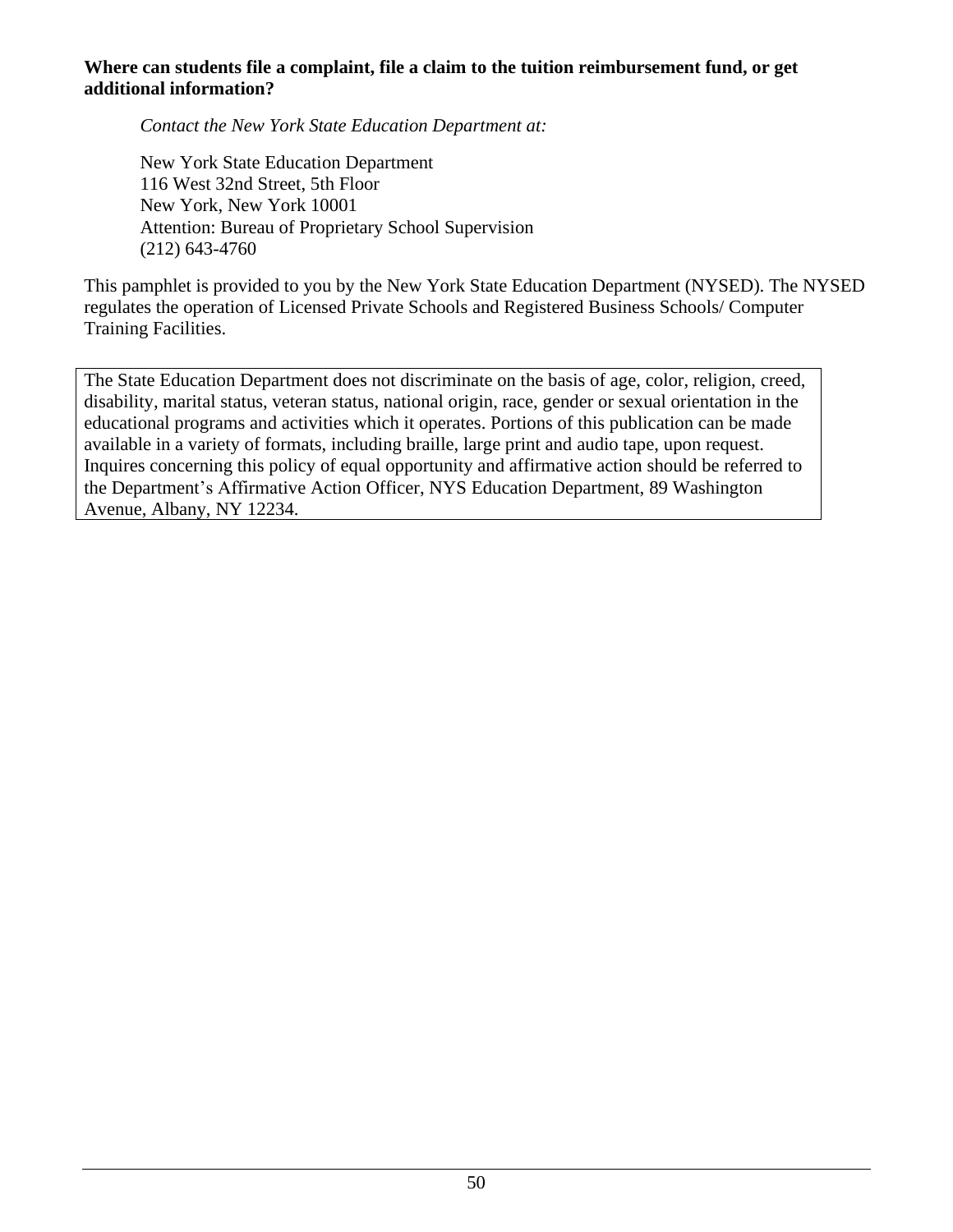# **ENSURING GOOD ATTENDANCE**

- 1. Student must attend all classes every day and attendance for all classes is posted every day on the Attendance Board.
- 2. Students must come to school ON TIME and enter their classes ON TIME.
- 3. Twenty percent of more absences or class cuts per course in one term, or chronic tardiness (defined as seven instances per course), may result in dismissal. For an instructional hour of 50 minutes, up to ten minutes late is acceptable. After that, a student is marked absent for a full hour. Authorization from the Retention Coordinator or School Director may be received to make up classes, upon presentation of a justifiable excuse. In the case of ten percent of more absences, the student will be given counseling. There is a fee of \$5.50 for each make-up hour, but it can be waived by Retention Coordinator if a student provided a justifiable and/or documented excuse.
- 4. Students that are absent are responsible for their class work.
- 5. Students must make sure to make all appointments after school hours unless it is necessary and then must bring a documented note to Retention Coordinator.
- 6. All teachers are required to personally alert the school's director of all attendance problems using Alert Form.
- 7. Retention Coordinator and Education Advisors are monitoring student attendance on a daily basis and report attendance to School Director.
- 8. Attendance report is running on a weekly basis where students who are not attending school are listed with a last day of attendance. This report is used by Retention Coordinators to monitor student attendance.
- 9. The school will provide necessary counseling wherever possible, to remedy any attendance problems.
- 10. Students must maintain 80% attendance in order to complete any program or subject except Nurse Aide/Assistant which requires 100% attendance in order to complete it.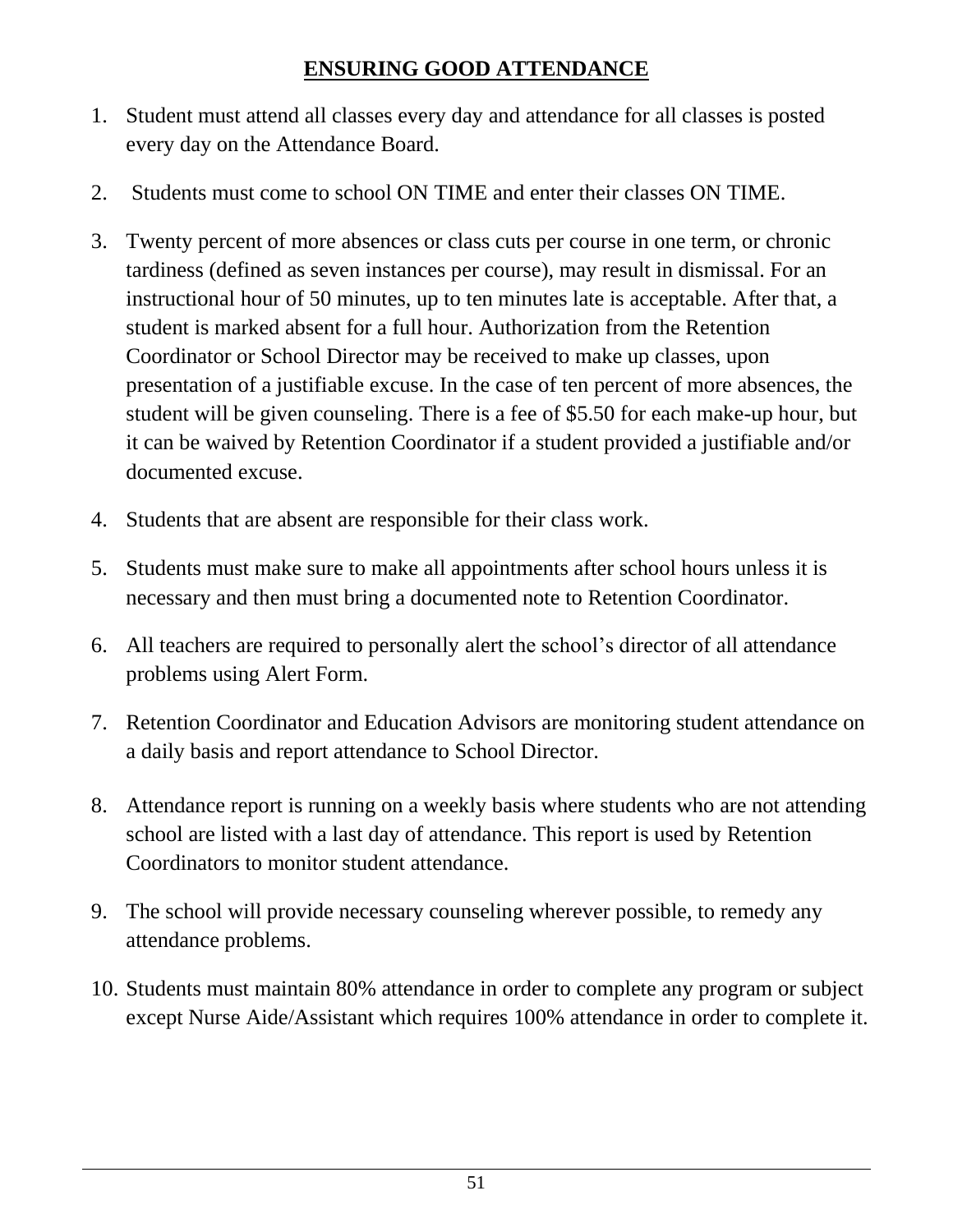#### **ADVISORY BOARD**

- 1. Daniel Ioffe Chairperson
- 2. Dominic Sheppard, Director
- 3. Mila Mirnik, Education Advisor
- 4. Howard Callman, Program Coordinator
- 5. Sabrina Lewis Career Services Advisor
- 6. Irina Cherny, Dr. Pharmacy
- 7. Larisa Likver, MD
- 8. John Re, Office Manager, Mount Sinai
- 9. Christine Petti, Talent Acquisition, Northwell Health
- 10. Mike Brescher, Manager of Talent Requisition, Northwell Health
- 11. Steve Weiss, Educational Coordinator, Atlantic Dialysis
- 12. Shannel Boco, Recruitment Specialist, Priority Care Staffing
- 13. Kenisha Whittaker, Oncall & Recruitment, White Glove Placement
- 14. Gwendolyn Murph, Office Manager, Woodhull Hospital
- 15. Sofiya Keisserman, Office Manager, MedCare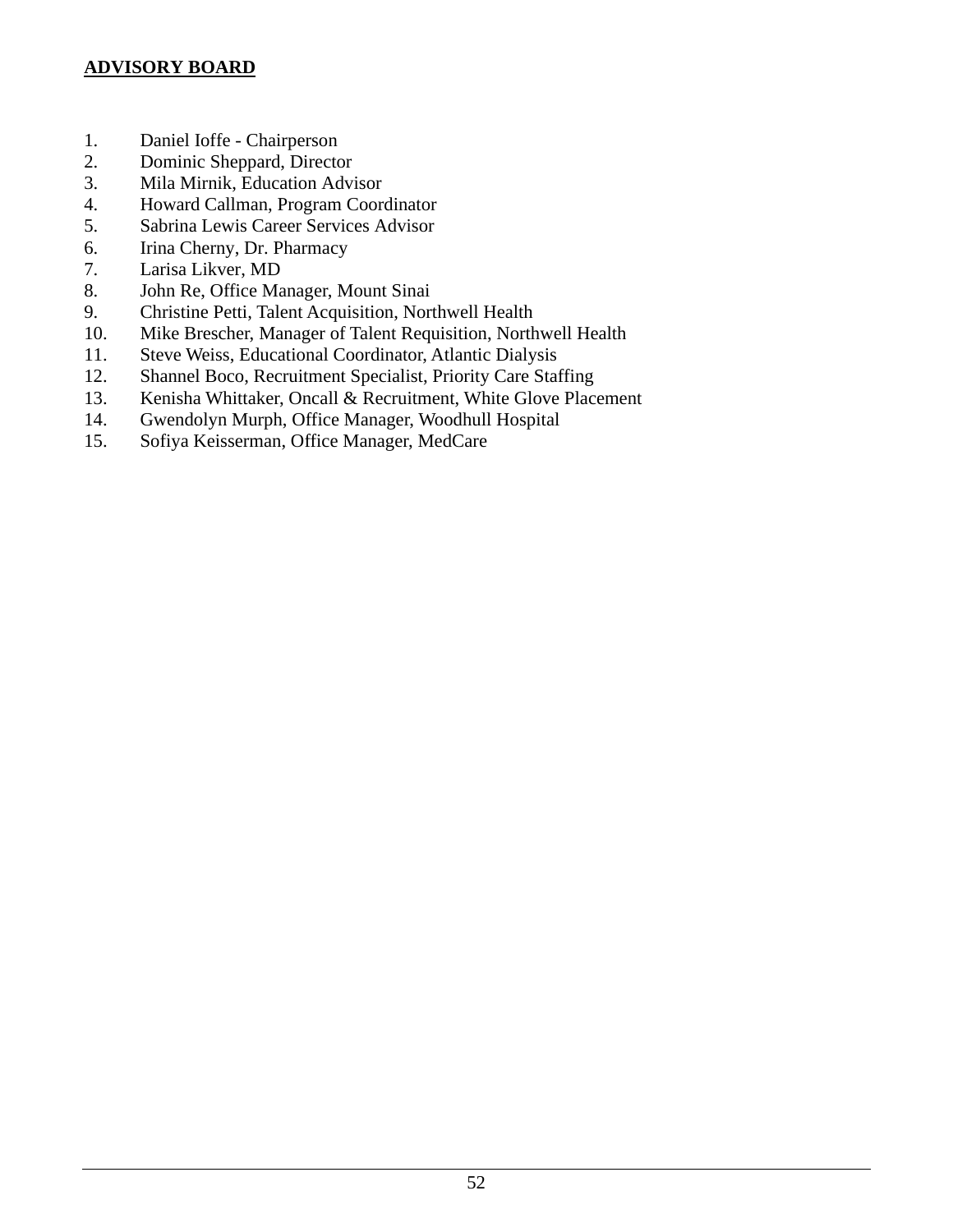# **FACULTY LIST**

Daniel Ioffe – Director Dominic Sheppard - Director Howard Callman – Program Coordinator Halina Zanko – Primary Instructor Ninel Kartalian – Instructor Guillermina Pineda – Instructor Margaret Guyah – Instructor Mary Ellen Sivak – Instructor Lyndon Thomas – Instructor Angelia Perkins – Instructor Ian Surrey – Instructor Daisy Carrasquillo – Instructor Khairul Abedin – Instructor Yaser Alhelali – Instructor

Kiara Salgado – Instructor

Dione Serra - Instructor